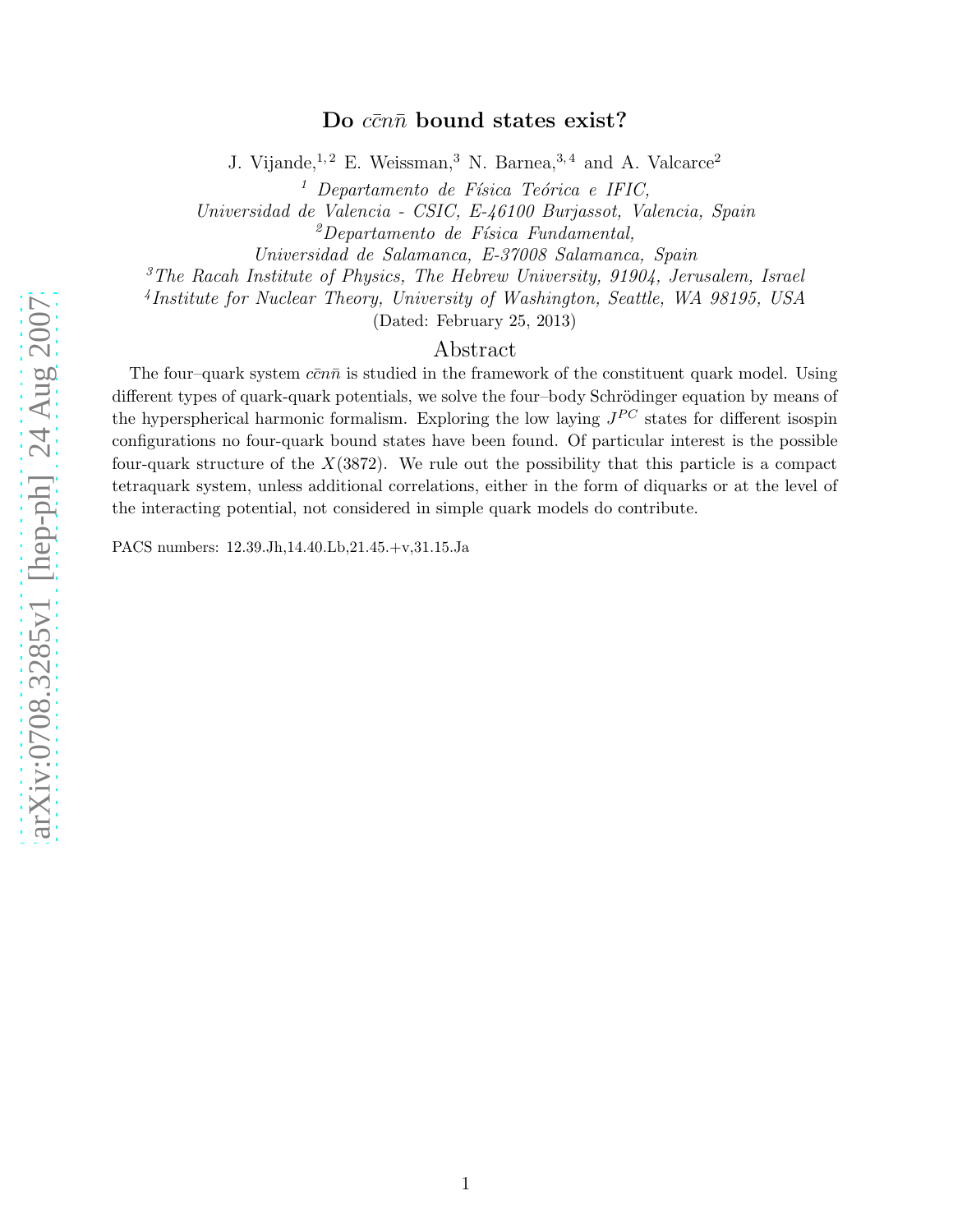## I. INTRODUCTION

In the last few years the discovery of several new heavy hadrons containing charm quarks has renewed the interest in heavy quark spectroscopy. In 2003 a new resonance named X(3872) was reported by the Belle Collaboration in the invariant mass distribution of  $J/\psi \pi^+ \pi^-$  mesons produced in  $B^{\pm} \to K^{\pm} X(3872) \to K^{\pm} J/\psi \pi^+ \pi^-$  decays. It appeared as a narrow peak with a mass  $3871.2 \pm 0.5$  MeV and a width  $\Gamma < 2.3$  MeV, consistent with the detector resolution [\[1](#page-16-0)]. This state was confirmed by BaBar [\[2](#page-16-1)], CDF [\[3](#page-16-2)] and D0 Collaborations [\[4](#page-16-3)]. In 2004 Belle reported the observation of a new charmonium state in the  $\omega J/\psi$  invariant mass distribution for exclusive  $B \to K \omega J/\psi$  decays [\[5\]](#page-16-4). This state, named  $Y(3940)$ , has a mass and width of  $3943 \pm 11 \pm 13$  MeV and  $87 \pm 22 \pm 26$  MeV, respectively, and it has not been seen in the decay modes  $Y(3940) \rightarrow D\bar{D}$  and  $D\bar{D}^*$ . In July 2005 Belle claimed the observation of a second charmonium resonance named  $X(3940)$  with a mass of  $3943 \pm 6 \pm 6$  MeV and total width of less than 52 MeV [\[6\]](#page-16-5). This state has been measured in the  $e^+e^- \to J/\psi X(3940)$  reaction and it has been seen to decay to  $D\bar{D}^*$  and not to  $\omega J/\psi$  or  $D\bar{D}$ . A third state,  $Z(3940)$ , was reported almost simultaneously by Belle in  $\gamma\gamma \to D\bar{D}$  with a mass of  $3931 \pm 4 \pm 2$  MeV and a width of  $20 \pm 8 \pm 3$  MeV [\[7](#page-16-6)]. Being its helicity distribution consistent with  $J = 2$ , an identification with the excited  $\chi_{c2}$  seems to be natural. Up to now, the last experimental neighbor of the charmonium tribe has been reported by BaBar, the Y(4260) [\[8\]](#page-16-7). This state, with quantum numbers  $J^{PC} = 1^{--}$ , is a broad resonance in the invariant mass spectrum of  $\pi^{+}\pi^{-}J/\psi$  with mass  $4259\pm8\pm4$  MeV and width  $83\pm23\pm5$ MeV.

While some members of this new hadronic zoo may fit in the simple quark model description as quark-antiquark pairs (X(3940), Y(3940), and Z(3940) may fit into the  $\chi_{c0}$ ,  $\chi_{c1}$ , and  $\chi_{c2}$  quark model structure) others appear to be more elusive  $(X(3872)$  and  $Y(4260))$ . With the advent of all these new resonances, theoretical speculations about the existence of four-quark states mixed with  $c\bar{c}$  quark-antiquark bound states have been reinforced, the  $X(3872)$  being the main responsible for that. Before its discovery, only a few attempts were made to look for  $c\bar{c}n\bar{n}$  states. In the early 80's, Gelmini [\[9](#page-16-8)] studied the S−wave  $c\bar{c}n\bar{n}$ states using the one-gluon-exchange potential and virtual annihilation of color pairs, obtaining some candidates that could lie below any of the dissociation channels. Chao [\[10\]](#page-16-9) explored the decay, hadronic production, production in  $e^+e^-$  annihilation, and photoproduction of various types of  $c\bar{c}n\bar{n}$  states using the quark-gluon model proposed by Chan and Hogaasen [\[11\]](#page-16-10). Using a potential derived from the MIT bag model in the Born-Oppenheimer approximation Chao also concluded that  $c\bar{c}n\bar{n}$  states lie in the 3.2−3.7 GeV energy range, and therefore below the lowest two-meson thresholds [\[12](#page-16-11)]. Silvestre-Brac and Semay [\[13\]](#page-16-12) analyzed  $L = 0$  four-quark systems by means of the Bhaduri potential through a variational method in a harmonic oscillator basis, suggesting the existence of several  $(Q_1\overline{Q}_2)(n\overline{n})$  bound states, among them the  $J^P = 0^+$  and  $J^P = 1^+$  c $\bar{c}n\bar{n}$ . After the discovery of the  $X(3872)$  the question about the possible existence of  $\overline{c} \overline{c} n\overline{n}$  bound states was posed again. Maiani *et al.* [\[14](#page-16-13)] constructed a model of the  $X(3872)$  in terms of diquark-antidiquark degrees of freedom. Using the  $X(3872)$  as input they predict other  $c\bar{c}n\bar{n}$  states with quantum numbers  $0^{++}$ ,  $1^{+-}$ , and  $2^{++}$ . Ebert *et al.* [\[15\]](#page-16-14) addressed heavy tetraquarks with hidden charm and beauty in a diquark-antidiquark relativistic quark model, concluding that the  $X(3872)$  could be identified with the  $1^{++}$  neutral charm tetraquark state. The existence of the  $X(3872)$  would imply another three four-quark states close in energy. Hogaasen *et al.* [\[16](#page-16-15)] explained the mass and coupling properties of the  $X(3872)$  resonance as a 1<sup>++</sup> four-quark state using a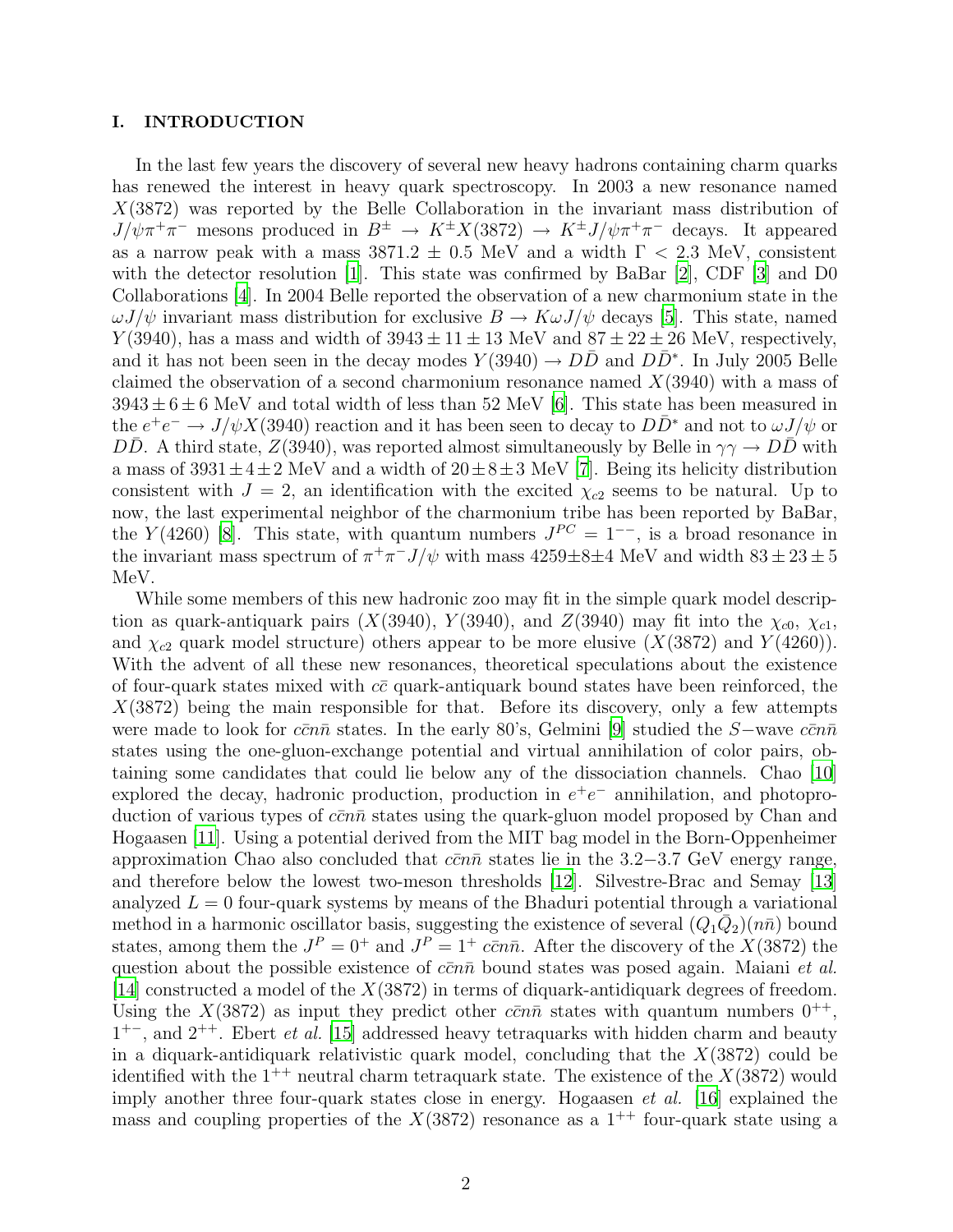chromomagnetic interaction once all spin-color configurations compatible with these quantum numbers were included. Matheus et al. [\[17\]](#page-16-16) used QCD spectral sum rules to test the nature of the  $X(3872)$  within a diquark-antidiquark scheme, identified as a possible  $1^{++}$  $c\bar{c}n\bar{n}$  candidate.

Analogous alternatives have been scrutinized to interpret the experimental data of the open-charm meson sector. Several new states with intriguing properties hard to accommodate in a standard quark-antiquark scheme were reported in recent years. In 2003 BaBar reported a charm-strange state, the  $D_{sJ}^{*}(2317)$ , with a mass of  $2316.8\pm0.4\pm3$  MeV and a width of less than 4.6 MeV  $|18|$ . It was confirmed by CLEO Collaboration  $|19|$  and also by Belle [\[20\]](#page-16-19). Besides, BaBar had also pointed out the existence of another charm-strange meson, the  $D_{sJ}(2460)$  [\[18](#page-16-17)]. This resonance was measured by CLEO [\[19\]](#page-16-18) and confirmed by Belle [\[20\]](#page-16-19) with a mass of  $2457.2 \pm 1.6 \pm 1.3$  MeV and a width less than 5.5 MeV. Belle results are consistent with the spin-parity assignments of  $J^P = 0^+$  for the  $D^*_{sJ}(2317)$  and  $J^P = 1^+$ for the  $D_{sJ}(2460)$ . In the nonstrange sector Belle reported the observation of a nonstrange broad scalar resonance, named  $D_0^*$ , with a mass of  $2308 \pm 17 \pm 15 \pm 28$  MeV and a width  $276 \pm 21 \pm 18 \pm 60$  MeV [\[21\]](#page-16-20). A state with similar properties has been suggested by FO-CUS Collaboration [\[22\]](#page-16-21) during the measurement of excited charm mesons  $D_2^*$ . Although there are several theoretical interpretations for these states (see Ref. [\[23\]](#page-16-22)), the difficulties to identify some of them with conventional mesons (rather similar to those appearing in the light-scalar meson sector) were interpreted as signals indicating that other configurations, for example four-quark contributions, could be playing a significant role [\[24,](#page-16-23) [25\]](#page-16-24). The idea behind this interpretation is rather simple. Physical mesons are easily identified with  $q\bar{q}$ states when virtual quark loops are not important. This is the case of the pseudoscalar and vector mesons, mainly due to the P−wave nature of the hadronic dressing. However, in the positive parity sector it is the  $q\bar{q}$  pair the one in a P−wave state, whereas quark loops may be in a S−wave. In this case the intermediate hadronic states that are created may play a crucial role in the composition of the resonance, in other words unquenching may be important. The vicinity of these components to the lightest  $q\bar{q}$  state implies that they have to be considered either as mixed states or compact structures [\[26\]](#page-16-25). This has been shown as a possible interpretation of the low-lying light-scalar mesons [\[27](#page-16-26)].

As a consequence, the solution of the four–body problem to analyze the contribution of four-quark components to the meson spectra has become recently a basic tool. Most of the approaches found in the literature are variational calculations with different types of trial wave functions. The rather important interest of this problem requires numerical methods able to provide with solutions free of numerical uncertainties. Recently, a new approach based on the hyperspherical formalism was proposed to solve exactly the fourquark problem [\[28](#page-16-27)]. The idea is to perform an expansion of the trial wave function in terms of hyperspherical harmonic (HH) functions. This allows to generalize the simplicity of the spherical harmonic expansion for the angular functions of a single particle motion to a system of particles by introducing a global length  $\rho$ , called the hyperradius, and a set of angles, Ω. For the HH expansion to be practical, the evaluation of the potential energy matrix elements must be feasible. The main difficulty of this method is to construct HH functions of proper symmetry for a system of identical particles. This is a difficult problem that may be overcome by means of the HH formalism based on the symmetrization of the N−body wave function with respect to the symmetric group using the Barnea and Novoselsky algorithm [\[29](#page-16-28)]. This method, widely used in nuclear physics, was applied in Ref. [\[28\]](#page-16-27) to the analysis of four-charm quark systems.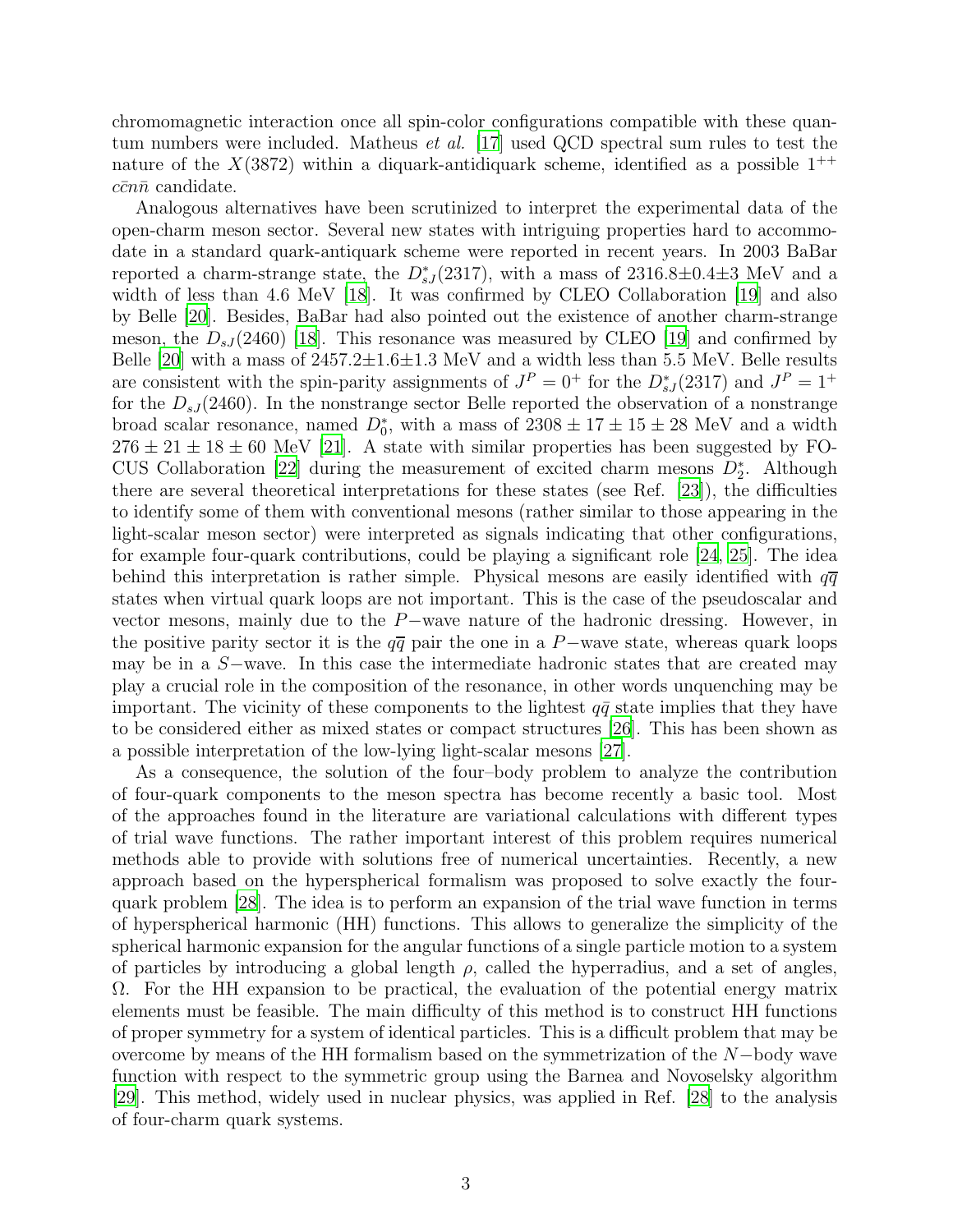In this work we present a study of the  $c\bar{c}n\bar{n}$  ground states using the HH technique. For this purpose we have generalized the HH formalism of Ref. [\[28](#page-16-27)] to describe four-quark states of different flavor. The manuscript is organized as follows. In Sect. [II](#page-3-0) the procedure necessary to generalize the hyperspherical formalism for studying quark systems of different flavors is described. In Sect. [III](#page-7-0) we review two different quark models we will make use of to test our method and compare with existing results and experiment. In Sect. [IV](#page-9-0) we present the results and the analysis of the  $c\bar{c}n\bar{n}$  spectroscopy. Finally, we summarize in Sect. [V](#page-15-0) our conclusions.

# <span id="page-3-0"></span>II. TECHNICAL DETAILS

## A. Basis functions

Within the HH expansion, the four–quark wave function can be written as a sum of outer products of color, isospin, spin and configuration terms

$$
|\phi_{CISR}\rangle = |\text{Color}\rangle|\text{Isospin}\rangle[|\text{Spin}\rangle \otimes |R\rangle]^{JM},\qquad(1)
$$

such that the four-quark state is a color singlet with well defined parity, isospin and total angular momentum. In the following we shall present the construction of the basis functions for the  $QQn\bar{n}$  and  $QQn\bar{n}$  tetraquark systems. We shall assume that particles 1 and 2 are the Q-quarks and particles 3 and 4 are the *n*-quarks. In the  $QQ\bar{n}\bar{n}$  case particles 1 and 2 are identical, and so are 3 and 4. Consequently, the Pauli principle leads to the following conditions,

<span id="page-3-1"></span>
$$
\hat{P}_{12}|\phi_{CISR}\rangle = \hat{P}_{34}|\phi_{CISR}\rangle = -|\phi_{CISR}\rangle, \qquad (2)
$$

 $\hat{P}_{ij}$  being the permutation operator of particles i and j.

Coupling the color states of two quarks (antiquarks) can yield two possible representations, the symmetric 6-dimensional,  $6(6)$ , and the antisymmetric 3-dimensional, 3 (3). Coupling the color states of the quark pair with that of the antiquark pair must yield a color singlet. Thus, there are only two possible color states for a  $QQ\bar{q}\bar{q}$  system [\[30\]](#page-16-29),

$$
|\text{Color}\rangle = |C_{12}C_{34}\rangle = \{|\bar{3}_{12}3_{34}\rangle, |6_{12}\bar{6}_{34}\rangle\}.
$$
 (3)

These states have well defined symmetry under permutations, Eq. [\(2\)](#page-3-1). Spin states with such symmetry can be obtained coupling the particle spins in the following way,

$$
|\text{Spin}\rangle = |((s_1, s_2)S_{12}, (s_3, s_4)S_{34})S\rangle = |(S_{12}S_{34})S\rangle. \tag{4}
$$

The same holds for the isospin,  $|\text{Isospin}\rangle = |(i_3, i_4)I_{34}\rangle$ , which applies only to the *n*-quarks, thus  $I = I_{34}$ .

As said, we use the HH expansion to describe the spatial part of the wave function. We choose for convenience the  $H$ -type Jacobi coordinates (see Fig. [1\)](#page-4-0),

<span id="page-3-2"></span>
$$
\eta_1 = \mu_{1,2}(\mathbf{r}_2 - \mathbf{r}_1) \n\eta_2 = \mu_{12,34} \left( \frac{m_3 \mathbf{r}_3 + m_4 \mathbf{r}_4}{m_{34}} - \frac{m_1 \mathbf{r}_1 + m_2 \mathbf{r}_2}{m_{12}} \right) \n\eta_3 = \mu_{3,4}(\mathbf{r}_4 - \mathbf{r}_3),
$$
\n(5)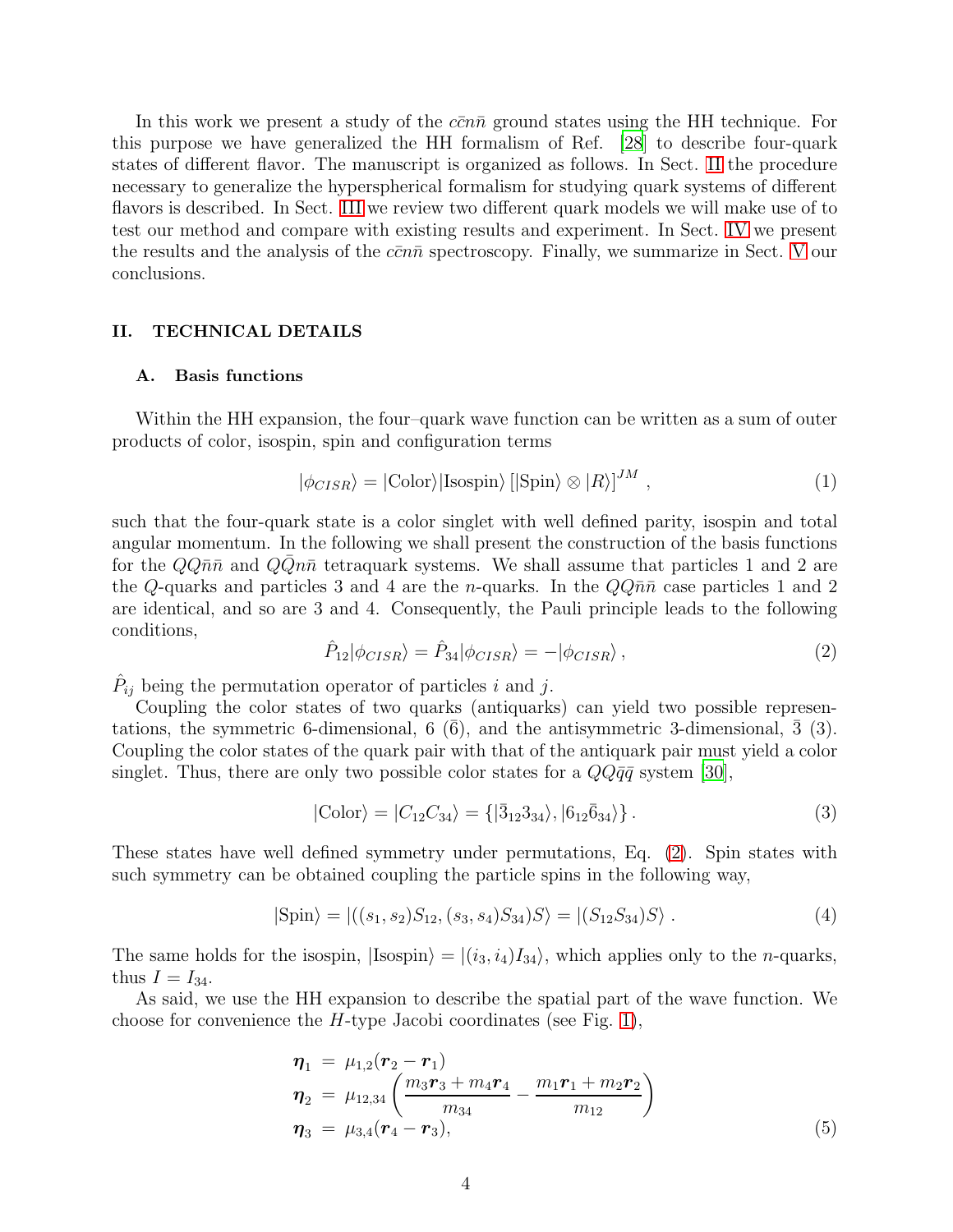FIG. 1: H–type Jacobi vectors.

<span id="page-4-0"></span>

where  $m_{ij} = m_i + m_j$ ,  $\mu_{i,j} = \sqrt{m_i m_j / m_{ij}}$ , and  $m_{1234} = m_1 + m_2 + m_3 + m_4$ . Using these vectors, it is easy to obtain basis functions that have well defined symmetry under permutations of the pairs (12) and (34). The hyperspherical coordinates  $(\rho, \Omega)$  are defined through the relation

<span id="page-4-1"></span>
$$
\begin{aligned}\n\boldsymbol{\eta}_1 &= \rho \cos \alpha_2 \cos \alpha_1 \hat{\eta}_1 \\
\boldsymbol{\eta}_2 &= \rho \cos \alpha_2 \sin \alpha_1 \hat{\eta}_2 \\
\boldsymbol{\eta}_3 &= \rho \sin \alpha_2 \hat{\eta}_3,\n\end{aligned} \tag{6}
$$

where

$$
\rho = \sqrt{\eta_1^2 + \eta_2^2 + \eta_3^2} \,,\tag{7}
$$

is the hyperradius,  $\hat{\eta}_j \equiv (\theta_j, \phi_j)$  is the unit vector of  $\eta_j$ , and  $\Omega \equiv (\alpha_1, \alpha_2, \hat{\eta}_1, \hat{\eta}_2, \hat{\eta}_3)$  is a hyperangle that represents the location on the 8-dimensional sphere.

By using hyperspherical coordinates one can write the Laplace operator as a sum of two terms

$$
\Delta = \frac{1}{\rho^8} \frac{\partial}{\partial \rho} \rho^8 \frac{\partial}{\partial \rho} - \frac{1}{\rho^2} \hat{K}^2 \,, \tag{8}
$$

where the hyperspherical, or grand angular momentum, operator  $\hat{K}^2$  is the 9 dimensional analogous of the angular momentum operator associated with the 3-dimensional Laplacian.

The hyperspherical harmonic functions  $\mathcal{Y}_{[K]}$  are the eigenfunctions of this hyperangular momentum operator, labeled by the quantum numbers  $[K] \equiv \{K_3K_2L_3M_3L_2\ell_3\ell_2\ell_1\}$ . The quantum number  $K_3$  is the grand hyperangular momentum associated with the 3 Jacobi vectors,  $L_3M_3$  are the usual orbital angular momentum quantum numbers of the system, and  $\ell_i$  is the angular momentum associated with the Jacobi vector  $\boldsymbol{\eta}_i$ . The quantum numbers  $K_2, L_2$  correspond to intermediate coupling of  $\eta_1$  and  $\eta_2$ . The explicit expression for the HH functions is given by [\[31](#page-16-30)]

$$
\mathcal{Y}_{[K]}(\Omega) = \left[ \sum_{m_1, m_2, m_3} \langle \ell_1 m_1 \ell_2 m_2 | L_2 M_2 \rangle \langle L_2 M_2 \ell_3 m_3 | L_3 M_3 \rangle \right] \times \prod_{j=1}^3 Y_{\ell_j, m_j}(\hat{\eta}_j) \right] \times \left[ \prod_{j=2}^3 \mathcal{N}_{n_j}^{a_j, b_j}(\sin \alpha_j)^{\ell_j} (\cos \alpha_j)^{K_{j-1}} \right] \times P_{n_j}^{(a_j, b_j)}(\cos(2\alpha_j)) \right], \tag{9}
$$

where  $Y_{\ell,m}$  are the spherical harmonic functions,  $P_n^{(a,b)}$  are the Jacobi polynomials,  $a_j =$  $\ell_j+\frac{1}{2}$  $\frac{1}{2}$ ,  $b_j = K_{j-1} + \frac{3j-5}{2}$  $\frac{1}{2}$  and  $\mathcal{N}_{n_j}^{a_j,b_j}$  are normalization constants given by [\[32\]](#page-16-31):

$$
\mathcal{N}_{n_j}^{a_j b_j} = \left[ \frac{2(2n_j + a_j + b_j + 1)n_j! \Gamma(n_j + a_j + b_j + 1)}{\Gamma(n_j + a_j + 1) \Gamma(n_j + b_j + 1)} \right]^{\frac{1}{2}}.
$$
\n(10)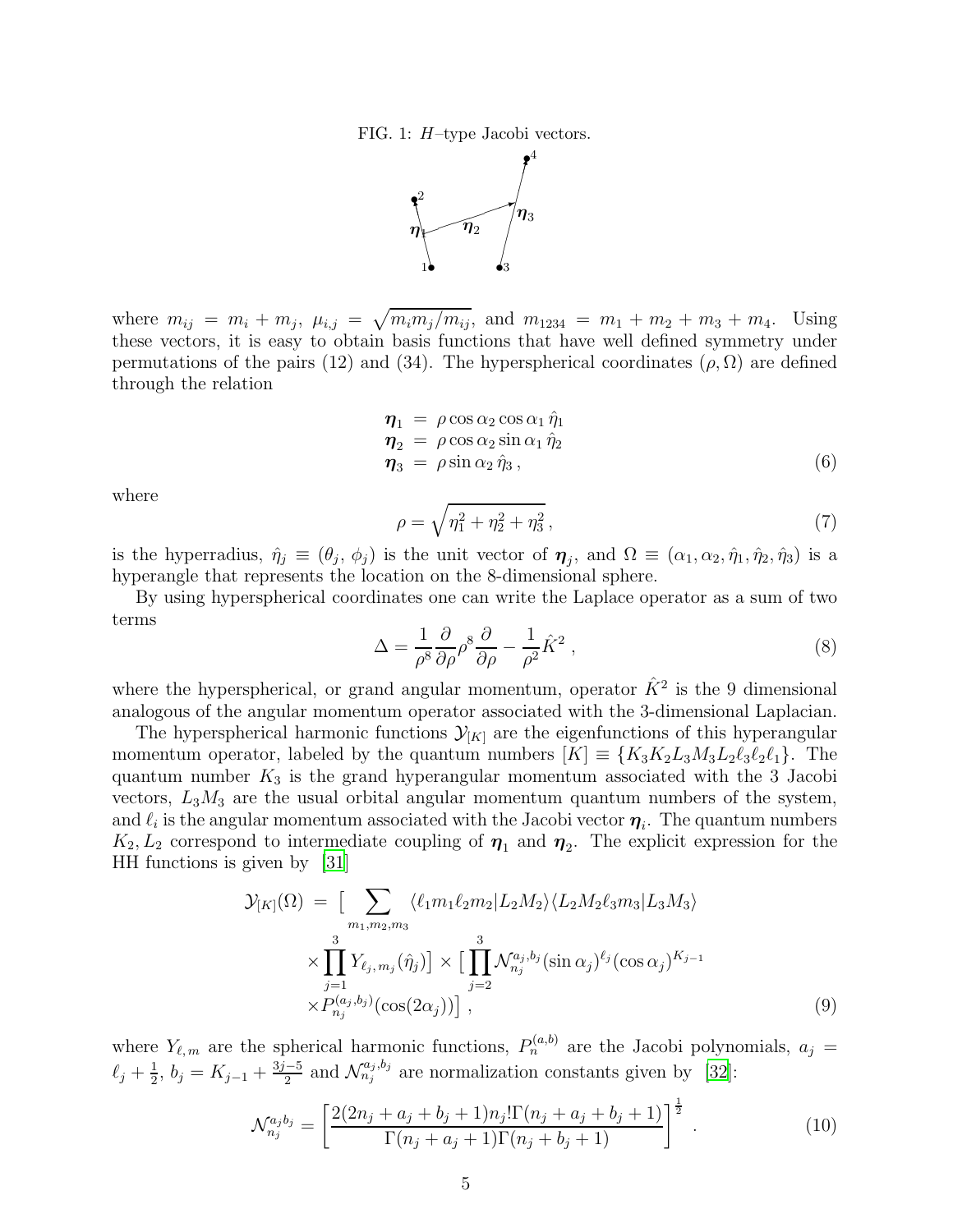The quantum numbers  $K_j$  are given by

$$
K_j = 2n_j + K_{j-1} + \ell_j \ ; \ n_1 \equiv 0 , \tag{11}
$$

where the  $n_j$ 's are non–negative integers. In the following we shall use the notations  $K \equiv K_3$ and  $L \equiv L_3$  for the total hyperangular and angular quantum numbers. By construction,  $\rho^{K}\mathcal{Y}_{[K]}$  is a harmonic polynomial of degree K, therefore the HH function  $\mathcal{Y}_{[K]}$  is an eigenfunction of  $\hat{K}^2$  with eigenvalues  $K(K+7)$ .

The HH functions are a complete basis set for the hyperangular coordinate  $\Omega$ . For the hyperradial coordinate our basis functions read

$$
L_n(\rho) = \sqrt{\frac{n!}{(n+\nu)!}} \rho_0^{-9/2} \left(\frac{\rho}{\rho_0}\right)^{(\nu-8)/2} L_n^{\nu} \left(\frac{\rho}{\rho_0}\right) e^{-\frac{1}{2} \frac{\rho}{\rho_0}}, \tag{12}
$$

where  $L_n^{\nu}(x)$  are the associated Laguerre polynomials. The range parameter  $\rho_0$  and the parameter  $\nu$  are varied to get optimal results.

By inspection it can be verified that the spatial basis states, given by

$$
\langle \rho \Omega | R \rangle \equiv \langle \rho \Omega | n[K] \rangle = L_n(\rho) \mathcal{Y}_{[K]}(\Omega) , \qquad (13)
$$

have the following symmetry properties with respect to particle permutations

$$
\hat{P}_{12}|n[K]\rangle = (-1)^{\ell_1}|n[K]\rangle; \,\hat{P}_{34}|n[K]\rangle = (-1)^{\ell_3}|n[K]\rangle \tag{14}
$$

Application of the Pauli principle, Eq. [\(2\)](#page-3-1), to the basis function

<span id="page-5-0"></span>
$$
|\phi_{CISR}\rangle = |C_{12}C_{34}\rangle |(S_{12}S_{34})S\rangle |I_{34}\rangle |n[K]\rangle
$$
\n(15)

leads to the following restrictions on the allowed combinations of basis states,

(i)  $(-1)^{S_{12}+\ell_1} = +1$ ,  $(-1)^{S_{34}+I+\ell_3} = -1$  for the  $|6_{12}\bar{6}_{34}\rangle$  color state.

(ii) 
$$
(-1)^{S_{12}+\ell_1} = -1
$$
,  $(-1)^{S_{34}+I+\ell_3} = +1$  for the  $|\bar{3}_{12}3_{34}\rangle$  color state.

In the  $QQn\bar{n}$  case particle 2 is the antiparticle of particle 1, and particle 4 is the antiparticle of particle 3. Assuming that C−parity is a good symmetry of QCD we can regard quarks and antiquarks as identical particles and impose the symmetry condition, Eq. [\(2\)](#page-3-1), on the  $QQn\bar{n}$  system as well. Coupling the color states of a quark and an antiquark can yield two possible representations: the singlet and the octet. These representations should be combined in the following way  $\{|1_{12}1_{34}\rangle, |8_{12}, 8_{34}\rangle\}$  to yield a total color singlet state [\[30\]](#page-16-29). However, these states have no definite symmetry under the particle permutations (12) and (34). To construct symmetrized states for the  $QQ$  pair we consider the following combinations,

<span id="page-5-1"></span>
$$
|C_{12}^{\Gamma_{12}}\rangle = \frac{1}{\sqrt{2}}(|C_{12}\rangle + \Gamma_{12}|C_{21}\rangle, \qquad (16)
$$

where  $C_{12} = \{1_{12}, 8_{12}\}\$ , and  $\Gamma_{12} = +1$  for a symmetric combination and  $-1$  for antisymmetric. For light quarks the color and isospin states should be combined together to form states with well defined symmetry. For  $I_z = 0$ , as an example, these states take the form,

<span id="page-5-2"></span>
$$
|(C_{34} I_{34})^{\Gamma_{34}}\rangle = +\frac{1}{2} \left[ |C_{34}\rangle \left( |u\bar{u}\rangle \pm |d\bar{d}\rangle \right) + \Gamma_{34} |C_{43}\rangle \left( |\bar{u}u\rangle \pm |\bar{d}d\rangle \right) \right],\tag{17}
$$

where the plus sign stands for  $I_{34} = 0$  state and the minus sign for the  $I_{34} = 1$  state. As before,  $C_{34}$  stands for either the singlet or the octet representation. The total color–isospin states,  $|C_{12}^{\Gamma_{12}}(C_{34} I_{34})^{\Gamma_{34}}\rangle$  are not only good symmetry states, but also good  $C$ −parity states with,  $C = \Gamma_{12}\Gamma_{34}$ . Imposing the Pauli principle for the  $Q\overline{Q}n\overline{n}$  system we get the following restrictions,  $\Gamma_{12}(-1)^{S_{12}+\ell_1} = +1$ ,  $\Gamma_{34}(-1)^{S_{34}+\ell_3} = +1$ , on the basis states.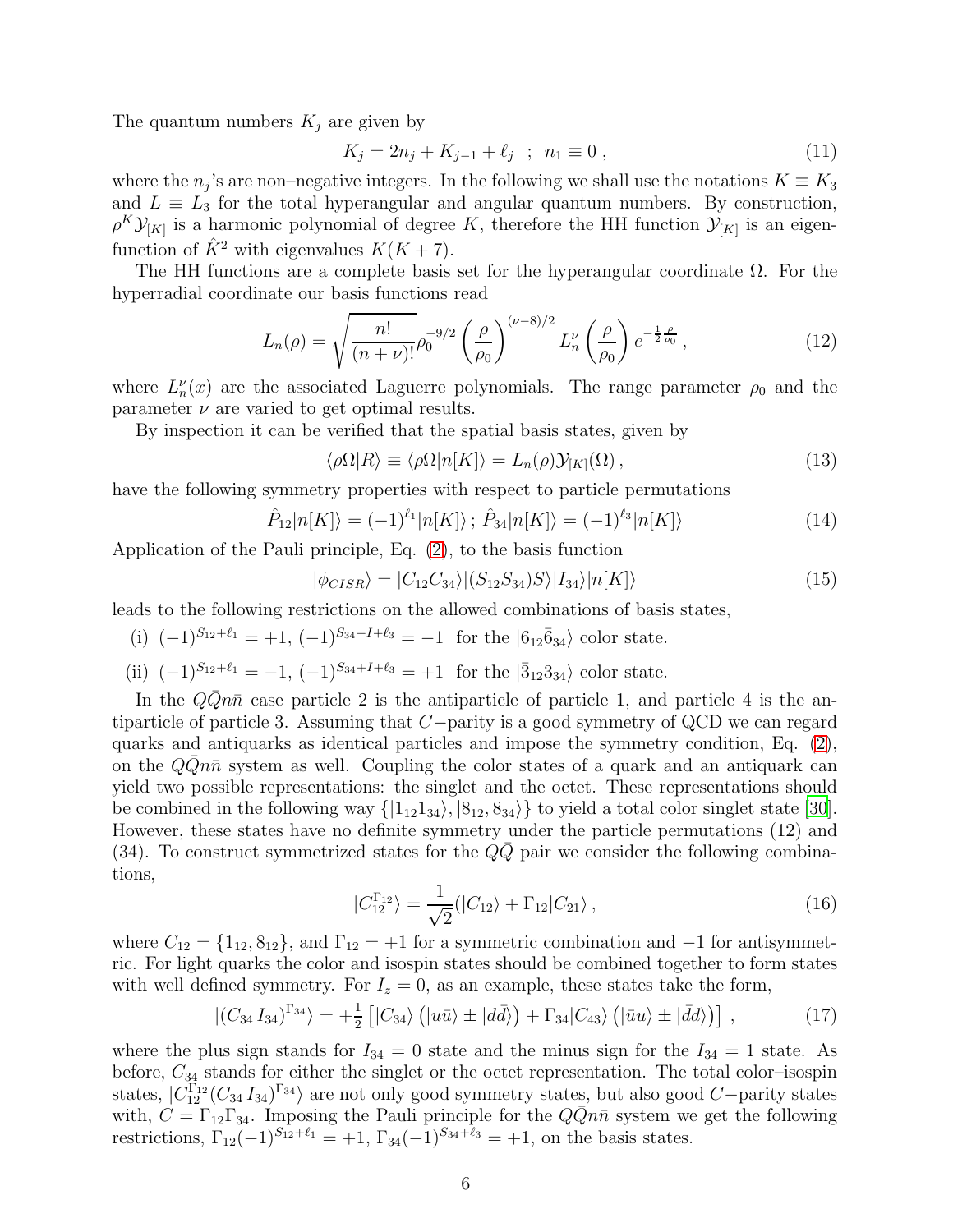#### B. Calculation of the matrix elements

Due to the recursive nature of the HH functions, evaluation of potential matrix elements become simpler for the pair (34). In this case, the matrix elements of a isoscalar two-body potential

$$
V_{ij} = \sum_{p} V_p(r_{ij}) O_p^S O_p^I O_p^C, \qquad (18)
$$

written as a sum of products of spatial, spin, isospin and color operators respectively, are diagonal in the quantum numbers  $\ell_1, \ell_2, L_2, K_2, S_{12}, C_{12}, I_{34}$ . The matrix elements of central potentials are further diagonal also in the quantum numbers  $\ell_3$ ,  $L$ ,  $S_{34}$ , S thus reducing the calculation of the matrix elements

<span id="page-6-2"></span>
$$
\langle \phi_{CISR} | V_{34} | \phi'_{CSIR} \rangle = \sum_{p} \langle nK | V_p | n'K' \rangle_{K_2 \ell_3}
$$
  
 
$$
\times \langle S_{34} | O_p^S | S_{34} \rangle \langle I_{34} | O_p^I | I_{34} \rangle \langle C_{34} | O_p^C | C_{34} \rangle, \qquad (19)
$$

into a product of the internal matrix elements times a two dimensional integral

<span id="page-6-0"></span>
$$
\langle nK|V_p|n'K'\rangle_{K_2\ell_3} = \frac{\mathcal{N}_{n_3}^{a,b}\mathcal{N}_{n'_3}^{a,b}}{2^{a+b+2}} \int \rho^8 d\rho L_n(\rho) L_{n'}(\rho)
$$
  
 
$$
\times \int_{-1}^1 dx (1-x)^a (1+x)^b P_{n_3}^{(a,b)}(x) P_{n'_3}^{(a,b)}(x) V_p(\rho\sqrt{1-x})
$$
 (20)

where  $x = \cos(2\alpha_2)$ ,  $a = \ell_3 + \frac{1}{2}$  $\frac{1}{2}$ , and  $b = K_2 + 2$ . Non–central potentials lead to similar expressions after rearrangement of the angular momentum couplings.

Direct evaluation of the potential matrix elements for other pairs will lead to multidimensional integrals much more complicated than Eq. [\(20\)](#page-6-0). These complicated integrals can be avoided through rearrangement of the basis functions. If we denote by  $|\phi_{CSIR}(1234)\rangle$ the basis function defined in Eq. [\(15\)](#page-5-0), and by  $|\phi_{CSIR}(ijkl)\rangle$  basis function associated with the particles arranged in the order  $ijkl$ , then the interaction matrix element for the pair  $(ij) \neq (34)$  can be evaluated in the following way,

<span id="page-6-1"></span>
$$
\langle \phi_{CISR}(1234)|V_{ij}|\phi'_{CSIR}(1234)\rangle = \sum_{\langle \phi_{CISR}(1234)|\phi''_{CISR}(klij)\rangle} \langle \phi''_{CISR}(klij)|\phi'_{CISR}(klij)\rangle
$$
  
 
$$
\langle \phi''_{CISR}(klij)|\phi'_{CISR}(1234)\rangle \times \langle \phi''_{CISR}(klij)|V_{ij}|\phi''_{CSR}(klij)\rangle . \tag{21}
$$

The potential matrix element on the rhs of Eq. [\(21\)](#page-6-1) can be calculated now using Eqs. [\(19\)](#page-6-2) and [\(20\)](#page-6-0). The permutation matrix elements are trivial for the isospin and can be calculated using standard  $SU(2)$  recoupling techniques for the spin part. The color terms can be obtained for the  $QQ\bar{n}\bar{n}$  from the relation

<span id="page-6-4"></span>
$$
|1_{13}1_{24}\rangle = \sqrt{\frac{1}{3}}|3_{12}3_{34}\rangle + \sqrt{\frac{2}{3}}|6_{12}\overline{6}_{34}\rangle
$$
  

$$
|8_{13}8_{24}\rangle = -\sqrt{\frac{2}{3}}|3_{12}3_{34}\rangle + \sqrt{\frac{1}{3}}|6_{12}\overline{6}_{34}\rangle ,
$$
 (22)

and for the  $Q\bar{Q}n\bar{n}$  from the relations

<span id="page-6-3"></span>
$$
|\bar{3}_{13}3_{24}\rangle = \sqrt{\frac{1}{3}}|1_{12}1_{34}\rangle - \sqrt{\frac{2}{3}}|8_{12}8_{34}\rangle
$$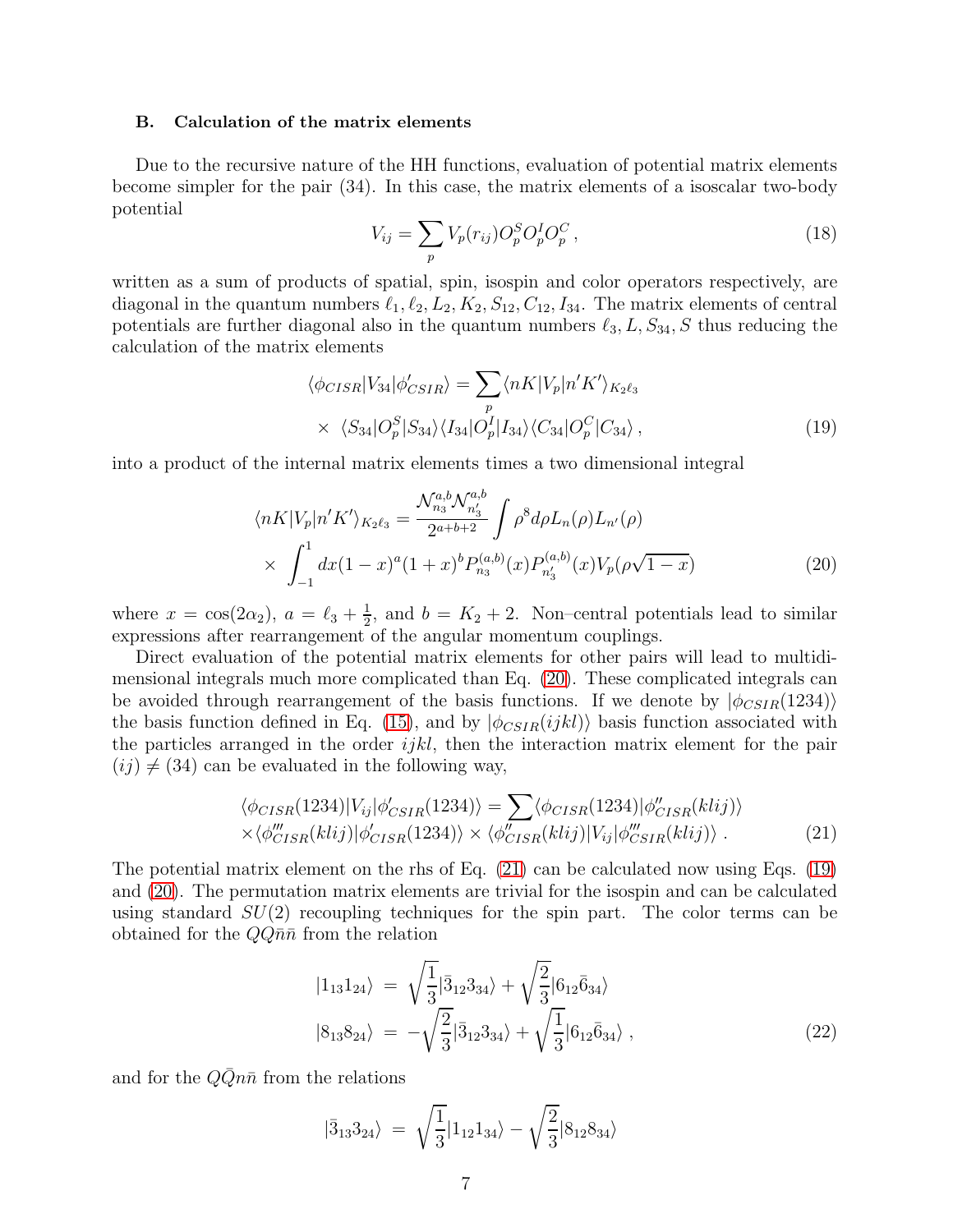$$
|6_{13}\bar{6}_{24}\rangle \ = \ \sqrt{\frac{2}{3}}|1_{12}1_{34}\rangle + \sqrt{\frac{1}{3}}|8_{12}8_{34}\rangle \ ; \tag{23}
$$

and

<span id="page-7-1"></span>
$$
|1_{32}1_{14}\rangle = \sqrt{\frac{1}{9}}|1_{12}1_{34}\rangle + \sqrt{\frac{8}{9}}|8_{12}8_{34}\rangle
$$
  

$$
|8_{32}8_{14}\rangle = \sqrt{\frac{8}{9}}|1_{12}1_{34}\rangle - \sqrt{\frac{1}{9}}|8_{12}8_{34}\rangle.
$$
 (24)

In the last case we should also consider the symmetrized states, Eqs. [\(16\)](#page-5-1) and [\(17\)](#page-5-2). For these states it can be easily shown that

$$
\langle (CI)^{|\Gamma_{12}\Gamma_{34}}(1234)| (C'I')^{|\Gamma'_{12}\Gamma'_{34}}(ijkl)\rangle = \delta_{\Gamma_{12},\Gamma'_{12}} \delta_{\Gamma_{34},\Gamma'_{34}} \delta_{I,I'} \langle C(1234)|C'(ijkl)\rangle .
$$
 (25)

Thus reducing the rearrangement matrix elements to Eqs. [\(23\)](#page-6-3) and [\(24\)](#page-7-1).

The permutation matrix elements for the HH functions are obtained using a numerical trick due to Efros [\[33\]](#page-16-32). Consider the particle positions  $r_i$ . Using Eqs. [\(5\)](#page-3-2) and [\(6\)](#page-4-1) these positions are translated into a hyperradius  $\rho$  and a point on the hypersphere  $\Omega$ . Under particle permutations (1234)  $\longrightarrow (ijkl)$  the point on the hypersphere will move to a new position, i.e.,  $\Omega \longrightarrow \Omega_{ijkl}$ , where the hyperradius remains invariant. Using the completeness of the HH basis and the fact the subspace defined by the quantum numbers  $K, L$  is invariant under particle permutations, we can express the HH functions of  $\Omega_{ijkl}$  in the following way

<span id="page-7-2"></span>
$$
\mathcal{Y}_{[K]}(\Omega_{ijkl}) = \sum_{[K'] \in KL} \langle [K'] | \hat{P}_{ijkl} | [K] \rangle \mathcal{Y}_{[K']}(\Omega) , \qquad (26)
$$

where  $\hat{P}_{ijkl}$  is the permutation operator. The sum contains  $N_{KL}$  terms, which amounts to the number of HH states with hyperspherical angular momentum  $K$  and orbital angular momentum L. Eq. [\(26\)](#page-7-2) is valid for any hyperangular point  $\Omega$ . Therefore we can choose  $N_{KL}$  hyperangular points  $\Omega(p)$ ,  $p = 1 \dots N_{KL}$  and get a set of  $N_{KL}$  equations which can be inverted to yield

$$
\langle [K']|\hat{P}_{ijkl}|[K]\rangle = \sum_{p=1}^{N_{KL}} \mathcal{Y}_{[K]}(\Omega_{ijkl}(p))(\mathcal{Y}_{[K']}(\Omega(p)))^{-1} . \tag{27}
$$

Here  $(\mathcal{Y}_{[K']}\left(\Omega(p)\right))^{-1}$  stands for the inverse of the  $N_{KL} \times N_{KL}$  matrix M whose entries are defined as  $M_{[K'],p} = \mathcal{Y}_{[K']}\left(\Omega(p)\right)$ .

## <span id="page-7-0"></span>III. CONSTITUENT QUARK MODELS

For our study we will use two standard constituent quark models providing a reasonable description of the hadron spectra. A summary of the energies obtained within both models for selected meson states is given in Table [I,](#page-18-0) in comparison with the corresponding experimental energies. In the following we draw the basic properties of the interacting potentials.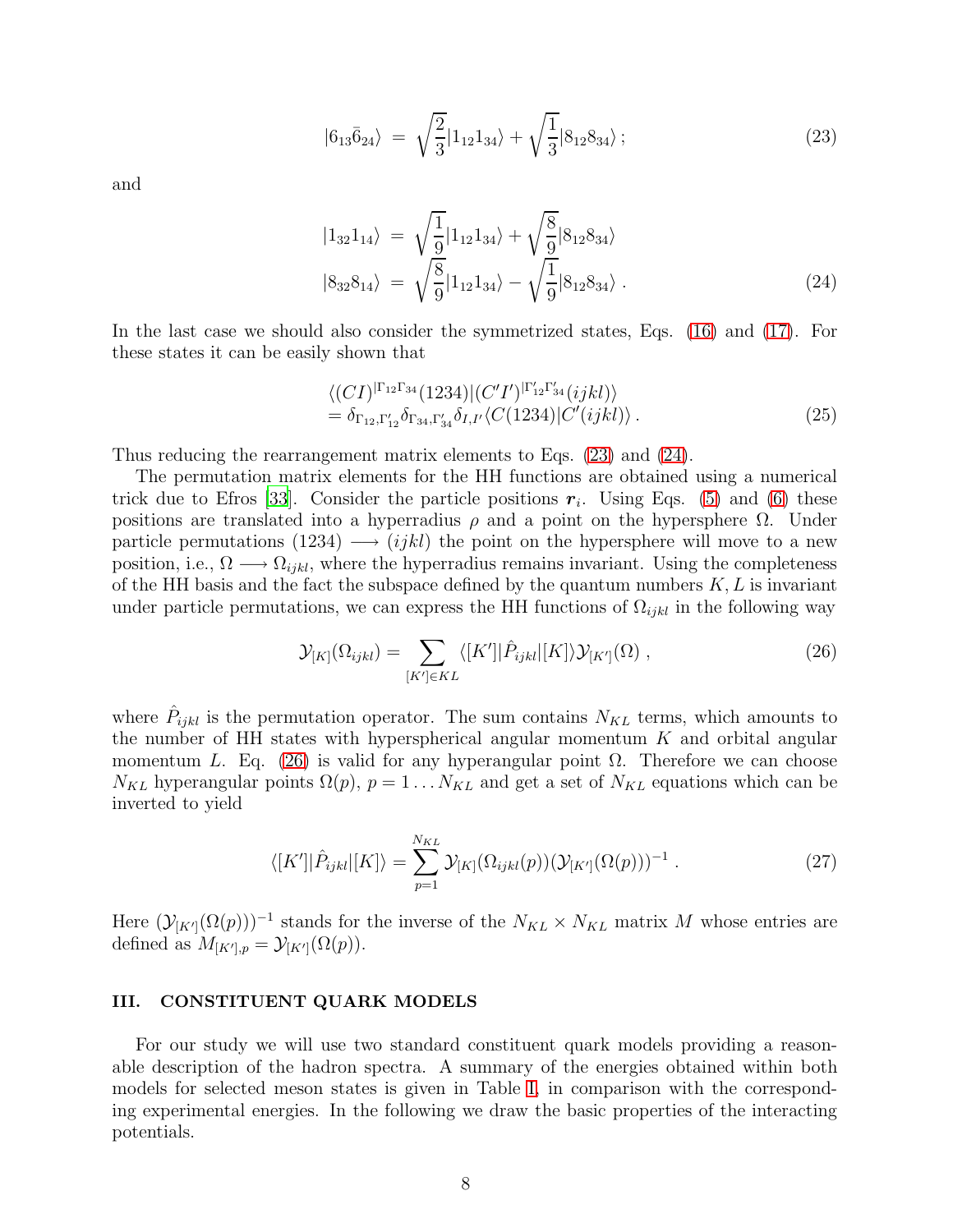#### A. Bhaduri, Cohler and Nogami model (BCN)

This model was proposed in the early 80's by Bhaduri et al. in an attempt to obtain a unified description of meson and baryon spectroscopy [\[35\]](#page-16-33). It was later on applied to study the baryon spectra [\[36](#page-16-34)] and four-quark  $(qq\bar{q}\bar{q})$  systems [\[13\]](#page-16-12). The model retains the most important terms of the one-gluon exchange interaction proposed by de Rújula et al. [\[37\]](#page-16-35), namely coulomb and spin-spin terms, and a linear confining potential, having the form

$$
V(\vec{r}_{ij}) = -\frac{3}{16}(\vec{\lambda}_i^c \cdot \vec{\lambda}_j^c) \times \left(\frac{r_{ij}}{a^2} - \frac{\kappa}{r_{ij}} - D + \frac{\kappa}{m_i m_j} \frac{e^{-r_{ij}/r_0}}{r_{ij} r_0^2} (\vec{\sigma}_i \cdot \vec{\sigma}_j)\right),\tag{28}
$$

where  $\vec{\sigma}_i$  are the Pauli matrices and  $\vec{\lambda}_i^c$  are the  $SU(3)$  color matrices. The parameters  $\kappa = 102.67$  MeV fm, D=913.5 MeV,  $a = 0.0326$  MeV<sup>-1/2</sup> fm<sup>1/2</sup>,  $r_0 = 2.2$  fm,  $m_{u,d} = 337$ MeV, and  $m_c = 1870$  MeV are taken from Ref. [\[13\]](#page-16-12).

#### B. Constituent Quark Cluster model (CQC)

This model was proposed in the early 90's in an attempt to obtain a simultaneous description of the nucleon-nucleon interaction and the baryon spectra [\[38](#page-16-36)]. It was later on generalized to all flavor sectors giving a reasonable description of the meson [\[39](#page-17-0)] and baryon spectra [\[40\]](#page-17-1). The possible existence of four-quark states within this model has also been addressed [\[25](#page-16-24), [27](#page-16-26), [28](#page-16-27)].

The model is based on the assumption that the light-quark constituent mass appears because of the spontaneous breaking of the original  $SU(3)_L \otimes SU(3)_R$  chiral symmetry at some momentum scale. In this domain of momenta, quarks interact through Goldstone boson exchange potentials. QCD perturbative effects are taken into account through the one-gluon-exchange (OGE) potential as the one used in the BCN model. Finally, it incorporates confinement as dictated by unquenched lattice calculations predicting, for heavy quarks, a screening effect on the linearly dependent interquark potential when increasing the interquark distance [\[41\]](#page-17-2).

The model parameters have been taken from Ref. [\[39](#page-17-0)] with the exception of the OGE regularization parameter. This parameter, taking into account the size of the system, was fitted for four-quark states in the description of the light scalar sector [\[27\]](#page-16-26), being  $\hat{r}_0 = 0.18$ fm for mesons and  $\hat{r}_0 = 0.38$  fm for four-quark systems. Let us also notice that the CQC model contains an interaction generating flavor mixing between  $n\bar{n}$  and  $s\bar{s}$  components. It allows to exactly reproduce the masses of the  $\eta$  and  $\eta'$  mesons. In the four-quark case this contribution would mix isospin zero  $QQn\bar{n}$  and  $QQs\bar{s}$  components. Such contributions were explicitly evaluated in the variational approach of Ref. [\[27\]](#page-16-26) for the light isocalar tetraquarks, giving a negligible effect. Therefore, such a flavor mixing components will not be consider in the present calculation. In order to make a proper comparison between thresholds and four– quark states we have recalculated the meson spectra of Ref. [\[39\]](#page-17-0) with the same  $\hat{r}_0$  value and interaction used in the four-quark calculation, neglecting therefore the flavor–mixing terms. The results are summarized in Table [I](#page-18-0) for the original meson parametrization  $(CQC_{18})$  and for the one used in this work (CQC) (note that in this case the  $\eta(547)$  would corresponds to a pure  $n\bar{n}$  state). Explicit expressions of the interacting potentials and a more detailed discussion of the model can be found in Ref. [\[39\]](#page-17-0).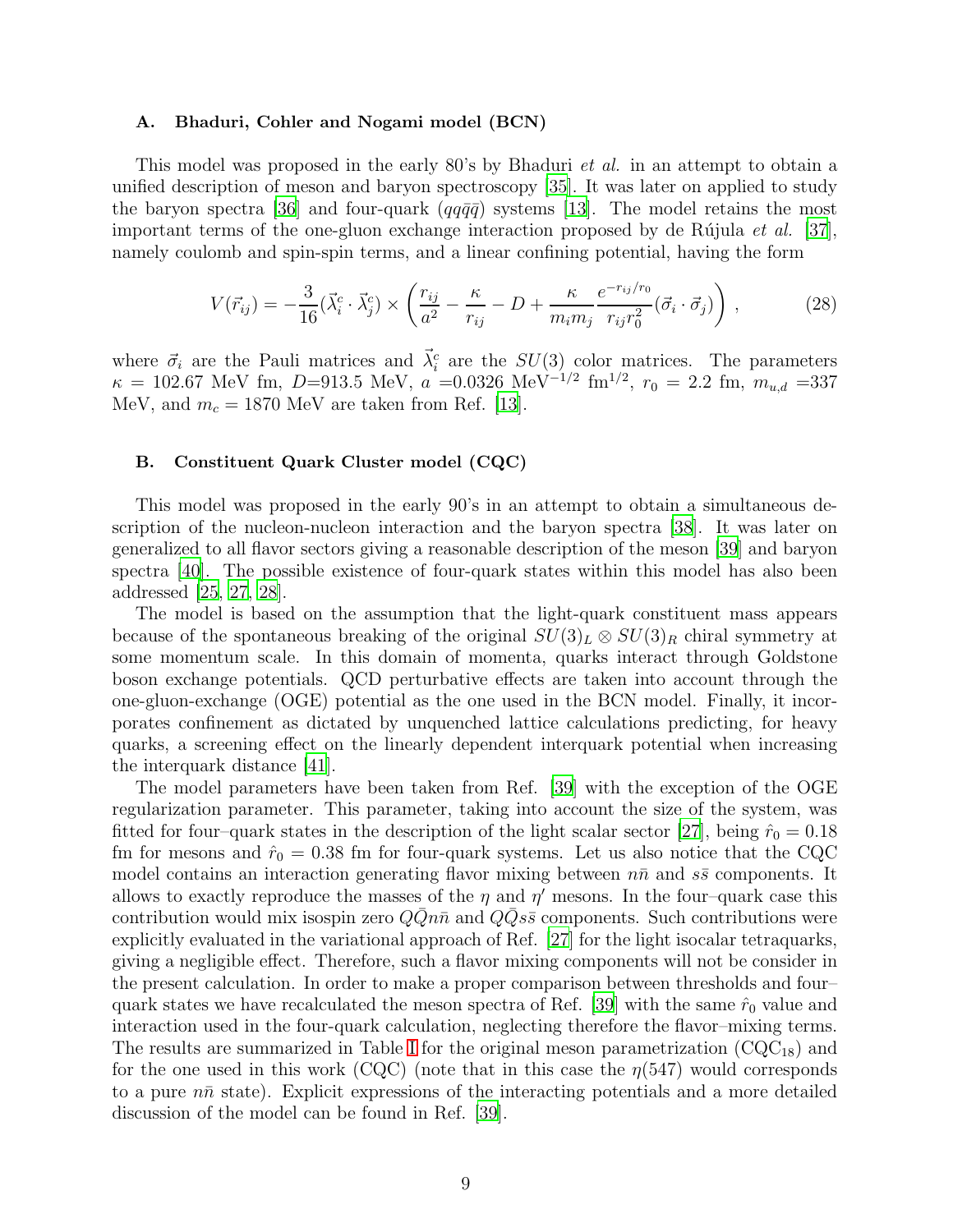## <span id="page-9-0"></span>IV. RESULTS

#### A. Threshold determination

The existence of the color degree of freedom gives rise to an important difference between four-quark systems and standard baryons or mesons. For baryons and mesons it is not possible to construct a color singlet using a subset of the constituents, thus only  $q\bar{q}$  or  $qqq$ states are proper solutions of the two- or three-quark interacting hamiltonian and therefore, all solutions correspond to bound states. However, this is not the case for four-quark systems. The color rearrangement of Eqs. [\(22\)](#page-6-4) and [\(24\)](#page-7-1),  $(q\bar{q})_1 \otimes (q\bar{q})_1 = (qq\bar{q}\bar{q})_1$ , makes that two isolated mesons are also a solution of the four-quark hamiltonian. In order to discriminate between four–quark bound states and simple pieces of the meson-meson continuum, one has to analyze the two-meson states that constitute the thresholds for each set of quantum numbers.

These thresholds must be determined assuming quantum number conservation within exactly the same scheme used in the four-quark calculation. Dealing with strongly interacting particles, the two-meson states should have well defined total angular momentum  $(J)$ , parity  $(P)$  and  $C$ −parity  $(C)$ . When noncentral forces are not considered, orbital angular momentum  $(L)$  and total spin  $(S)$  are also good quantum numbers. As the systems studied could dissociate either into  $(c\bar{c})(n\bar{n})$  or  $(c\bar{n})(n\bar{c})$ , we indicate the lowest two-meson threshold in both channels, quoting also the final state relative angular momentum. We give in Table [II](#page-19-0) the lowest thresholds requiring  $J, P$ , and  $C$  conservation, while in Tables [III,](#page-20-0) [IV,](#page-21-0) and [V](#page-22-0) we quote those when L and S are also preserved. We give the experimental thresholds, corresponding to the energies in Ref. [\[34](#page-16-37)], the thresholds obtained with the BCN model, and those calculated with the CQC model as described in Sect. [III.](#page-7-0)

A property of  $c\bar{c}n\bar{n}$  states, that is crucial for the discussion on the possible existence of bound states, is that two different physical thresholds can always be constructed for any set of quantum numbers, corresponding to the  $(c\bar{c})(n\bar{n})$  and  $(c\bar{n})(n\bar{c})$  couplings. We show an example in Table [VI,](#page-23-0) where we give the  $J^{PC} = 1^{++}$  lowest threshold in the two possible couplings. This is not a general property for any four-quark system, note for instance that a  $cc\bar{n}\bar{n}$  four-quark state only has one allowed physical threshold, corresponding to the coupling  $(c\bar{n})(c\bar{n}).$ 

#### B. The four-quark  $c\bar{c}n\bar{n}$  spectra

Once we have developed a method to study four-quark systems of different flavor, we will address an important physical question making contact with the actual experimental situation: Does the quark model naturally predict the existence of  $\bar{c}$  on bound states? For this purpose we have performed an exhaustive analysis of the  $c\bar{c}n\bar{n}$  spectra by means of the two different quark models, CQC and BCN, described in Section [III.](#page-7-0) We have considered all isoscalar states with total orbital angular momentum  $L \leq 1$ . For positive parity, the lowest states correspond to  $L = 0$ , while  $L = 1$  for negative parity ground states. The reason is that the parity of a four-quark state can be written in terms of the relative angular momenta associated with the Jacobi coordinates as  $P = (-)^{\ell_1+\ell_2+\ell_3}$ . This makes that  $P = -1$  states need three units of relative angular momentum to obtain  $L = 0$  ( $\ell_1 = \ell_2 = \ell_3 = 1$ ) while only one is needed for  $L = 1$ . The same reasoning applies for  $P = +1$  states. The calculation has been done up to the maximum value of K within our computational capabilities,  $K_{\text{max}}$ .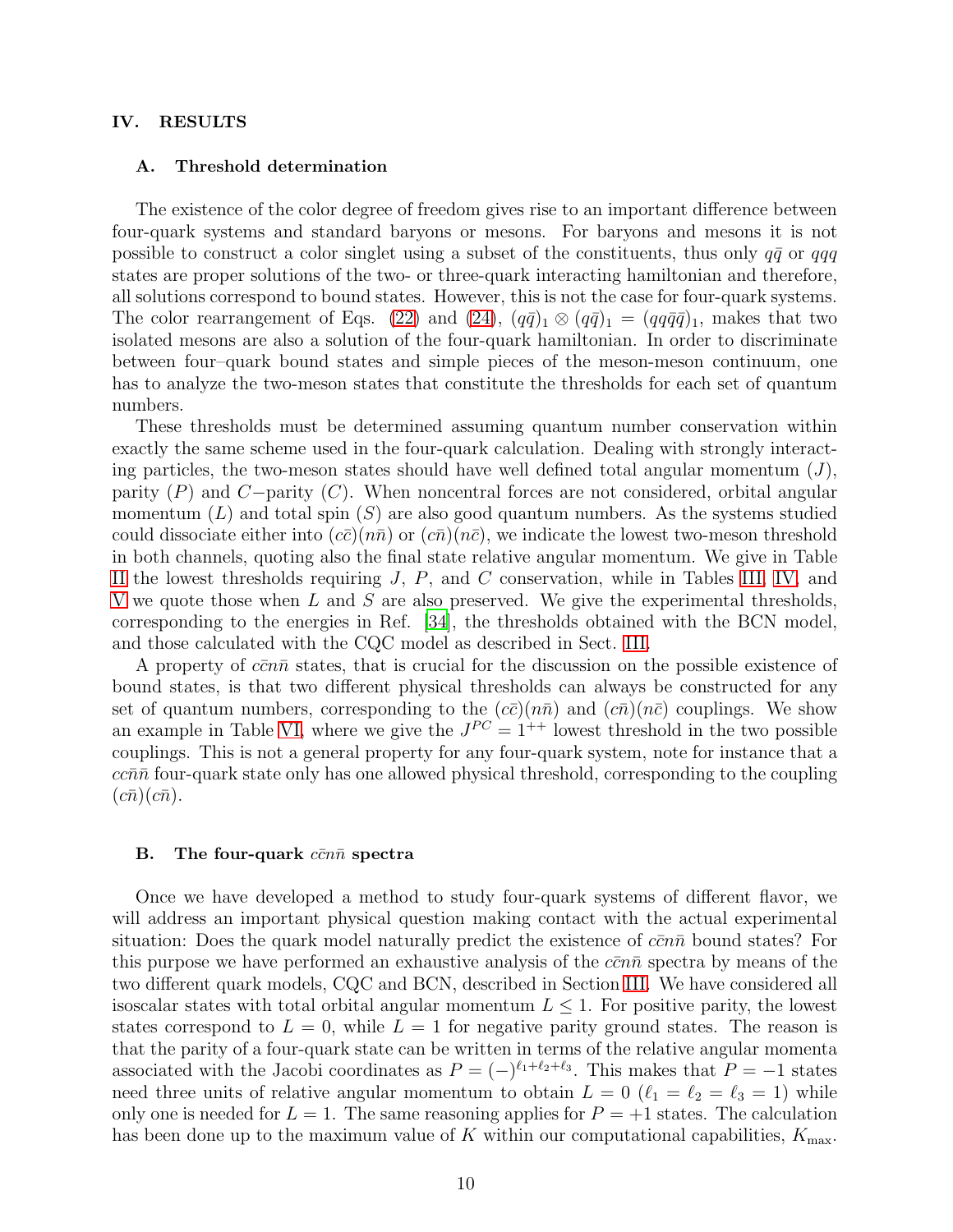The absolute energy obtained for each state does not provide much information regarding the stability of the system. The relevant quantity is  $\Delta_E$ , defined as the energy difference between the mass of the four-quark system and that of the lowest corresponding threshold,

<span id="page-10-1"></span>
$$
\Delta_E = E_{4q} - E(M_1, M_2). \tag{29}
$$

Here,  $E_{4q}$  stands for the four-quark energy and  $E(M_1, M_2)$  for the energy of the corresponding threshold. Using this definition,  $\Delta_E$  < 0 will indicate that all fall–apart strong decays are forbidden, i.e., one has a proper bound state. On the other hand,  $\Delta_E = 0$  will indicate that the four-quark solution corresponds to an unbound threshold (two free mesons) state.

One of the main difficulties in studying four-quark states was discussed in Ref. [\[28\]](#page-16-27), i.e., the slow convergence to the asymptotic two free mesons unbound states. This makes the identification of threshold states a cumbersome task, demanding large values of K. In Ref. [\[28](#page-16-27)] it was proposed that this problem could be overcome by means of an extrapolation of the four-quark energy using the expression

<span id="page-10-0"></span>
$$
E(K) = E(K = \infty) + \frac{a}{K^b},\tag{30}
$$

where  $E(K = \infty)$ , a and b are fitted parameters.

Although the study of the energy is the most powerful way to distinguish between bound and unbound four-quark states we have taken a step further analyzing in detail the structure of the wave function. In particular, it is possible to determine if a four-quark system behaves as a pure meson-meson state or if it has a more involved structure through the analysis of the dominant components of the wave function. Any solution of the four-quark problem that could be identified with a threshold should verify not only that  $\Delta_E = 0$  but also that the probability of the threshold within the four-quark wave function should be unity. One can also study the behavior of the root mean square radius (RMS) of the four-quark system as compared to the radii of the two-mesons threshold. The RMS is defined in the usual way for four (two) quark systems

$$
RMS|_{4(2)} = \left(\frac{\sum_{i=1}^{4(2)} m_i \langle (\mathbf{r}_i - \mathbf{R}_{CM})^2 \rangle}{\sum_{i=1}^{4(2)} m_i}\right)^{1/2}.
$$
 (31)

Combining all this information it could be claimed that any four-quark state with the following characteristics: (i)  $\Delta_E \to 0$  with K; (ii)  $RMS \to \infty$  with K, (its value should at least exceed the value corresponding to the threshold system); (iii) The wave-function tends to a single singlet-singlet physical channel; should be considered as an unbound threshold state.

We present in Table [VII](#page-24-0) the results obtained for all possible  $L \leq 1$  isoscalar channels with both quark models, CQC and BCN. We indicate the maximum value of K used,  $K_{\text{max}}$ . We also indicate the probability of the basis vector corresponding to the lowest physical threshold. Let us first of all concentrate on the results of the two quark models used, we will comment later on the comparison with the experimental data. There is a first general conclusion immediately derived looking at this table, namely that no bound state is observed for any set of quantum numbers in any of the models, in all cases  $\Delta_E > 0$ . Let us analyze the results in detail. The convergence of the results is illustrated in Table [VIII,](#page-25-0) where we show the evolution of the energy, radius and probabilities as a function of  $K$  for two different channels with both quark models. We have denoted by  $P_{C_{12}C_{34}}(S_{12}, S_{34})$  the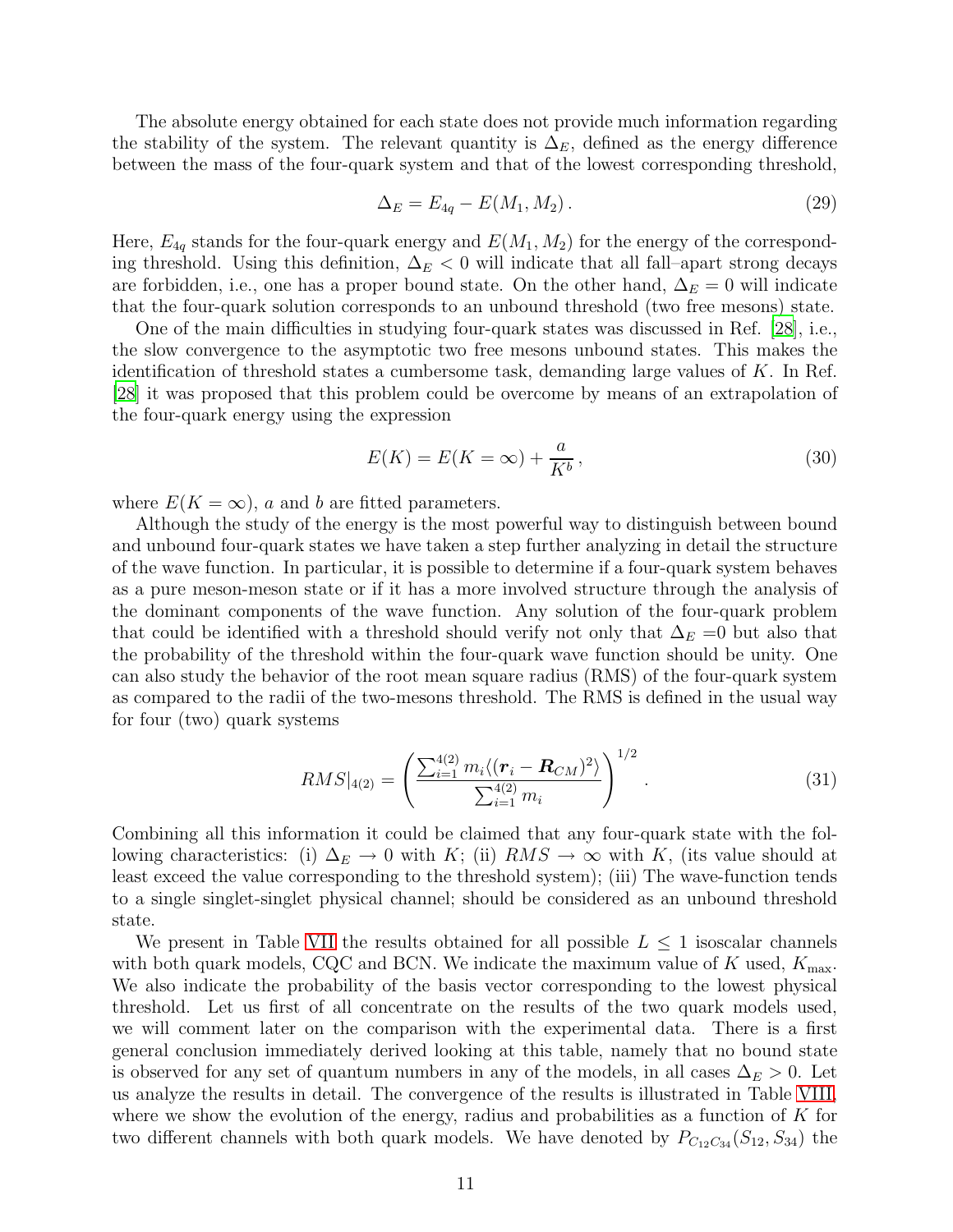probability of the basis vector with color state  $C_{12} \otimes C_{34}$  and spin  $S = S_{12} \otimes S_{34}$  in the  $(c\bar{c})(n\bar{n})$  coupling. For each model, we compare in the bottom part of the table with the lowest energy threshold and its RMS (the sum of the RMS's of the two mesons). One can see how the four-quark energies do converge to the lowest possible threshold at the same time that the radius increases linearly and the probability of the vector that characterizes the threshold tends to unity. When the extrapolation [\(30\)](#page-10-0) is used, we observe how the four-quark energies reproduce those of the lowest threshold allowed for each set of quantum numbers. This is illustrated in Table [IX,](#page-26-0) where we indicate  $E(K = \infty)$  as a function of the initial and final values of  $K$  used for the fitting. The thresholds are perfectly reproduced within a difference, due to the extrapolation, of a few MeV. These are general features for all the states in Table [VII.](#page-24-0)

Let us emphasize the importance of comparing the four-quark energies with the proper mathematical threshold, if this is not done it could easily lead to the misidentification of bound states. This is made evident on the last columns of Table [VII,](#page-24-0) where we have quoted the experimental thresholds. Looking at column  $\Delta_E$  under the epigraph Exp., one can see the abundance of spurious bound states predicted by the BCN model (five) if the experimental thresholds are considered instead the correct, theoretical, ones.

Special attention must also be paid to some numerical approximations used for solving the four-quark problem. In the numerical procedure described in Section [II](#page-3-0) one can easily restrict the method to perform a calculation considering only a limited set of relative angular momenta between the quarks. We show in Table [X](#page-26-1) the results obtained neglecting large relative orbital angular momenta  $(\sum_i \ell_i \leq 1)$  for two different set of quantum numbers. As can be seen, this approximation is excellent for those states whose solution can be expressed exclusively in terms of  $(c\bar{c})$  and  $(n\bar{n})$  mesons (the  $\ell_i$  are the relative angular momenta associated to the Jacobi coordinates in the coupling  $(c\bar{c})(n\bar{n})$ , as it is the case of  $J^{PC} = 1^{++}$ , while it fails for those states with a more involved structure. Since one does not know a priori the behavior of a particular channel it is inadvisable to perform such an approximation and therefore, a full calculation is required for any global analysis of four-quark states. A similar effect related with the restriction of the Hilbert space can also be observed in Ref. [\[13](#page-16-12)], where an analysis of the four-quark problem was performed with a variational solution of the BCN model in a harmonic oscillator basis up to  $N = 8$ , obtaining 3409 and 3468 MeV for the  $J^{PC} = 0^{++}$  and  $1^{+-}$  states, respectively. Being the hyperspherical harmonic basis for  $K = 8$  roughly equivalent to the  $N = 8$  harmonic oscillator basis, we have obtained 3380 and 3436 MeV, respectively, for these states when we restrict ourselves to  $K = 8$ . However, once we allow  $K$  to take larger values, the energy decreases more than 200 MeV until the lowest threshold for each channel is obtained.

Among all channels presented in Table [VII,](#page-24-0) three of them deserve a careful analysis:  $(L, S) = (1, 0)$  for CQC, and  $(L, S) = (1, 2)$  for CQC and BCN. Their energies, probabilities, and radius are resumed in Tables [XI](#page-27-0) and [XII](#page-27-1) as a function of  $K$ . We observe that they have a dominant octet–octet color component that could be interpreted as evidence of a compact four–quark system. However, since the lowest threshold in all three cases corresponds to a  $D\bar{D}$  or  $D^*\bar{D}^*$  state, the coupling where the numerical calculation is done,  $(c\bar{c})(n\bar{n})$ , is not the most appropriate one to identify threshold solutions. Once the states are re-expressed in the proper basis,  $(c\bar{n})(n\bar{c})$ , it can be easily observed how they converge to the lowest available threshold as nicely as the other sets of quantum numbers.

From the discussion above it is clear that no bound state exist either for CQC or for BCN. Let us now address the question if it is possible to generate a bound state by means of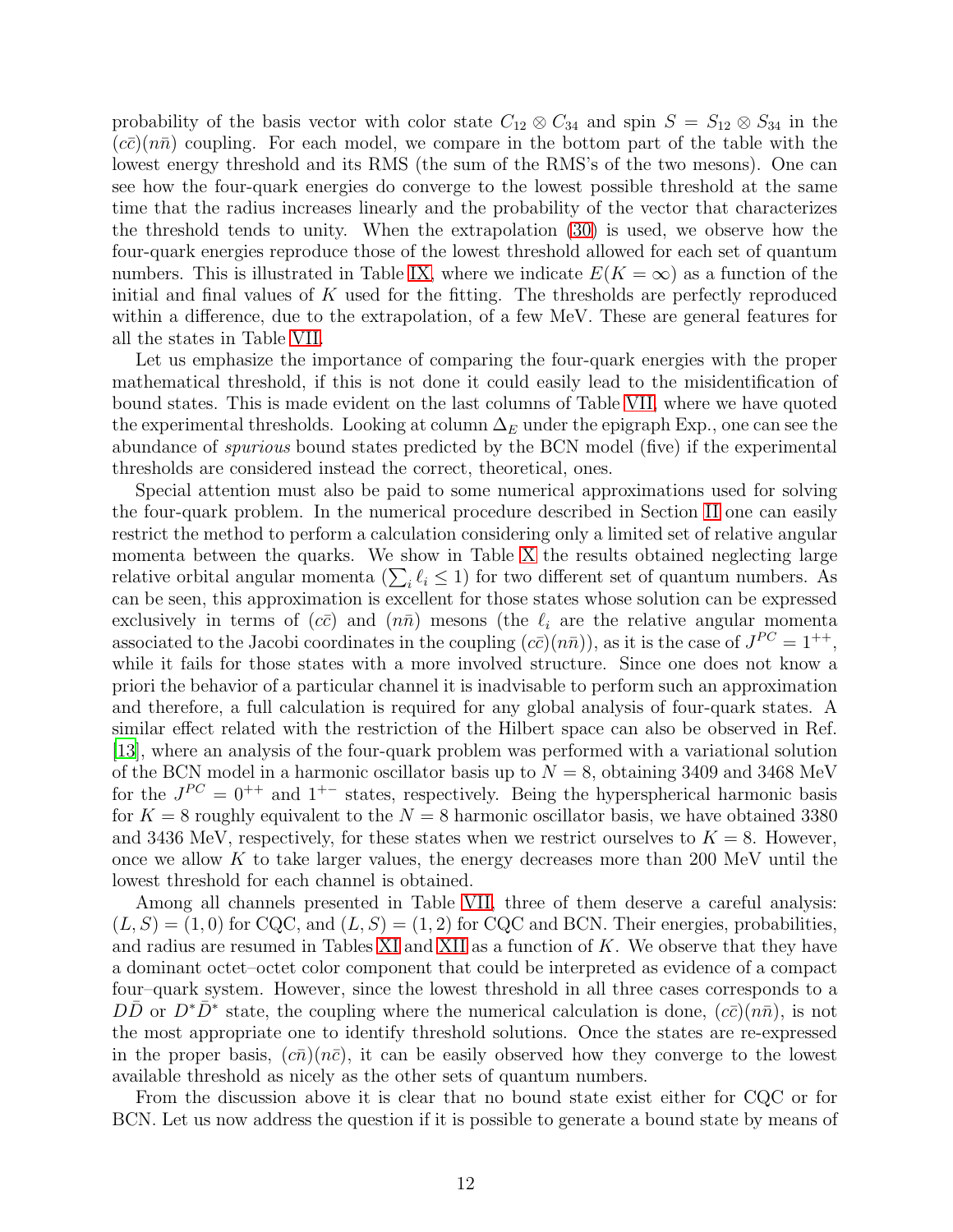reasonable assumptions in the interacting hamiltonian, i.e., would a different thoughtful twobody quark-quark interaction be able to generate a bound state? The answer is that it does not seem to be possible. The reason for that is simple, whenever one modifies the interacting potential, not only the four-quark energy but also the two-body energy is affected. This has been illustrated in Table [XIII](#page-28-0) for two particular cases,  $(L, S) = (0, 0) J^{PC} = 0^{++}$  CQC, and  $(L, S) = (1, 0)$  BCN. In both cases the relative strength of the interactions has been tailored in such a way that the lowest threshold is modified in a significant quantum number (spin, color,...). In particular, we have fine tuned the one-gluon exchange interaction by means of the regularization parameter  $r_0$  to modify the threshold from  $J/\psi \omega|_S$  to  $\eta_c \eta|_S$  (Table [XIII](#page-28-0) upper part) and from  $h_c \eta|_P$  to  $D D|_P$  (Table [XIII](#page-28-0) lower part). In both cases we show the values of energies, radius and the relevant probabilities for some values of  $K$ . It can be clearly seen that the alternative sets of parameters do converge to the new lowest threshold.

This behavior makes evident the main difference between  $c\bar{c}n\bar{n}$  and  $c\bar{n}c\bar{n}$  systems. For the later there is a consensus that there would be stable channels against dissociation into two mesons if the ratio of the mass of the heavy to the light quark is large enough [\[13](#page-16-12), [42\]](#page-17-3). One should notice that for these states no other combination than a  $(c\bar{n})(c\bar{n})$  two-meson system is allowed for the threshold and therefore, any modification in the interaction between the two-charm quarks or the two-light antiquarks, for instance the ratio of the masses, would not translate into a modification of the energy of the threshold [\[43](#page-17-4)].

Once it has been observed that no bound state can be obtained by means of any thoughtful two-body potential, one should reformulate the question we made at the beginning of this section into, Is it possible that  $c\bar{c}n\bar{n}$  bound states naturally exist *or other restrictions must be* imposed to bind them? Two main possibilities have been discussed in the literature in order to force four-quark states to be bound. On the one hand three- and four-quark interactions that would not be factorizable as a sum of two-body potentials could be included in the four-quark hamiltonian. Among these interactions, three alternatives have been thoroughly discussed: color three- and four-quark interactions depending on the color  $SU(3)$  quadratic and cubic Casimir operators [\[44\]](#page-17-5), flip-flop confining interactions [\[45](#page-17-6)], and string model approaches [\[46\]](#page-17-7). On the other hand one could choose to directly restrict the Hilbert space in the few-body problem, selecting a priori those components that may favor the binding of the system, the so-called diquarks [\[48\]](#page-17-8). A diquark (antidiquark) is an S−wave bound state of two quarks (antiquarks) with particular quantum numbers, i.e., antisymmetric in color, flavor, and spin. This has been explored in recent years not only for four-quark systems, but also for three- and five-quark states [\[49](#page-17-9)]. Technically, the effect of both hypothesis is the same, migrating probability from the color singlet-singlet components to the octet-octet ones. This makes that the two asymptotically free mesons are no longer a solution of the four-quark hamiltonian and therefore the interaction can be tailored to create a compact four-quark bound state.

Let us finally notice that when this work was finished Ref. [\[47\]](#page-17-10) has analyzed the stability of  $QQq\bar{q}$  and  $QQq\bar{q}$  systems in a simple string model considering only a multiquark confining interaction giving by the minimum of a flip-flop or a butterfly potential. The ground state of systems made of two quarks and two antiquaks of equal masses was found to be below the dissociation threshold. While for the flavor exotic  $Q\bar{Q}\bar{q}\bar{q}$  the binding increased when increasing the mass ratio  $m_Q/m_q$ , for the cryptoexotic  $Q\bar{Q}q\bar{q}$  the effect of symmetry breaking is opposite, the system being unbound whenever  $m_q/m_q > 1$ . Altough more realistic calculations are needed before establishing a definitive conclusion, the conclusions of Ref. [\[47](#page-17-10)] strengtened our result about the doubtful existence of  $c\bar{c}n\bar{n}$  compact states.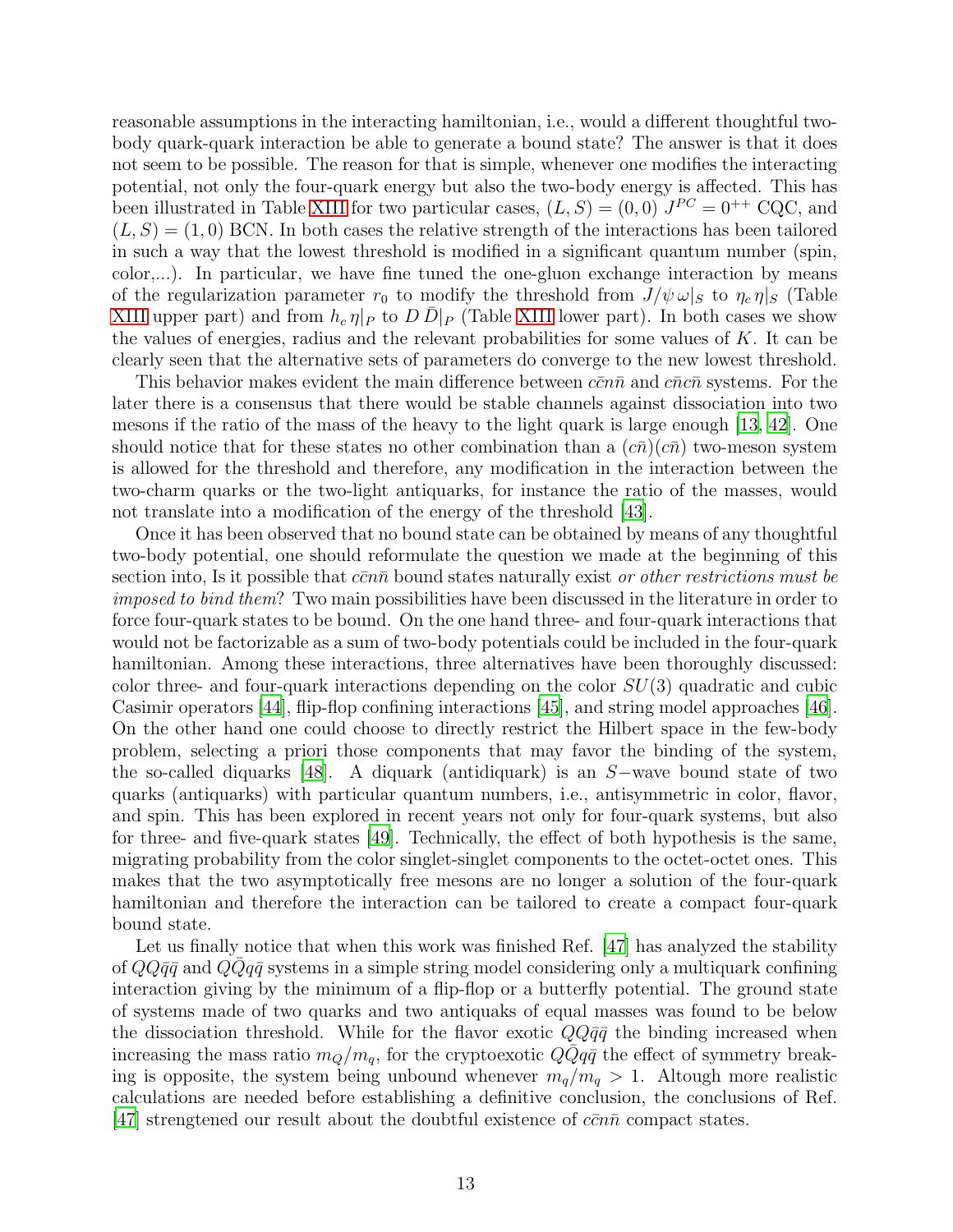# C. Isoscalar  $J^{PC} = 1^{++}$  and  $2^{-+}$  quantum numbers and the  $X(3872)$

Since the  $X(3872)$  was first reported by Belle in 2003 [\[1\]](#page-16-0) it has gradually become the flagship of a new group of states whose properties make their identification as traditional  $q\bar{q}$  states unlikely. In this heterogeneous group we could include states like the  $Y(2460)$ reported by BaBar, and the  $D_{sJ}(2317)$  and  $D_{sJ}(2460)$  reported by BaBar and CLEO. All these states deserve full discussions on their own, however in this section we are going to focus only on the properties of the aforementioned  $X(3872)$ .

An average mass of 3871.2±0.5 MeV and a narrow width of less than 2.3 MeV have been reported for the X(3872). Note the vicinity of this state to the  $D^0\overline{D^{*0}}$  threshold,  $M(D^0 \overline{D^{*0}}) = 3871.2 \pm 1.2$  MeV [\[34\]](#page-16-37)  $(3871.81 \pm 0.36$  MeV according to the last measurement by CLEO [\[50\]](#page-17-11)). With respect to the  $X(3872)$  quantum numbers, neither D0 nor BaBar have been able to offer a clear prediction about its  $J^{PC}$ . The isovector nature of this state has been excluded by BaBar due to the negative results in the search for a charged partner in the decay  $B \to X(3872)^-K$ ,  $X(3872)^- \to J/\psi \pi^- \pi^0$  [\[51](#page-17-12)]. CDF has performed a determination of  $J^{PC}$  of the  $X(3872)$  using dipion invariant mass distribution and angular analysis, obtaining that only the assignments  $1^{++}$  and  $2^{-+}$  are able to describe data [\[52](#page-17-13)]. On the other hand, recent studies by Belle combining angular and kinematic properties of the  $\pi^+\pi^-$  invariant mass, strongly favor a  $J^{PC} = 1^{++}$  state [\[53](#page-17-14)], and the observation of the  $X(3872) \rightarrow D^0 \overline{D^0} \pi^0$ also prefers the  $1^{++}$  assignment compared to the  $2^{-+}$  [\[54\]](#page-17-15). Therefore, although some caution is still required until better statistic is obtained [\[55\]](#page-17-16), an isoscalar  $J^{PC} = 1^{++}$  state seems to be the best candidate to describe the properties of the  $X(3872)$ . All these properties have triggered intense theoretical speculations about the nature of this state. Among the possible structures that have been explored one can find tetraquarks, cusps, hybrids, glueballs, and molecular states, although in most cases these works have been devoted to the study of a limited set of quantum numbers in an attempt to determine the viability of describing its energy together with its width and decay modes [\[23](#page-16-22)].

Although our main conclusion also applies for these quantum numbers, i.e., the nonexistence of four-quark bound states, we summarize in detail in this section the results obtained for the isoscalars  $1^{++}$  and  $2^{-+}$  (Table [XIV\)](#page-29-0) four-quark states. In this case we illustrate the convergence plotting the energies as a function of  $K$  in Fig. [2.](#page-14-0) It can be observed how the BCN  $1^{++}$  state does not converge to the lowest threshold for small values of K, being affected by the presence of an intermediate  $J/\psi \omega|_S$  threshold with an energy of 3874 MeV. Once sufficiently large values of  $K$  are considered the system follows the usual convergence to the lowest threshold (see insert in Fig. [2\)](#page-14-0). This behavior can also be observed in the wave function probabilities (right hand side of Table [XIV\)](#page-29-0). This is the only case where this happens and can be traced back to the unique nature of the intermediate threshold, two S−wave mesons in a relative S−wave. Values of K sufficiently large would generate the correct solution.

Once all possible quantum numbers of the  $X(3872)$  have been analyzed and discarded very few alternatives remain. If this state is experimentally proved to be a compact fourquark state this will point either to the existence of non two-body forces or to the emergence of strongly bound diquark structures within the tetraquark. Both possibilities are appealing, does the interaction becomes more involved with the number of quark or does the Hilbert space becomes simpler? On the one hand, some Lattice QCD collaborations [\[46](#page-17-7)] have reported the important role played by three- and four-quark interactions within the confinement (the Y – and H –shape). On the other hand, diquark correlations have been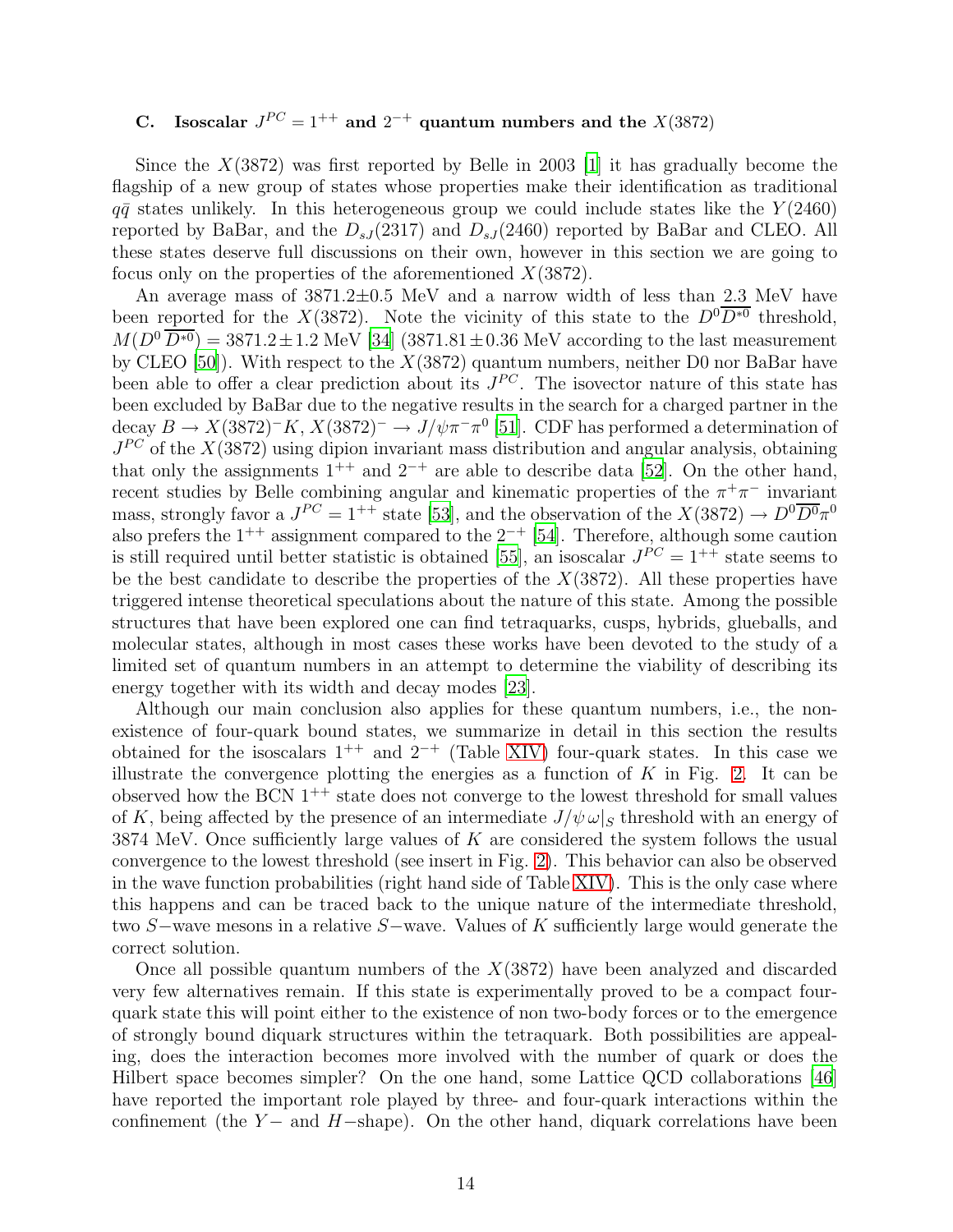<span id="page-14-0"></span>FIG. 2: Energy of the  $1^{++}$  state using the CQC (solid line) and BCN models (dashed line) as a function of  $K$ . The insert in the upper-right corner magnifies the large values of  $K$  to show the convergence to the corresponding threshold showed by a straight line.

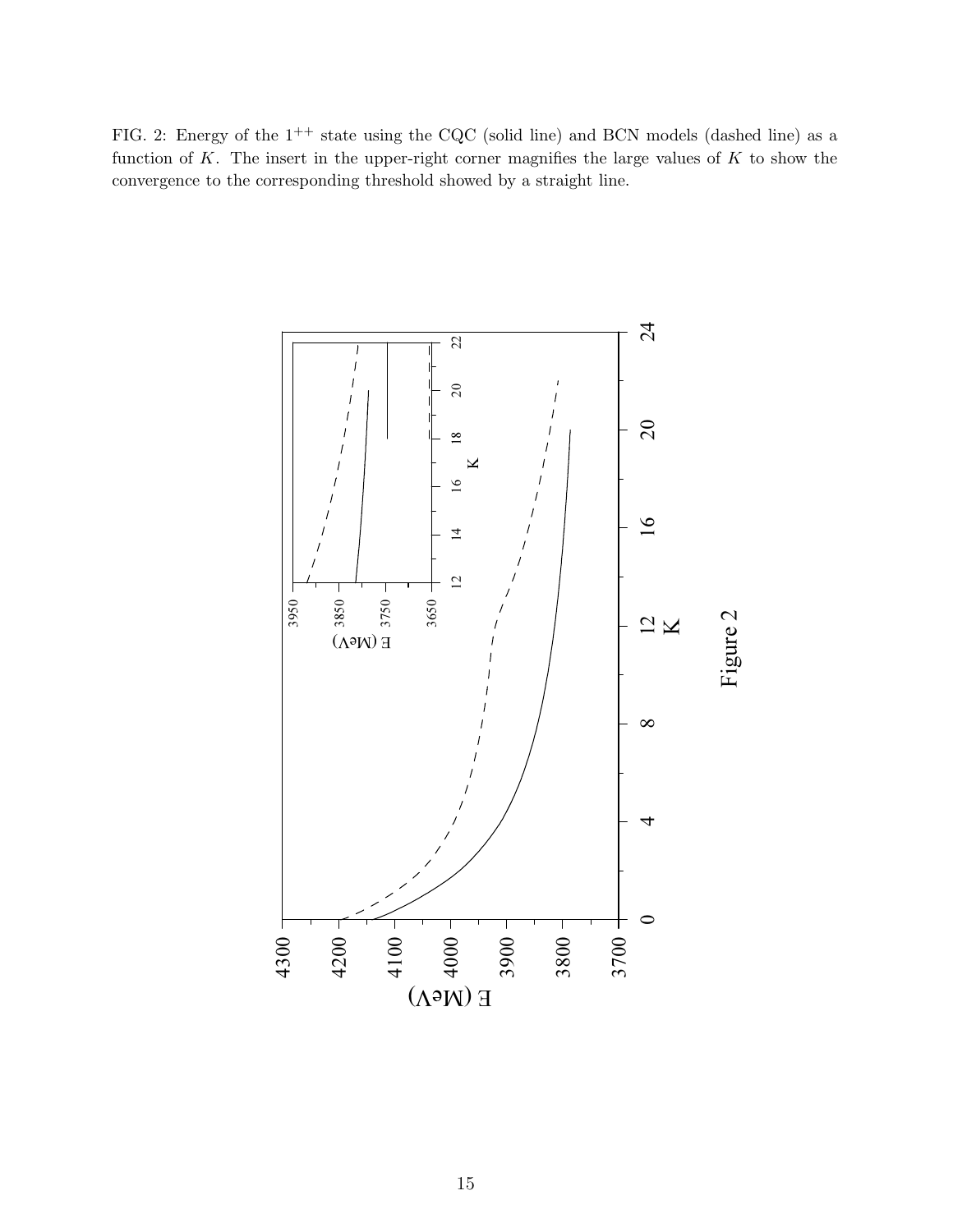proposed to play a relevant role in several aspects of QCD, from baryon spectroscopy to scaling violation [\[48\]](#page-17-8). The spontaneous formation of diquark components can be checked within our formalism. The four-quark state can be explicitly written in the  $(cn)(\bar{c}\bar{n})$  coupling in order to isolate the diquark-antidiquark configurations. In the particular case of the  $(L, S) = (0, 1)$   $J^{PC} = 1^{++}$  of all possible components of the wave function only two of them have the proper quantum numbers to be identified with a diquark, being the total diquark probability less than 3%. Therefore, it is clear that without any further hypothesis two-body potentials do not favor the presence of diquarks and any description of these states in terms of diquark-antidiquark components would be selecting a restricted Hilbert space.

# <span id="page-15-0"></span>V. SUMMARY

In this work we present for the first time a generalization of the hyperspherical harmonic formalism to study systems made of quarks and antiquarks of different flavor. We have focused our analysis on hidden-charm systems, namely states containing charm quarks and antiquarks with charm quantum number equal to zero. This formalism opens the door to an exact study of several other multiquark systems containing quarks with different masses and/or flavors, like the  $s\bar{c}n\bar{n}$  or the  $c\bar{c}s\bar{s}$ , up to now sparsely analyzed in the literature.

We have performed a systematic analysis of all  $c\bar{c}n\bar{n}$  isoscalar ground states. This includes positive parity  $L = 0$  and negative parity  $L = 1$  systems with  $S = 0,1$ , and 2. We have used two standard quark models in the literature, both leading to the same conclusions. The relevance of a careful analysis of the numerical thresholds together with the numerical approximations involved has been emphasized in order to avoid misidentification of bound states.

We have not found any compact four-quark bound state for any set of quantum numbers. We have studied the possibility of generating a bound state by means of a modification of the interacting hamiltonian. We conclude that no refitting of the models would be able to force a bound state if only two-body color-dependent forces are considered. The reason has been traced back to the particular singlet-singlet decomposition available to the  $c\bar{c}n\bar{n}$  states, namely, the possibility of constructing  $(c\bar{c})(n\bar{n})$  or  $(c\bar{n})(n\bar{c})$  two-meson states in such a way that any modification of the two-body potential in the four-quark problem is automatically translated into the two-meson final state. Concerning the  $X(3872)$  we have explicitly discussed the quantum numbers favored by experiment,  $1^{++}$  and  $2^{-+}$ , obtaining that none of them is bound.

It has been said that when you have eliminated the impossible, whatever remains, however improbable, must be the truth [\[56\]](#page-17-17). Therefore, the non-existence of bound  $c\bar{c}n\bar{n}$  states together with the experimental observation of suggested non- $q\bar{q}$  states like the  $X(3872)$ , seems to be clearly emphasizing the need of considering new structures not based in naive two-body interactions, like for example diquarks configurations or few-body potentials, in order to improve our understanding of the hadron spectra.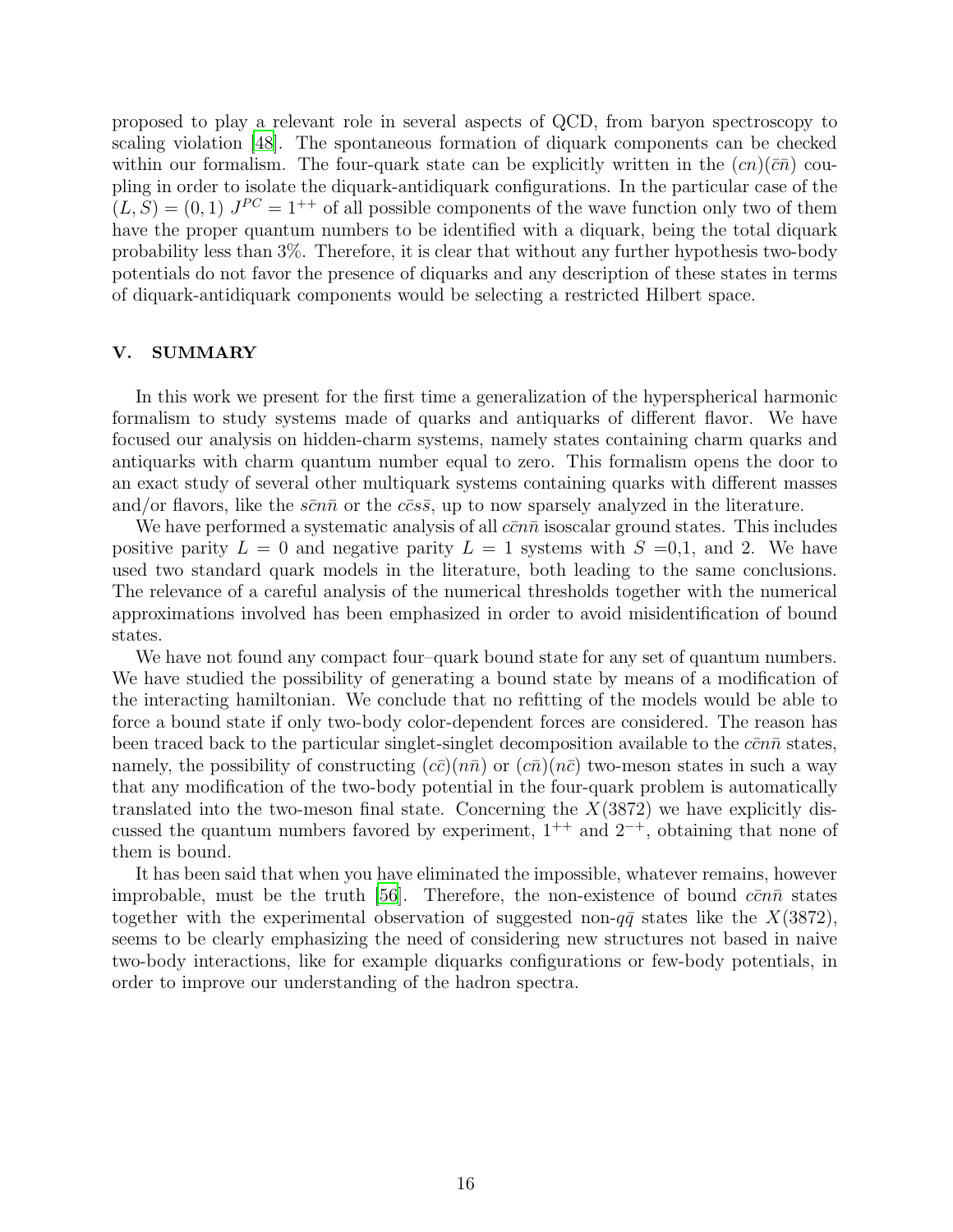#### VI. ACKNOWLEDGMENTS

This work has been partially funded by Ministerio de Ciencia y Tecnología under Contract No. FPA2004-05616, and by Junta de Castilla y León under Contract No. SA016A07.

- <span id="page-16-0"></span>[1] Belle Collaboration, S.-K. Choi et al., Phys. Rev. Lett. 91, 262001 (2003).
- <span id="page-16-1"></span>[2] BaBar Collaboration, B. Aubert *et al.*, Phys. Rev. D **71**, 071103R (2005).
- <span id="page-16-2"></span>[3] CDF Collaboration, D. Acosta et al., Phys. Rev. Lett. **93**, 072001 (2004).
- <span id="page-16-3"></span>[4] D0 Collaboration, V.M. Abazov et al., Phys. Rev. Lett. 93, 162002 (2004).
- <span id="page-16-4"></span>[5] Belle Collaboration, S.-K. Choi *et al.*, Phys. Rev. Lett. **94**, 182002 (2005).
- <span id="page-16-5"></span>[6] Belle Collaboration, K. Abe et al., Phys. Rev. Lett. **98**, 082001 (2007).
- <span id="page-16-6"></span>[7] Belle Collaboration, S. Uehara et al., Phys. Rev. Lett. 96, 082003 (2006).
- <span id="page-16-7"></span>[8] BaBar Collaboration, B. Aubert et al., Phys. Rev. Lett. 95, 142001 (2005).
- <span id="page-16-8"></span>[9] G. Gelmini, Nucl. Phys. B 174, 509 (1980).
- <span id="page-16-9"></span>[10] K.T. Chao, Nucl. Phys. B **169**, 281 (1980).
- <span id="page-16-10"></span>[11] H.M. Chan and H. Hogaasen, Phys. Lett. B 72, 121 (1977).
- <span id="page-16-11"></span>[12] K.T. Chao, Nucl. Phys. B **183**, 435 (1981).
- <span id="page-16-12"></span>[13] B. Silvestre-Brac and C. Semay, Z. Phys. C 57, 273 (1993).
- <span id="page-16-13"></span>[14] L. Maiani, F. Piccinini, A.D. Polosa, and V. Riquer, Phys. Rev. D 71, 014028 (2005).
- <span id="page-16-14"></span>[15] D. Ebert, R.N. Faustov, and O. Galkin, Phys. Lett. B 634, 214 (2006).
- <span id="page-16-15"></span>[16] H. Hogaasen, J.-M. Richard, and P. Sorba, Phys. Rev. D 73, 054013 (2006).
- <span id="page-16-16"></span>[17] R.D. Matheus, S. Narison, M. Nielsen, and J.-M. Richard, Phys. Rev. D 75, 014005 (2007).
- <span id="page-16-17"></span>[18] BaBar Collaboration, B. Aubert et al., Phys. Rev. Lett. 90, 242001 (2003).
- <span id="page-16-18"></span>[19] CLEO Collaboration, D. Besson et al., Phys. Rev. D 68, 032002 (2003).
- <span id="page-16-19"></span>[20] Belle Collaboration, Y. Mikani et al., Phys. Rev. Lett. **92**, 012002 (2004).
- <span id="page-16-20"></span>[21] Belle Collaboration, K. Abe *et al.*, Phys. Rev. D **69**, 112002 (2004).
- <span id="page-16-21"></span>[22] FOCUS Collaboration, J.M. Link et al., Phys. Lett. B 586, 11 (2004).
- <span id="page-16-22"></span>[23] E.S. Swanson, Phys. Rep. 429, 243 (2006) and references therein.
- <span id="page-16-23"></span>[24] M. Oka, Nucl. Phys. A **790**, 462c (2007).
- <span id="page-16-24"></span>[25] J. Vijande, F. Fernández, and A. Valcarce, Phys. Rev. D **73**, 034002 (2006).
- <span id="page-16-25"></span>[26] R.L. Jaffe, [hep-ph/0701038.](http://arxiv.org/abs/hep-ph/0701038)
- <span id="page-16-26"></span>[27] J. Vijande, A. Valcarce, F. Fernández, and B. Silvestre-Brac, Phys. Rev. D  $72$ , 034025 (2005).
- <span id="page-16-27"></span>[28] N. Barnea, J. Vijande, and A. Valcarce, Phys. Rev. D 73, 054004 (2006).
- <span id="page-16-28"></span>[29] N. Barnea and A. Novoselsky, Ann. Phys. (N. Y.) 256, 192 (1997); Phys. Rev. A 57, 48 (1998).
- <span id="page-16-29"></span>[30] R.L. Jaffe, Phys. Rev. D 15, 267 (1977); 281 (1977).
- <span id="page-16-30"></span>[31] M. Fabre de la Ripelle, Ann. Phys. (N. Y.) 147, 281 (1983).
- <span id="page-16-31"></span>[32] V.D. Efros, Yad. Fiz. **15**, 226 (1972) [Sov. J. Nucl. Phys. **15**, 128 (1972)].
- <span id="page-16-32"></span>[33] V. D. Efros, Few-Body Systems 19, 169 (1995).
- <span id="page-16-37"></span>[34] W.-M. Yao et al., J. Phys. G 33 1 (2006).
- <span id="page-16-33"></span>[35] R.K. Bhaduri, L.E. Cohler, and Y. Nogami, Nuovo Cimento A65, 376 (1981)
- <span id="page-16-34"></span>[36] B. Silvestre-Brac and C. Gignoux, Phys. Rev. D 32, 743 (1985).
- <span id="page-16-35"></span>[37] A. de Rújula, H. Georgi, and S.L. Glashow, Phys. Rev. D 12, 147 (1975).
- <span id="page-16-36"></span>[38] A. Valcarce, H. Garcilazo, F. Fernández, and P. González, Rep. Prog. Phys. 68, 965 (2005).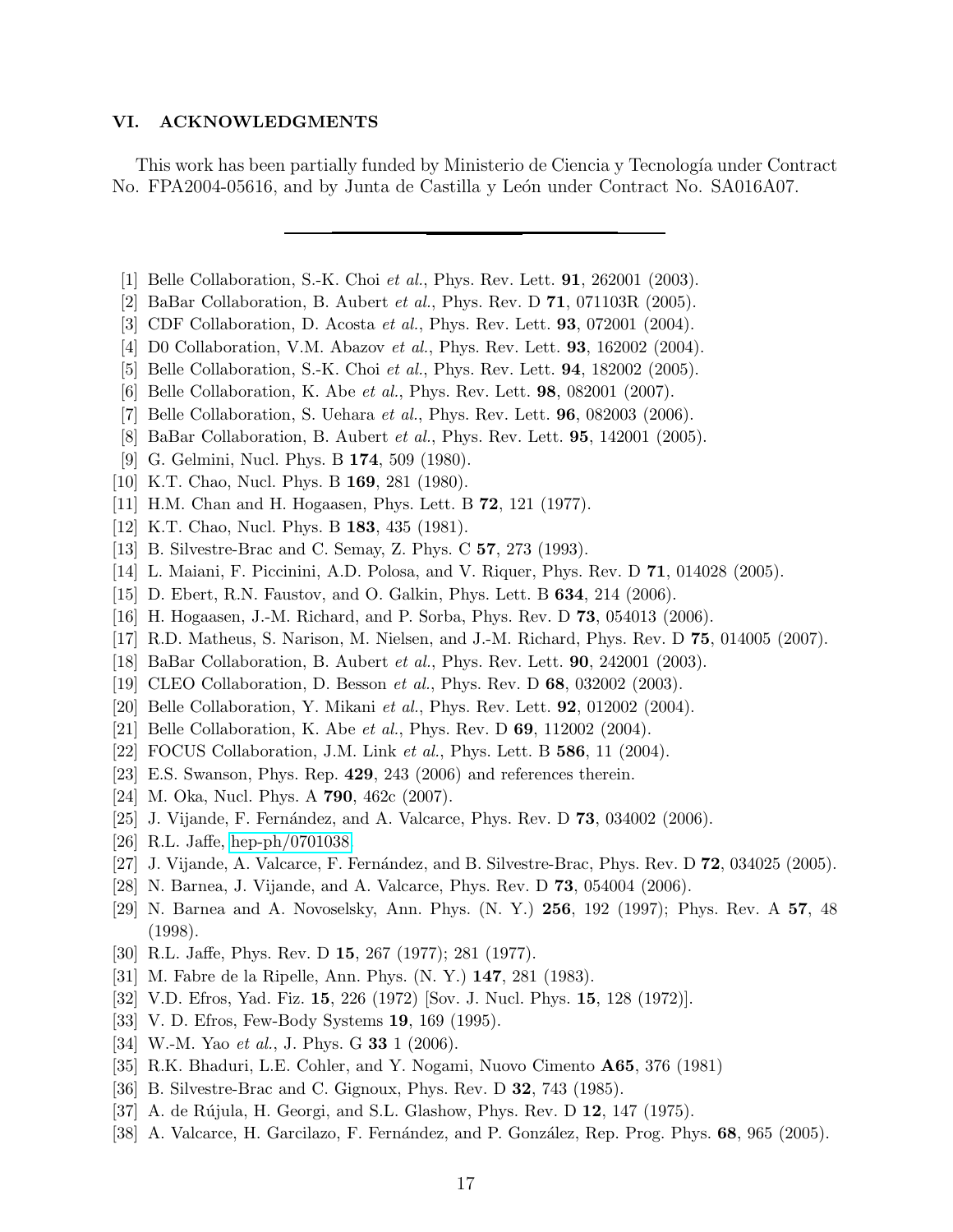- <span id="page-17-0"></span>[39] J. Vijande, F. Fernández, and A. Valcarce, J. Phys. G **31**, 481 (2005).
- <span id="page-17-1"></span>[40] A. Valcarce, H. Garcilazo, and J. Vijande, Phys. Rev. C **72**, 025206 (2005).
- <span id="page-17-2"></span>[41] G.S. Bali, Phys. Rep. 343, 1 (2001) and references therein.
- <span id="page-17-3"></span>[42] J.P. Ader, J.-M. Richard, and P. Taxil, Phys. Rev. D 25, 2370 (1982); J.L. Ballot and J.-M. Richard, Phys. Lett. B 123, 449 (1983); H.J. Lipkin, Phys. Lett. B 172, 242 (1986); L. Heller and J.A. Tjon, Phys. Rev. D 32, 755 (1985); ibid 35, 969 (1987).
- <span id="page-17-4"></span>[43] J. Vijande, N. Barnea, and A. Valcarce, in preparation.
- <span id="page-17-5"></span>[44] V. Dmitrasinovic, Phys. Lett. B **499**, 135 (2001); Phys. Rev. D **67**, 114007 (2003).
- <span id="page-17-6"></span>[45] K. Masutani, Nucl. Phys. A 468, 593 (1987); M. Osamu, Nucl. Phys. A 505, 655 (1989).
- <span id="page-17-7"></span>[46] F. Okiharu, H. Suganuma, T.T. Takahashi, Phys. Rev. D 72, 014505 (2005); C. Alexandrou and G. Koutsou, Phys. Rev. D 71, 014504 (2005); F. Okiharu, H. Suganuma, T.T. Takahashi, and T. Doi, AIP Conf. Proc. 842, 231 (2006); H. Suganuma, H. Ichie, F. Okiharu, and T.T. Takahashi, [hep-lat/0508001.](http://arxiv.org/abs/hep-lat/0508001)
- <span id="page-17-10"></span>[47] J. Vijande, A. Valcarce, and J.-M. Richard, [arXiv:0707.3996.](http://arxiv.org/abs/0707.3996)
- <span id="page-17-8"></span>[48] R. Jaffe and F. Wilczek, Phys. Rev. Lett. 91, 232003 (2003); R.L. Jaffe Nucl. Phys. B (Proc. Suppl.) 142, 343 (2005).
- <span id="page-17-9"></span>[49] M. Karliner and H.J. Lipkin, Phys. Lett. B **638**, 221 (2006).
- <span id="page-17-11"></span>[50] CLEO Collaboration, C. Cawlfield *et al.*, Phys. Rev. Lett. **98**, 092002 (2007).
- <span id="page-17-12"></span>[51] BaBar Collaboration, A. Aubert et al., Phys. Rev. D 71 031501R (2005).
- <span id="page-17-13"></span>[52] CDF Collaboration, A. Abulencia et al., Phys. Rev. Lett. 96, 102002 (2006); A. Abulencia et al., Phys. Rev. Lett. 98, 132002 (2007);
- <span id="page-17-14"></span>[53] Belle Collaboration, K. Abe *et al.*, [hep-ex/0505038.](http://arxiv.org/abs/hep-ex/0505038)
- <span id="page-17-15"></span>[54] Belle Collaboration, G. Gokhroo et al., Phys. Rev. Lett. 97, 162002 (2006).
- <span id="page-17-16"></span>[55] K.K. Seth, [hep-ex/0511061.](http://arxiv.org/abs/hep-ex/0511061)
- <span id="page-17-17"></span>[56] A.C. Doyle, The sign of the four, 1890.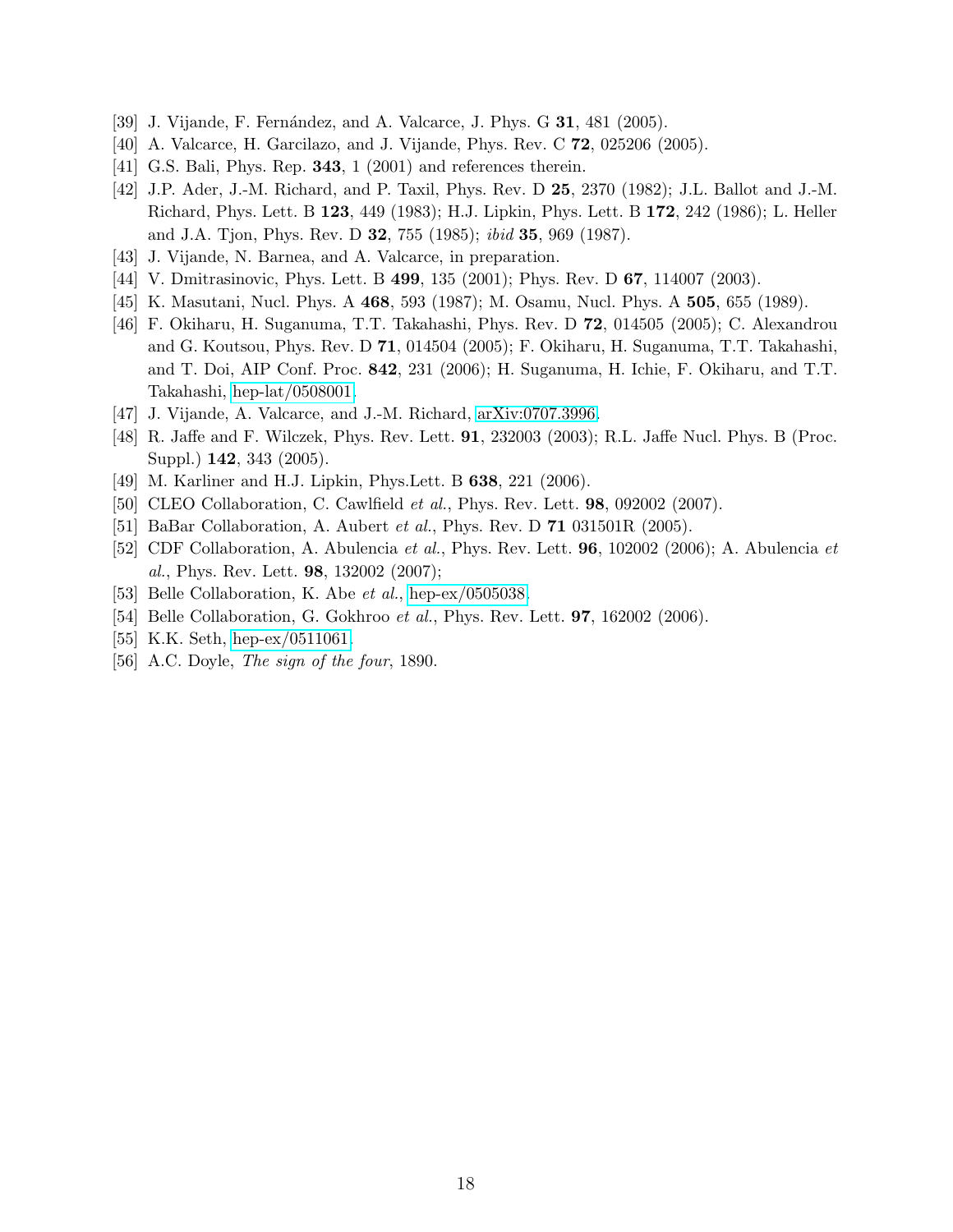<span id="page-18-0"></span>

| (L, S, J, I) | State           | Exp.                           | $CQC_{18}$ CQC BCN |      |      |
|--------------|-----------------|--------------------------------|--------------------|------|------|
|              |                 | $n\bar{n}$                     |                    |      |      |
| (0,0,0,1)    | $\pi$           | 139.0                          | 139                | 496  | 136  |
| (0,0,0,0)    | $\eta(547)$     | $547.51 \pm 0.18$              | 572                | 772  | 136  |
| (0,1,1,1)    | $\rho(770)$     | $775.5 \pm 0.4$                | 772                | 744  | 777  |
| (0,1,1,0)    | $\omega(782)$   | $782.65 \pm 0.12$              | 691                | 651  | 777  |
| (1,0,1,1)    | $b_1(1235)$     | $1229.5 \pm 3.2$               | 1234               | 1232 | 1118 |
| (1,0,1,0)    | $h_1(1170)$     | 1170±20                        | 1257               | 1253 | 1118 |
| (1,1,0,1)    | $a_0(980)$      | $984.7 \pm 1.2$                | 1079               | 1269 | 1254 |
| (1,1,0,0)    | $f_0(600)$      | $400 - 1200$                   | 648                | 1262 | 1254 |
| (1,1,1,1)    | $a_1(1269)$     | 1230±40                        | 1221               | 1269 | 1254 |
| (1,1,1,0)    | $f_1(1285)$     | $1281.8 \pm 0.6$               | 1289               | 1262 | 1254 |
| (1,1,2,1)    | $a_2(1320)$     | $1318.3 \pm 0.6$               | 1315               | 1269 | 1254 |
| (1,1,2,0)    | $f_2(1270)$     | $1275.4 \pm 1.1$               | 1298               | 1262 | 1254 |
|              |                 | $c\bar{n}$                     |                    |      |      |
| (0,0,0,0)    | D               | $1864.5 \pm 0.4$               | 1883               | 1936 | 1886 |
| (0,1,1,0)    | $D^*(2007)$     | $2006.7 \pm 0.4$               | 2010               | 2001 | 2020 |
| (1,1,0,0)    | $D_0^*$         | $2308.0 \pm 17 \pm 12^\dagger$ | 2465               | 2498 | 2491 |
| (1,0,1,0)    | $D_1(2420)$     | $2422.3 \pm 1.3$               | 2492               | 2490 | 2455 |
| (1,1,1,0)    | $D_1^*(2430)$   | 2427±40                        | 2504               | 2498 | 2491 |
| (1,1,2,0)    | $D_2^*(2460)$   | $2461.1 \pm 1.6$               | 2496               | 2498 | 2491 |
|              |                 | $c\bar{c}$                     |                    |      |      |
| (0,0,0,0)    | $\eta_c(1S)$    | $2980.4 \pm 1.2$               | 2990               | 3032 | 3038 |
| (0,1,1,0)    | $J/\psi(1S)$    | 3096.916±0.011                 | 3097               | 3094 | 3097 |
| (1,0,1,0)    | $h_c(1P)$       | $3525.93 \pm 0.27$             | 3507               | 3506 | 3502 |
| (1,1,0,0)    | $\chi_{c0}(1P)$ | 3414.76±0.35                   | 3443               | 3509 | 3519 |
| (1,1,1,0)    | $\chi_{c1}(1P)$ | 3510.66±0.07                   | 3496               | 3509 | 3519 |
| (1,1,2,0)    | $\chi_{c2}(1P)$ | $3556.20 \pm 0.09$             | 3525               | 3509 | 3519 |

TABLE I: Meson energies (in MeV) obtained with the quark models described in Section [III.](#page-7-0) Experimental data (Exp.) are taken from Ref. [\[34\]](#page-16-37), except for the state denoted by a dagger that has been taken from Ref. [\[21\]](#page-16-20). See text for the meaning of the different columns.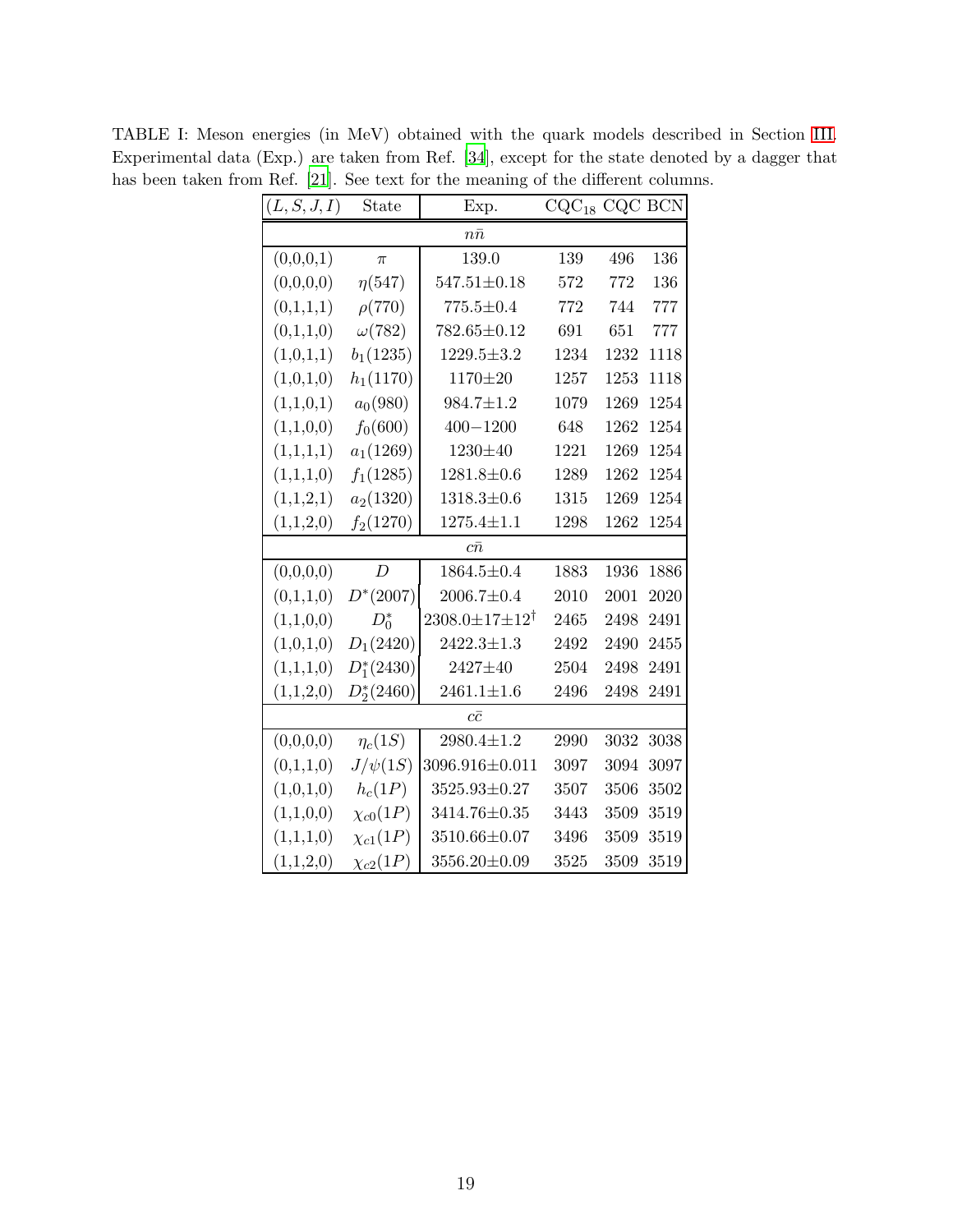<span id="page-19-0"></span>

|                     | Experiment           |                         | CQC                        |                      |                          | <b>BCN</b>              |
|---------------------|----------------------|-------------------------|----------------------------|----------------------|--------------------------|-------------------------|
| $J^{\overline{PC}}$ | $I=0$                | $I=1$                   | $I=0$                      | $I=1$                | $I=0$                    | $I=1$                   |
| $0^{++}$            | $\eta_c \eta _S$     | $\eta_c \pi _S$         | $J/\psi \,\omega _{S,D}$   | $\eta_c \pi _S$      | $\eta_c \eta _S$         | $\eta_c \pi _S$         |
|                     | 3528                 | 3119                    | 3745                       | 3528                 | 3174                     | 3174                    |
| $0^{+-}$            | $J/\psi f_0 _P$      | $h_c \pi _P$            | $\chi_{cJ}\,\omega _P$     | $h_c \pi _P$         | $h_c \eta _P$            | $h_c \pi _P$            |
|                     | 3697                 | 3665                    | 4160                       | 4002                 | 3638                     | 3638                    |
| $1^{++}$            | $\eta_c f_0 _P$      | $\chi_{c0} \pi  _{P}$   | $J/\psi \,\omega _{S,D}$   | $J/\psi \rho _{S,D}$ | $\chi_{cJ} \eta _P$      | $\chi_{cJ} \pi _P$      |
|                     | 3580                 | 3554                    | 3745                       | 3838                 | 3655                     | 3655                    |
| $1^{+-}$            | $J/\psi \eta _{S,D}$ | $J/\psi \pi _{S,D}$     | $\eta_c \omega _{S,D}$     | $J/\psi \pi _{S,D}$  | $J/\psi \eta _{S,D}$     | $J/\psi \pi _{S,D}$     |
|                     | 3644                 | 3236                    | 3683                       | 3590                 | 3233                     | 3233                    |
| $2^{++}$            | $\eta_c \eta _D$     | $\eta_c \pi  _{D}$      | $J/\psi \,\omega _{S,D}$   | $\eta_c \pi  _{D}$   | $\eta_c \eta _D$         | $\eta_c \pi  _{D}$      |
|                     | 3528                 | 3119                    | 3745                       | 3528                 | 3174                     | 3174                    |
| $2^{+-}$            | $J/\psi \eta _D$     | $J/\psi \pi _D$         | $\eta_c \omega _D$         | $J/\psi \pi  _{D}$   | $J/\psi \eta _D$         | $J/\psi \pi  _{D}$      |
|                     | 3644                 | 3236                    | 3683                       | 3590                 | 3233                     | $3233\,$                |
| $0^{-+}$            | $\eta_c f_0 _S$      | $\chi_{c0} \pi  _{S,D}$ | $J/\psi \omega _P$         | $J/\psi \rho _P$     | $\chi_{cJ} \eta  _{S,D}$ | $\chi_{cJ} \pi  _{S,D}$ |
|                     | 3580                 | 3554                    | 3745                       | 3838                 | 3655                     | 3655                    |
| $0^{--}$            | $J/\psi \eta _P$     | $J/\psi \pi _P$         | $\eta_c \, \omega \vert_P$ | $J/\psi \pi _P$      | $J/\psi \eta _P$         | $J/\psi \pi _P$         |
|                     | 3644                 | 3236                    | 3683                       | 3590                 | 3233                     | 3233                    |
| $1^{-+}$            | $\eta_c \eta _P$     | $\eta_c \, \pi _P$      | $J/\psi \,\omega _P$       | $\eta_c \, \pi _P$   | $\eta_c \eta _P$         | $\eta_c \pi _P$         |
|                     | 3528                 | 3119                    | 3745                       | 3528                 | 3174                     | 3174                    |
| $1^{--}$            | $J/\psi \eta _P$     | $J/\psi \pi _P$         | $\eta_c \omega _P$         | $J/\psi \pi _P$      | $J/\psi \eta _P$         | $J/\psi \pi _P$         |
|                     | 3644                 | 3236                    | 3683                       | 3590                 | 3233                     | 3233                    |
| $2^{-+}$            | $\eta_c f_0 _D$      | $\chi_{c0} \pi  _{D}$   | $J/\psi \,\omega _P$       | $J/\psi \, \rho _P$  | $\chi_{cJ} \eta _{S,D}$  | $\chi_{cJ} \pi  _{S,D}$ |
|                     | 3580                 | 3554                    | 3745                       | 3838                 | 3655                     | 3655                    |
| $2^-$               | $J/\psi \eta _P$     | $J/\psi \pi _P$         | $\eta_c \omega _P$         | $J/\psi \, \pi _P$   | $J/\psi \eta _P$         | $J/\psi \pi _P$         |
|                     | 3644                 | 3236                    | 3683                       | 3590                 | 3233                     | 3233                    |
| $3^{-+}$            | $J/\psi \,\omega _P$ | $\chi_{c1} \pi  _{D}$   | $J/\psi \,\omega _P$       | $J/\psi\,\rho _P$    | $\chi_{cJ}\,\eta _D$     | $\chi_{cJ} \pi  _{D}$   |
|                     | 3880                 | 3650                    | 3745                       | 3838                 | 3655                     | 3655                    |
| $3-$                | $J/\psi f_0 _D$      | $h_c \pi  _{D}$         | $D^*\bar{D}^* _P$          | $D^*\bar{D}^* _P$    | $h_c \eta _D$            | $h_c \pi  _{D}$         |
|                     | 3697                 | 3665                    | 4002                       | 4002                 | 3638                     | 3638                    |

TABLE II: Lowest two-meson thresholds requiring  $J$ ,  $P$ , and  $C$  quantum number conservation. Energies are in MeV.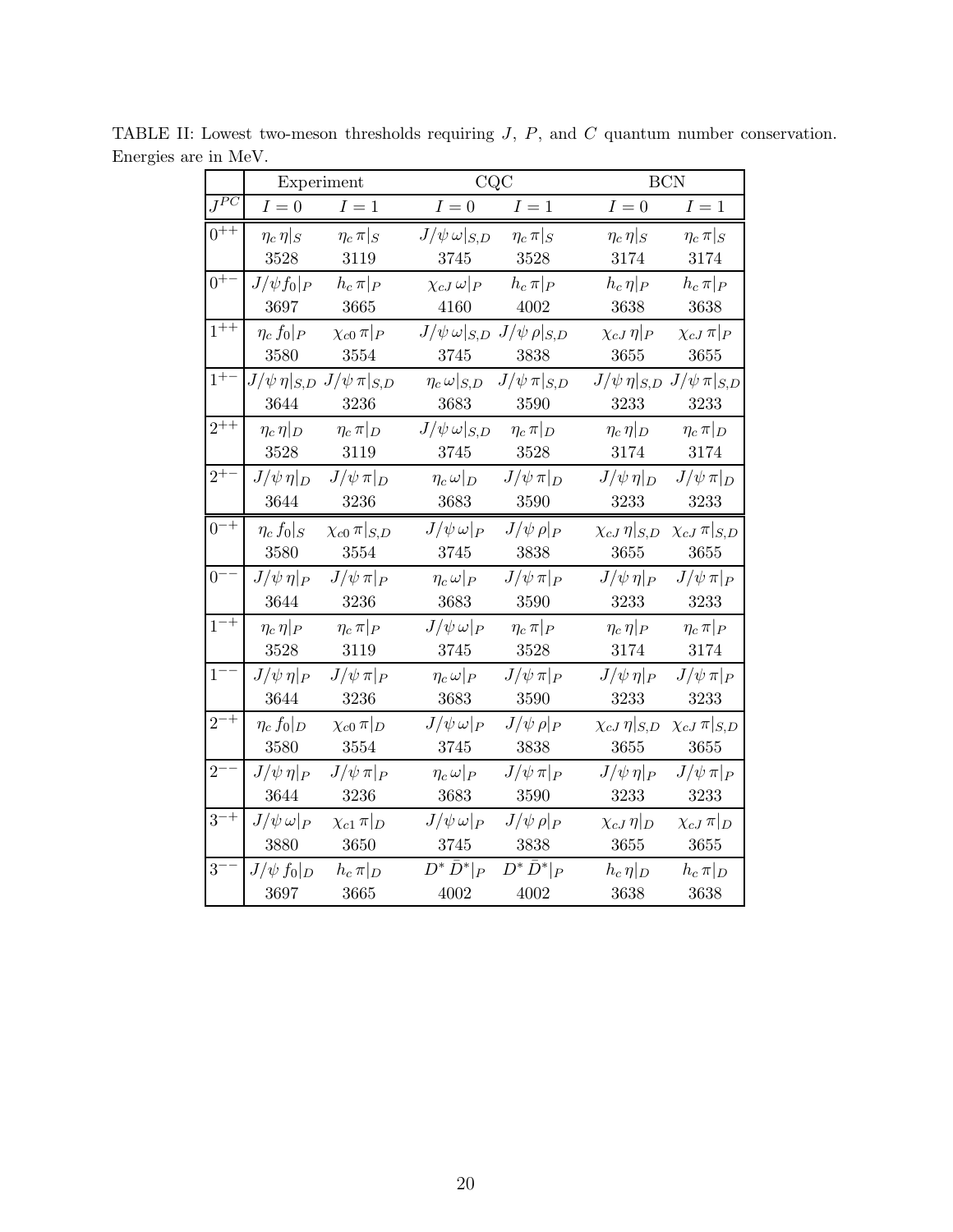<span id="page-20-0"></span>

|          | Experiment          |                  |                                                                                                             |                    |                         |                   |  |  |  |  |
|----------|---------------------|------------------|-------------------------------------------------------------------------------------------------------------|--------------------|-------------------------|-------------------|--|--|--|--|
| $J^{PC}$ |                     | $I=0$            |                                                                                                             |                    | $I=1$                   |                   |  |  |  |  |
|          |                     |                  | $(L, S) = (0, 0)   (L, S) = (0, 1)   (L, S) = (0, 2)   (L, S) = (0, 0)   (L, S) = (0, 1)   (L, S) = (0, 2)$ |                    |                         |                   |  |  |  |  |
| $0^{++}$ | $\eta_c \eta _S$    |                  |                                                                                                             | $\eta_c \pi  _{S}$ |                         |                   |  |  |  |  |
|          | 3528                |                  |                                                                                                             | 3119               |                         |                   |  |  |  |  |
| $0^{+-}$ | $J/\psi f_0 _P$     |                  |                                                                                                             | $h_c \pi _P$       |                         |                   |  |  |  |  |
|          | 3697                |                  |                                                                                                             | 3665               |                         |                   |  |  |  |  |
| $1^{++}$ |                     | $\eta_c f_0 _P$  |                                                                                                             |                    | $\chi_{c0} \pi  _{P}$   |                   |  |  |  |  |
|          |                     | 3580             |                                                                                                             |                    | 3554                    |                   |  |  |  |  |
| $1^{+-}$ |                     | $J/\psi \eta _S$ |                                                                                                             |                    | $J/\psi \pi _S$         |                   |  |  |  |  |
|          |                     | 3644             |                                                                                                             |                    | 3236                    |                   |  |  |  |  |
| $2^{++}$ |                     |                  | $J/\psi \,\omega _S$                                                                                        |                    |                         | $J/\psi \rho _S$  |  |  |  |  |
|          |                     |                  | 3880                                                                                                        |                    |                         | 3873              |  |  |  |  |
| $2^{+-}$ |                     |                  | $J/\psi f_0 _P$                                                                                             |                    |                         | $J/\psi a_0 _P$   |  |  |  |  |
|          |                     |                  | 3697                                                                                                        |                    |                         | 4082              |  |  |  |  |
|          |                     |                  | $(L, S) = (1, 0)   (L, S) = (1, 1)   (L, S) = (1, 2)   (L, S) = (1, 0)   (L, S) = (1, 1)   (L, S) = (1, 2)$ |                    |                         |                   |  |  |  |  |
| $0^{-+}$ |                     | $\eta_c f_0 _S$  |                                                                                                             |                    | $\chi_{c0} \pi  _{S}$   |                   |  |  |  |  |
|          |                     | 3580             |                                                                                                             |                    | 3554                    |                   |  |  |  |  |
| $0^{-1}$ |                     | $J/\psi \eta _P$ |                                                                                                             |                    | $J/\psi \pi _P$         |                   |  |  |  |  |
|          |                     | 3644             |                                                                                                             |                    | 3236                    |                   |  |  |  |  |
| $1^{-+}$ | $\eta_c \eta _P$    | $D\bar{D}^* _P$  | $J/\psi \,\omega _P$                                                                                        | $\eta_c \pi _P$    | $\chi_{c1} \pi  _{S,D}$ | $J/\psi \rho _P$  |  |  |  |  |
|          | 3528                | 3871             | 3880                                                                                                        | 3119               | 3650                    | 3873              |  |  |  |  |
| $1^{--}$ | $J/\psi f_0 _{S,D}$ | $J/\psi \eta _P$ | $J/\psi f_0 _{S,D}$                                                                                         | $h_c \pi _{S,D}$   | $J/\psi \pi _P$         | $D^*\bar{D}^* _P$ |  |  |  |  |
|          | 3697                | 3644             | 3697                                                                                                        | 3665               | 3236                    | 4018              |  |  |  |  |
| $2^{-+}$ |                     | $\eta_c f_0 _D$  | $J/\psi \omega _P$                                                                                          |                    | $\chi_{c0} \pi  _{S}$   | $J/\psi \rho _P$  |  |  |  |  |
|          |                     | 3580             | 3880                                                                                                        |                    | $3554\,$                | 3873              |  |  |  |  |
| $2^{-}$  |                     | $J/\psi \eta _P$ | $J/\psi f_0 _D$                                                                                             |                    | $J/\psi \pi _P$         | $D^*\bar{D}^* _P$ |  |  |  |  |
|          |                     | 3644             | 3697                                                                                                        |                    | 3236                    | 4018              |  |  |  |  |
| $3^{-+}$ |                     |                  | $J/\psi \omega _P$                                                                                          |                    |                         | $J/\psi \rho _P$  |  |  |  |  |
|          |                     |                  | 3880                                                                                                        |                    |                         | 3873              |  |  |  |  |
| $3-$     |                     |                  | $J/\psi f_0 _D$                                                                                             |                    |                         | $D^*\bar{D}^* _P$ |  |  |  |  |
|          |                     |                  | 3697                                                                                                        |                    |                         | 4018              |  |  |  |  |

TABLE III: Lowest two-meson experimental thresholds imposing L, S, J, P, and C quantum number conservation. Energies are in MeV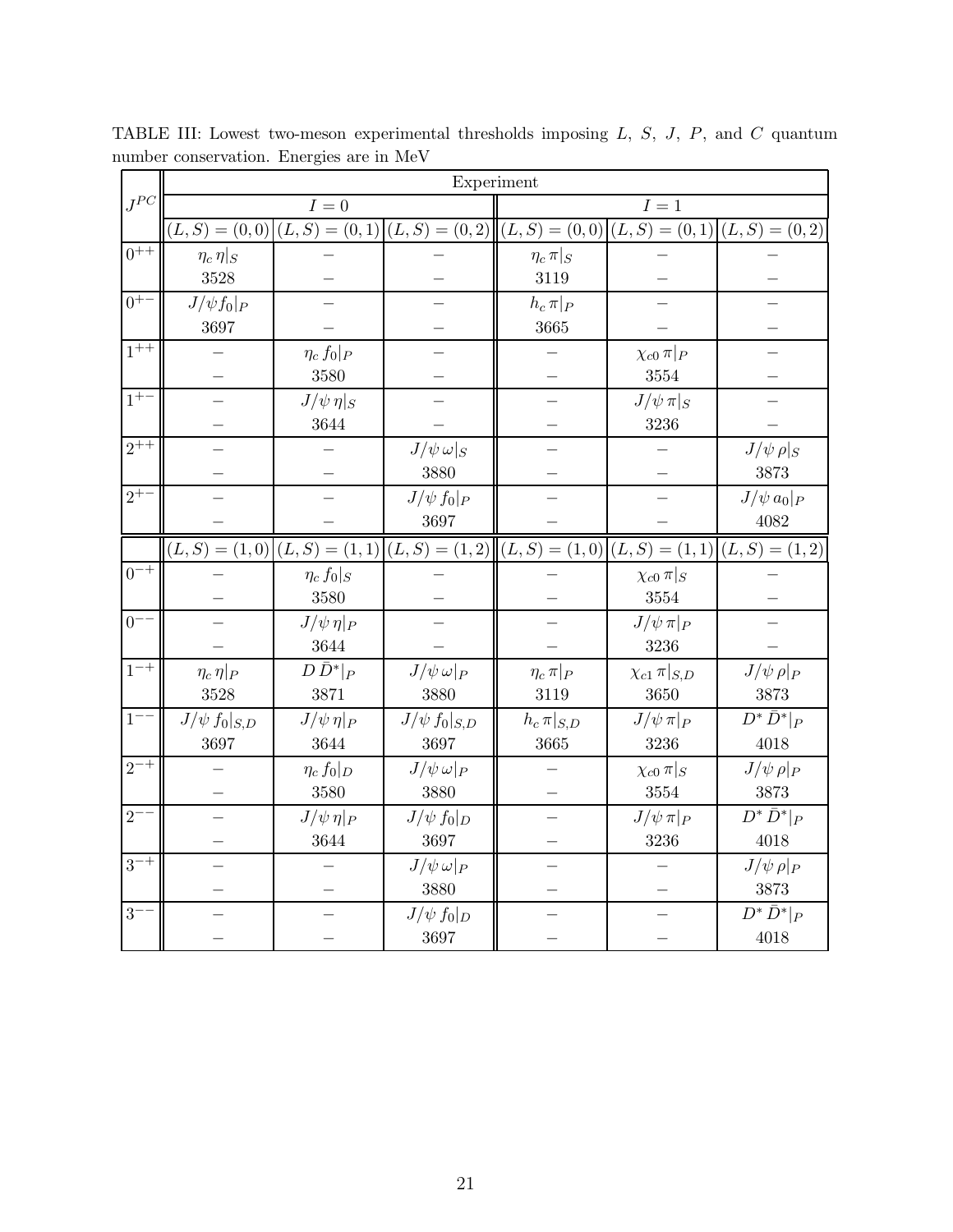|          | CQC                    |                      |                                                                                                              |                    |                  |                     |  |  |  |  |  |
|----------|------------------------|----------------------|--------------------------------------------------------------------------------------------------------------|--------------------|------------------|---------------------|--|--|--|--|--|
| $J^{PC}$ |                        | $I=0$                |                                                                                                              |                    | ${\cal I}=1$     |                     |  |  |  |  |  |
|          |                        |                      | $(L, S) = (0, 0)   (L, S) = (0, 1)   (L, S) = (0, 2)   (L, S) = (0, 0)   (L, S) = (0, 1)   (L, S) = (0, 2)$  |                    |                  |                     |  |  |  |  |  |
| $0^{++}$ | $J/\psi \,\omega _S$   |                      |                                                                                                              | $\eta_c \pi  _{S}$ |                  |                     |  |  |  |  |  |
|          | 3745                   |                      |                                                                                                              | 3528               |                  |                     |  |  |  |  |  |
| $0^{+-}$ | $\chi_{cJ}\,\omega _P$ |                      |                                                                                                              | $h_c \pi _P$       |                  |                     |  |  |  |  |  |
|          | 4160                   |                      |                                                                                                              | $4002\,$           |                  |                     |  |  |  |  |  |
| $1^{++}$ |                        | $J/\psi \,\omega _S$ |                                                                                                              |                    | $J/\psi \rho _S$ |                     |  |  |  |  |  |
|          |                        | 3745                 |                                                                                                              |                    | 3838             |                     |  |  |  |  |  |
| $1^{+-}$ |                        | $\eta_c \omega _S$   |                                                                                                              |                    | $J/\psi \pi _S$  |                     |  |  |  |  |  |
|          |                        | 3683                 |                                                                                                              |                    | 3590             |                     |  |  |  |  |  |
| $2^{++}$ |                        |                      | $J/\psi \,\omega _S$                                                                                         |                    |                  | $J/\psi \rho _S$    |  |  |  |  |  |
|          |                        |                      | $3745\,$                                                                                                     |                    |                  | 3838                |  |  |  |  |  |
| $2^{+-}$ |                        |                      | $\chi_{cJ}\,\omega _P$                                                                                       |                    |                  | $\chi_{cJ} \rho _P$ |  |  |  |  |  |
|          |                        |                      | 4160                                                                                                         |                    |                  | 4253                |  |  |  |  |  |
|          |                        |                      | $(L, S) = (1, 0)   (L, S) = (1, 1)   (L, S) = (1, 2)   ((L, S) = (1, 0)   (L, S) = (1, 1)   (L, S) = (1, 2)$ |                    |                  |                     |  |  |  |  |  |
| $0^{-+}$ |                        | $J/\psi \,\omega _P$ |                                                                                                              |                    | $J/\psi \rho _P$ |                     |  |  |  |  |  |
|          |                        | 3745                 |                                                                                                              |                    | 3838             |                     |  |  |  |  |  |
| $0^{--}$ |                        | $\eta_c \omega _P$   |                                                                                                              |                    | $J/\psi \pi _P$  |                     |  |  |  |  |  |
|          |                        | 3683                 |                                                                                                              |                    | 3590             |                     |  |  |  |  |  |
| $1^{-+}$ | $J/\psi \omega _P$     | $J/\psi \,\omega _P$ | $J/\psi \omega _P$                                                                                           | $\eta_c \pi _P$    | $J/\psi \rho _P$ | $J/\psi \rho _P$    |  |  |  |  |  |
|          | 3745                   | 3745                 | 3745                                                                                                         | $3528\,$           | 3838             | 3838                |  |  |  |  |  |
| $1^{--}$ | $D\bar{D} _P$          | $\eta_c \omega _P$   | $D^*\bar{D}^* _P$                                                                                            | $D\bar{D} _P$      | $J/\psi \pi _P$  | $D^*\bar{D}^* _P$   |  |  |  |  |  |
|          | 3872                   | 3683                 | 4002                                                                                                         | 3872               | 3590             | 4002                |  |  |  |  |  |
| $2^{-+}$ |                        | $J/\psi \omega _P$   | $J/\psi \omega _P$                                                                                           |                    | $J/\psi \rho _P$ | $J/\psi \rho _P$    |  |  |  |  |  |
|          |                        | 3745                 | 3745                                                                                                         |                    | 3838             | 3838                |  |  |  |  |  |
| $2^{-}$  |                        | $\eta_c \omega _P$   | $D^*\bar{D}^* _P$                                                                                            |                    | $J/\psi \pi _P$  | $D^*\bar{D}^* _P$   |  |  |  |  |  |
|          |                        | 3683                 | 4002                                                                                                         |                    | 3590             | 4002                |  |  |  |  |  |
| $3^{-+}$ |                        |                      | $J/\psi \omega _P$                                                                                           |                    |                  | $J/\psi \rho _P$    |  |  |  |  |  |
|          |                        |                      | 3745                                                                                                         |                    |                  | 3838                |  |  |  |  |  |
| $3-$     |                        |                      | $D^*\bar{D}^* _P$                                                                                            |                    |                  | $D^*\bar{D}^* _P$   |  |  |  |  |  |
|          |                        |                      | 4002                                                                                                         |                    |                  | 4002                |  |  |  |  |  |

<span id="page-21-0"></span>TABLE IV: Same as Table [III](#page-20-0) for CQC.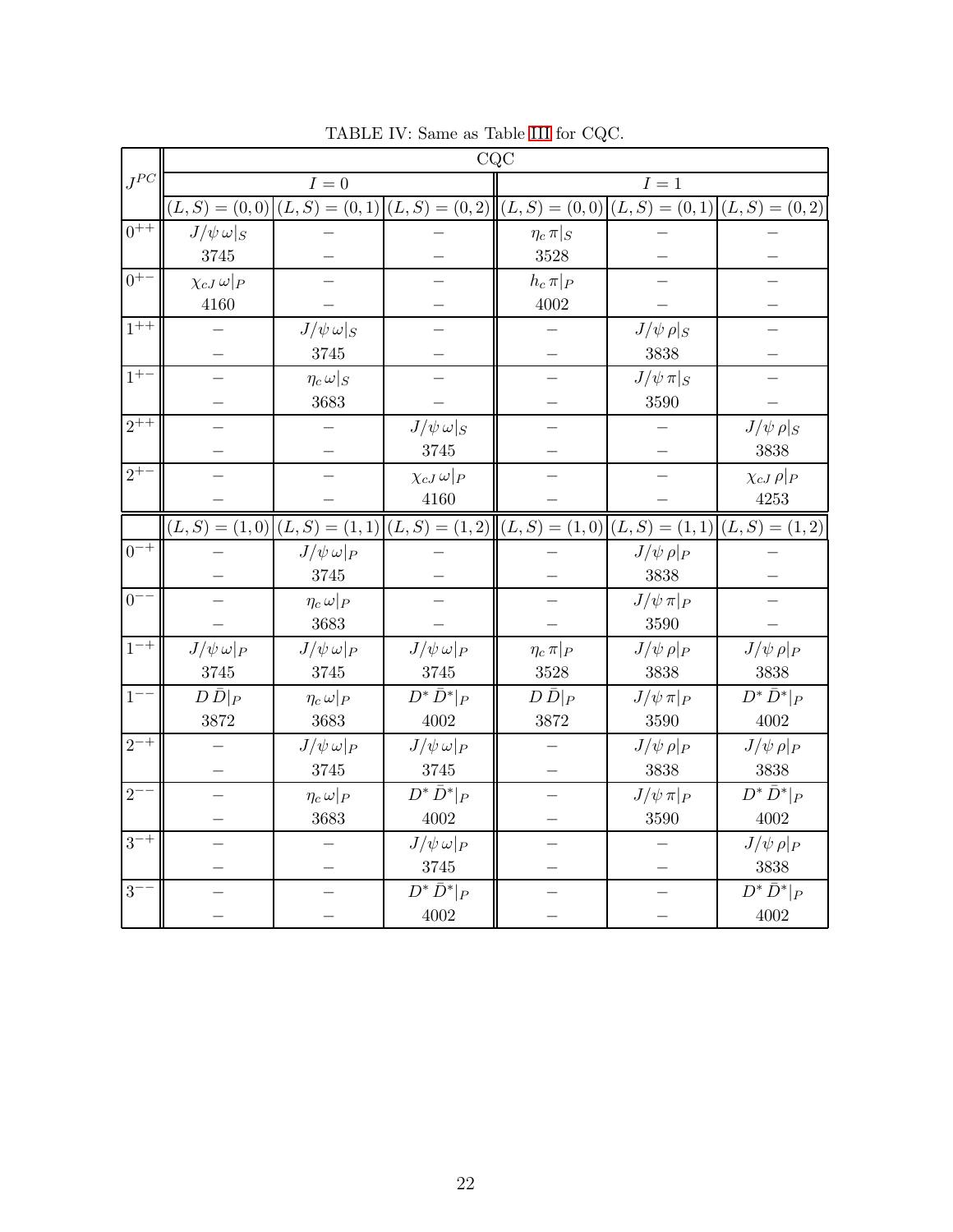|                    | <b>BCN</b>          |                          |                        |                                                                                                             |                         |                     |  |  |  |  |
|--------------------|---------------------|--------------------------|------------------------|-------------------------------------------------------------------------------------------------------------|-------------------------|---------------------|--|--|--|--|
| $J^{PC}$           |                     | $I=0$                    |                        |                                                                                                             | $I=1$                   |                     |  |  |  |  |
|                    |                     |                          |                        | $(L, S) = (0, 0)   (L, S) = (0, 1)   (L, S) = (0, 2)   (L, S) = (0, 0)   (L, S) = (0, 1)   (L, S) = (0, 2)$ |                         |                     |  |  |  |  |
| $0^{++}$           | $\eta_c \eta  _{S}$ |                          |                        | $\eta_c \pi  _{S}$                                                                                          |                         |                     |  |  |  |  |
|                    | 3174                |                          |                        | 3174                                                                                                        |                         |                     |  |  |  |  |
| $0^{+-}$           | $h_c \eta _P$       |                          |                        | $h_c \pi _P$                                                                                                |                         |                     |  |  |  |  |
|                    | 3638                |                          |                        | 3638                                                                                                        |                         |                     |  |  |  |  |
| $1^{++}$           |                     | $\chi_{cJ} \eta _P$      |                        |                                                                                                             | $\chi_{cJ} \pi _P$      |                     |  |  |  |  |
|                    |                     | 3655                     |                        |                                                                                                             | $3655\,$                |                     |  |  |  |  |
| $1^{+-}$           |                     | $J/\psi \eta _S$         |                        |                                                                                                             | $J/\psi \pi _S$         |                     |  |  |  |  |
|                    |                     | 3233                     |                        |                                                                                                             | 3233                    |                     |  |  |  |  |
| $2^{++}$           |                     |                          | $J/\psi \,\omega _S$   |                                                                                                             |                         | $J/\psi\,\rho _S$   |  |  |  |  |
|                    |                     |                          | 3874                   |                                                                                                             |                         | 3874                |  |  |  |  |
| $2^{+-}$           |                     |                          | $\chi_{cJ}\,\omega _P$ |                                                                                                             |                         | $\chi_{cJ} \rho _P$ |  |  |  |  |
|                    |                     |                          | 4296                   |                                                                                                             |                         | 4296                |  |  |  |  |
|                    |                     |                          |                        | $(L, S) = (1, 0)   (L, S) = (1, 1)   (L, S) = (1, 2)   (L, S) = (1, 0)   (L, S) = (1, 1)   (L, S) = (1, 2)$ |                         |                     |  |  |  |  |
| $0^{-+}$           |                     | $\chi_{cJ} \eta _{S,D}$  |                        |                                                                                                             | $\chi_{cJ} \pi  _{S}$   |                     |  |  |  |  |
|                    |                     | 3655                     |                        |                                                                                                             | 3655                    |                     |  |  |  |  |
| $0^{--}$           |                     | $J/\psi \eta _P$         |                        |                                                                                                             | $J/\psi \pi _P$         |                     |  |  |  |  |
|                    |                     | 3233                     |                        |                                                                                                             | 3233                    |                     |  |  |  |  |
| $1^{-+}$           | $\eta_c \eta _P$    | $\chi_{cJ} \eta  _{S,D}$ | $J/\psi \omega _P$     | $\eta_c \pi _P$                                                                                             | $\chi_{cJ} \pi  _{S,D}$ | $J/\psi \rho _P$    |  |  |  |  |
|                    | 3174                | 3655                     | 3874                   | 3174                                                                                                        | 3655                    | 3874                |  |  |  |  |
| $1^{--}$           | $h_c \eta _{S,D}$   | $J/\psi \eta _P$         | $D^*\bar{D}^* _P$      | $h_c \pi _{S,D}$                                                                                            | $J/\psi \pi _P$         | $D^*\bar{D}^* _P$   |  |  |  |  |
|                    | 3638                | 3233                     | 4040                   | 3638                                                                                                        | 3233                    | 4040                |  |  |  |  |
| $2^{-\frac{1}{+}}$ |                     | $\chi_{cJ} \eta  _{S,D}$ | $J/\psi \omega _P$     |                                                                                                             | $\chi_{cJ} \pi  _{S,D}$ | $J/\psi \rho _P$    |  |  |  |  |
|                    |                     | $3655\,$                 | 3874                   |                                                                                                             | $3655\,$                | 3874                |  |  |  |  |
| $2^{--}$           |                     | $J/\psi \eta _P$         | $D^*\bar{D}^* _P$      |                                                                                                             | $J/\psi \pi _P$         | $D^*\bar{D}^* _P$   |  |  |  |  |
|                    |                     | 3233                     | 4040                   |                                                                                                             | 3233                    | 4040                |  |  |  |  |
| $3^{-+}$           |                     |                          | $J/\psi \omega _P$     |                                                                                                             |                         | $J/\psi \rho _P$    |  |  |  |  |
|                    |                     |                          | 3874                   |                                                                                                             |                         | 3874                |  |  |  |  |
| $3-$               |                     |                          | $D^*\bar{D}^* _P$      |                                                                                                             |                         | $D^*\bar{D}^* _P$   |  |  |  |  |
|                    |                     |                          | 4040                   |                                                                                                             |                         | 4040                |  |  |  |  |

<span id="page-22-0"></span>TABLE V: Same as Table [III](#page-20-0) for BCN.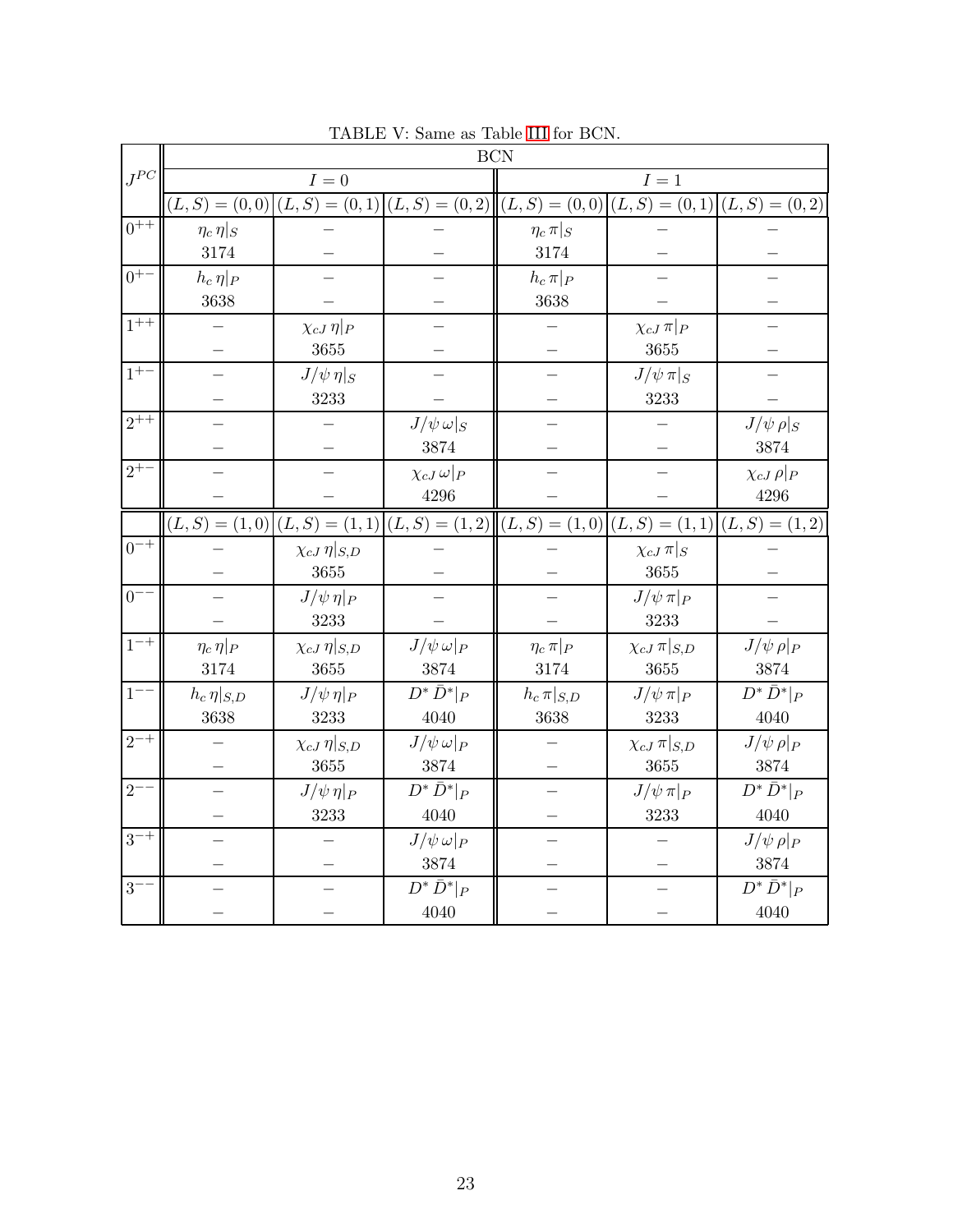TABLE VI:  $(L, S) = (0, 1) J^{PC} = 1^{++}$  lowest two-meson thresholds for  $S-, P-,$  and  $D$ -wave final state relative angular momentum. Both possible couplings,  $(c\bar{n})(n\bar{c})$  and  $(c\bar{c})(n\bar{n})$ , are considered. Energies are in MeV.

<span id="page-23-0"></span>

|                                                                                                                                          |  | $(c\bar{n})(n\bar{c})$                                                                                                                                             | $(c\bar{c})(n\bar{n})$ |  |  |  |
|------------------------------------------------------------------------------------------------------------------------------------------|--|--------------------------------------------------------------------------------------------------------------------------------------------------------------------|------------------------|--|--|--|
| Experiment $ D\,\bar{D}^* _S\,\,D\,\bar{D}_0^* _P\,\,D_1\,\bar{D}_0^* _D\,\big J/\psi\,\omega _S\,\,\eta_c\,f_0 _P\,\,\chi_{c1}\,f_0 _D$ |  |                                                                                                                                                                    |                        |  |  |  |
|                                                                                                                                          |  | 3871 4176 4731 3880 3580 4111                                                                                                                                      |                        |  |  |  |
| CQC                                                                                                                                      |  | $\left D\,\bar{D}^*\right _S\, D\,\bar{D}_J^*\right _P\, D_1\,\bar{D}_J^*\right _D\left J/\psi\,\omega\right _S\,\, h_c\,\omega\left P\,\,\chi_{cJ}\,f_J\right _D$ |                        |  |  |  |
|                                                                                                                                          |  | 3937 4434 4988 3745 4157 4771                                                                                                                                      |                        |  |  |  |
| <b>BCN</b>                                                                                                                               |  | $ D\,\bar{D}^* _S\,\,D\,\bar{D}^*_J _P\,\,D_1\,\bar{D}^*_J _D J/\psi\,\omega _S\,\,\chi_{cJ}\,\eta _P\,\,\chi_{cJ}\,f_J _D$                                        |                        |  |  |  |
|                                                                                                                                          |  | 3906 4377 4946 3874 3655 4773                                                                                                                                      |                        |  |  |  |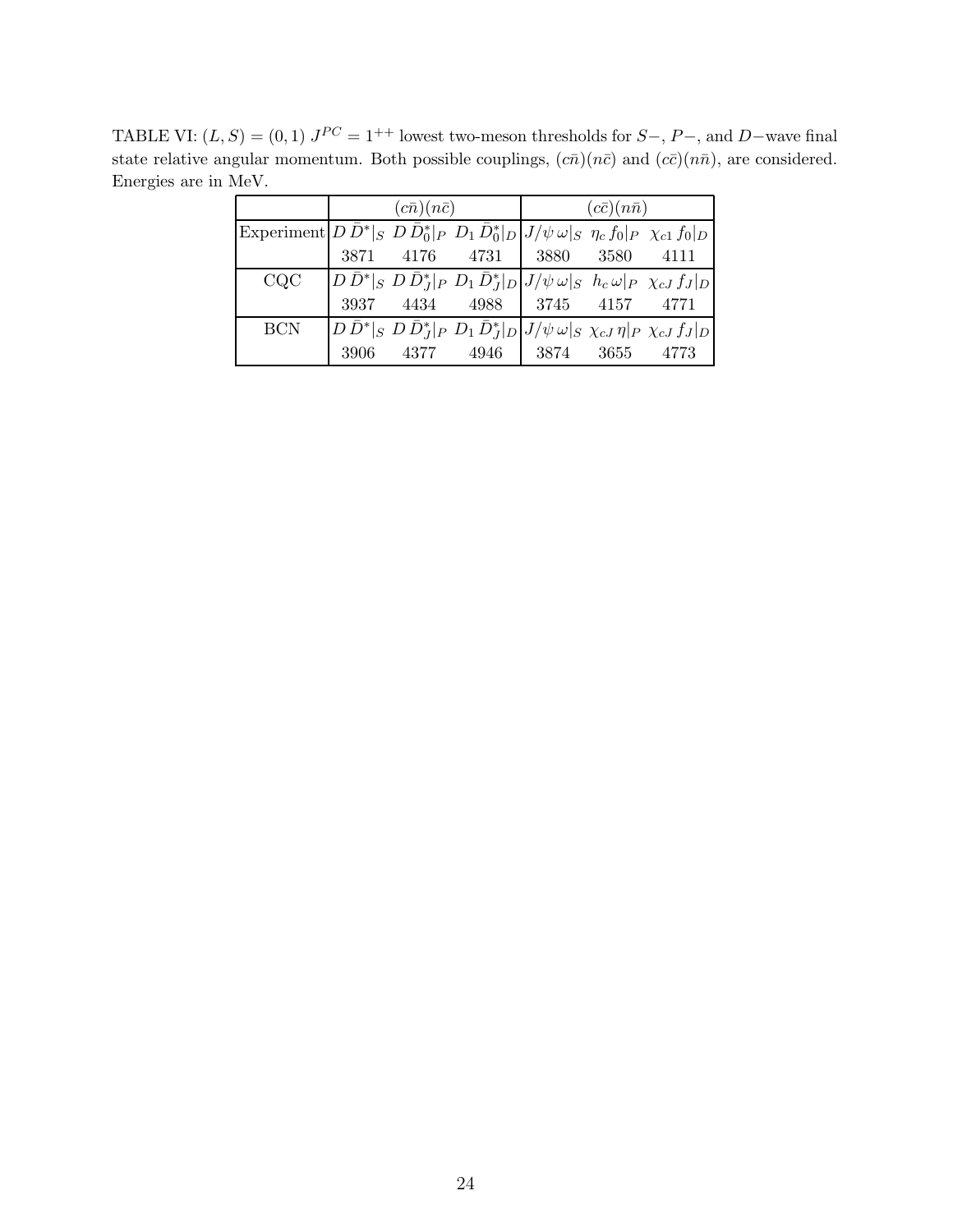TABLE VII: Energy,  $E_{4q} \equiv E_{4q}(K_{\text{max}})$  (in MeV) and probability,  $P_T$ , of the basis vector corresponding to the lowest threshold for CQC and BCN models.  $T(M_1,M_2)$  indicates the lowest physical threshold,  $E_T$  its energy as obtained from Tables [III,](#page-20-0) [IV,](#page-21-0) and [V](#page-22-0) and  $\Delta_E$  is defined in Eq. [\(29\)](#page-10-1). We also quote in the last three columns the experimental thresholds.

<span id="page-24-0"></span>

| $K_{\rm max}$ | $(L, S) J^{PC}$            |          | $E_{4q}$ $P_T$             | $T(M_1,M_2)$ $E_T$ $\Delta_E$             |             |                      | $T(M_1, M_2)$ $E_T$ $\Delta_E$          |                             |
|---------------|----------------------------|----------|----------------------------|-------------------------------------------|-------------|----------------------|-----------------------------------------|-----------------------------|
|               |                            |          | CQC                        |                                           | CQC         |                      | Exp.                                    |                             |
| 24            | $(0,0)$ 0 <sup>++</sup>    |          | 3779 0.9954                | $J/\psi \,\omega _S$                      |             | $3745 + 34$          | $\eta_c \eta _S$                        | $3528 + 251$                |
| 22            | $(0,0)$ 0 <sup>+-</sup>    |          | 4224 0.9995                | $\chi_{cJ}\,\omega _P$                    | 4160        | $+64$                | $J/\psi f_0 _P$                         | $3697 + 438$                |
| 20            | $(0,1)$ 1 <sup>++</sup>    |          | 3786 0.9968                | $J/\psi \,\omega _S$                      | 3745        | $+41$                | $\eta_c f_0 _P$                         | $3580 + 206$                |
| 22            | $(0,1)$ 1 <sup>+-</sup>    |          | 3728 0.9983                | $\eta_c \,\omega _P$                      | 3683        | $+45$                | $J/\psi \eta _S$                        | $3644 + 84$                 |
| 28            | $(0,2)$ $2^{++}$           |          | 3774 0.9989                | $J/\psi \,\omega _S$                      | 3745        | $+29$                | $J/\psi \,\omega _S$                    | $3880 - 106$                |
| 28            | $(0,2)$ 2 <sup>+-</sup>    |          | 4214 0.9997                | $\chi_{cJ}\,\omega _P$                    | 4160        | $+54$                | $J/\psi\,f_0 _P$                        | $3697 + 517$                |
| 19            | $(1,0)$ 1 <sup>-+</sup>    |          | 3829 0.9998                | $J/\psi \,\omega _P$                      | $3745\,$    | $+84$                | $\eta_c \eta _P$                        | $3528 + 301$                |
| 19            | $(1,0)$ 1 <sup>--</sup>    |          | 3969 0.9451                | $D\bar{D} _P$                             | 3872        | $+97$                | $J/\psi f_0 _{S,D}$                     | $3697 + 272$                |
| 17            | $(1,1)$ $(0,1,2)^{-+}$     |          | 3839 0.9998                | $J/\psi \,\omega _P$                      | 3745        | $+94$                | $\eta_c f_0 _{S,D}^a$                   | $3580 + 259$                |
|               |                            |          |                            |                                           |             |                      | $D\bar{D}^* _P{}^b$                     | $3871 - 32$                 |
| 17            | $(1,1)(0,1,2)^{--}$        |          | 3791 0.9997                | $\eta_c \, \omega \vert_P$                |             | $3683 + 108$         | $J/\psi \eta _P$                        | $3644 + 147$                |
| 21            | $(1,2)(1,2,3)^{-+}$        |          | 3820 0.9999                | $J/\psi \,\omega _S$                      |             | $3745 + 75$          | $J/\psi \,\omega _P$                    | $3880 - 60$                 |
| 21            | $(1,2)(1,2,3)^{--}$        |          | $4054\ 0.9999$             | $D^*\bar{D}^* _P$                         |             | $4002\phantom{0}+52$ | $J/\psi f_0 _D$                         | $3697 + 357$                |
|               |                            |          |                            | <b>BCN</b>                                |             |                      |                                         |                             |
|               |                            |          | <b>BCN</b>                 |                                           |             |                      | Exp.                                    |                             |
| $K_{\rm max}$ | $(L, S) J^{\overline{PC}}$ | $E_{4a}$ | $P_T$                      | $T(M_1, M_2)$                             | $E_T$       | $\Delta_E$           | $T(M_1,M_2)$                            | $E_T$ $\Delta_E$            |
| 26            | $(0,0)$ 0 <sup>++</sup>    |          | 3249 0.9993                | $\eta_c \eta _S$                          | $3174 + 75$ |                      | $\eta_c \eta _S$                        | $3528 - 279$                |
| 24            | $(0,0)$ 0 <sup>+-</sup>    |          | 3778 0.9997                | $h_c \eta _P$                             |             | $3638 + 140$         | $J/\psi f_0 _P$                         | $3697 + 81$                 |
| 22            | $(0,1)$ 1 <sup>++</sup>    |          | 3808 0.9997                | $\chi_{cJ} \eta _P$                       |             | $3655 + 153$         | $\eta_c f_0 _P$                         | $3580 + 228$                |
| 22            | $(0,1)$ 1 <sup>+-</sup>    |          | 3319 0.9993                | $J/\psi \eta _S$                          |             | $3233 + 86$          | $J/\psi \eta _S$                        | $3644 - 325$                |
| 26            | $(0,2)$ 2 <sup>++</sup>    |          | 3897 0.9987                | $J/\psi \,\omega _S$                      |             | $3874 + 23$          | $J/\psi \,\omega _S$                    | $3880 + 17$                 |
| 28            | $(0,2)$ 2 <sup>+-</sup>    |          | 4328 0.9998                | $\chi_{cJ}\,\omega _P$                    | $4296 + 32$ |                      | $J/\psi\,f_0 _P$                        | $3697 + 631$                |
| 21            | $(1,0)$ 1 <sup>-+</sup>    |          | 3331 0.9999                | $\eta_c \, \eta _P$                       |             | $3174 + 157$         | $\eta_c\,\eta _{P}$                     | $3528 - 197$                |
| 21            | $(1,0)$ 1 <sup>--</sup>    |          | 3732 0.9934                | $h_c \eta _{S,D}$                         |             | $3638 + 94$          | $J/\psi\,f_0 _{S,D}$                    | $3697 + 35$                 |
| 19            | $(1,1)$ $(0,1,2)^{-+}$     |          | 3760 0.9950                | $\chi_{cJ} \eta  _{S,D}$                  |             | $3655 + 105$         | $\eta_c f_0 _{S,D^1}$                   | $3580 + 180$                |
|               |                            |          |                            |                                           |             |                      | $D\bar{D}^* _{P^2}$                     | $3871 - 111$                |
| 19            | $(1,1)(0,1,2)^{--}$        |          | 3405 0.9998                | $J/\psi \eta _P$                          |             | $3233 + 172$         | $J/\psi \eta _P$                        | $3644 - 239$                |
| 21            | $(1,2)(1,2,3)^{-+}$        |          | 3929 0.9999<br>4092 0.9999 | $J/\psi \,\omega _S$<br>$D^*\bar{D}^* _P$ |             | $3874 + 55$          | $J/\psi \,\omega _P$<br>$J/\psi f_0 _D$ | $3880 + 49$<br>$3697 + 395$ |

<sup>a</sup>S−wave for the  $J = 0$  threshold and D−wave for the  $J = 2$  ${}^b J = 1$  state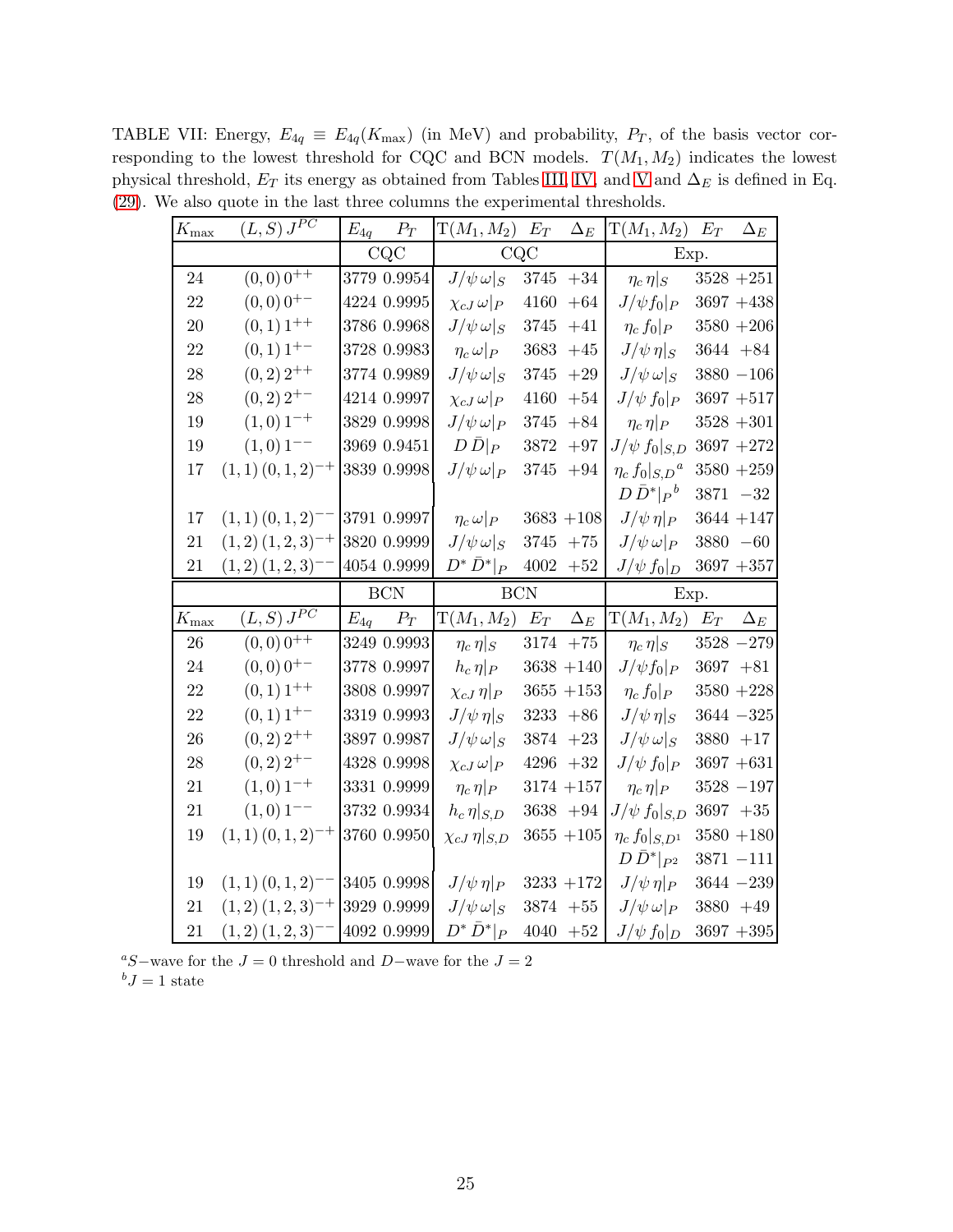TABLE VIII: Energy (MeV), radius (fm), and probability of the different components of the fourquark wave function as a function of K for the  $J^{PC} = 2^{++}$  and  $J^{PC} = 2^{+-}$   $(L, S) = (0, 2)$  channels. The lowest threshold is quoted in the bottom part of the table.  $J^{PC} = 2^{+-}$  $\Gamma$ Τ  $J^{PC} = 2^{++}$   $J$ 

<span id="page-25-0"></span>

| Κ                                |      | RMS         |              |                                    | K                                  | Ε    | RMS         |                             |                  |
|----------------------------------|------|-------------|--------------|------------------------------------|------------------------------------|------|-------------|-----------------------------|------------------|
|                                  | E    |             |              | $ P_{11}(1,1) P_{88}(1,1) $<br>CQC |                                    |      |             | $P_{11}(1,1)$ $P_{88}(1,1)$ |                  |
| $\boldsymbol{0}$                 |      | 4140 0.3418 | 1.0000       | 0.0000                             | $\boldsymbol{0}$                   |      |             |                             |                  |
| $\overline{2}$                   |      | 3986 0.3697 | 0.9890       | 0.0110                             | $\boldsymbol{2}$                   |      | 4689 0.4851 | 0.9998                      | 0.0002           |
| $\overline{4}$                   |      | 3912 0.4010 | 0.9884       | $0.0116\,$                         | $\overline{4}$                     |      | 4508 0.5183 | 0.9962                      | 0.0038           |
| $\,6\,$                          |      | 3872 0.4337 | 0.9913       | 0.0087                             | $\!6\,$                            |      | 4414 0.5567 | 0.9961                      | 0.0039           |
| $8\,$                            |      | 3846 0.4669 | 0.9934       | 0.0066                             | $8\,$                              |      | 4359 0.5967 | 0.9974                      | 0.0026           |
| 10                               |      | 3828 0.5001 | 0.9951       | 0.0049                             | 10                                 |      | 4321 0.6372 | 0.9981                      | 0.0019           |
| $12\,$                           |      | 3815 0.5329 | 0.9962       | 0.0038                             | 12                                 |      | 4295 0.6775 | 0.9987                      | 0.0013           |
| 14                               |      | 3805 0.5652 | 0.9970       | 0.0030                             | 14                                 |      | 4275 0.7175 | 0.9990                      | 0.0010           |
| 16                               |      | 3798 0.5970 | 0.9975       | 0.0025                             | 16                                 |      | 4260 0.7570 | 0.9992                      | 0.0008           |
| 18                               |      | 3792 0.6283 | 0.9980       | 0.0020                             | 18                                 |      | 4248 0.7959 | 0.9994                      | 0.0006           |
| $20\,$                           |      | 3787 0.6590 | 0.9983       | 0.0017                             | $20\,$                             |      | 4239 0.8342 | 0.9995                      | 0.0005           |
| 22                               |      | 3783 0.6889 | 0.9985       | 0.0015                             | $22\,$                             |      | 4231 0.8718 | 0.9996                      | 0.0004           |
| $24\,$                           |      | 3779 0.7185 | 0.9987       | 0.0013                             | $24\,$                             |      | 4224 0.9087 | 0.9997                      | 0.0003           |
| $26\,$                           |      | 3776 0.7475 | 0.9989       | 0.0011                             | 26                                 |      | 4219 0.9451 | 0.9997                      | 0.0003           |
| $28\,$                           | 3774 |             |              |                                    | $28\,$                             | 4214 |             |                             |                  |
| $J/\psi \,\omega _S$ 3745 0.5745 |      |             | $\mathbf{1}$ | $\boldsymbol{0}$                   | $\chi_{cJ}\,\omega _P$ 4160 0.6873 |      |             | $\mathbf 1$                 | $\overline{0}$   |
|                                  |      |             |              | <b>BCN</b>                         |                                    |      |             |                             |                  |
| $\overline{0}$                   |      | 4196 0.3393 | 1.0000       | 0.0000                             |                                    |      |             |                             |                  |
| $\overline{2}$                   |      | 4057 0.3778 | 0.9862       | 0.0138                             | $\sqrt{2}$                         |      | 4732 0.4628 | 0.9943                      | 0.0057           |
| $\overline{4}$                   |      | 3999 0.4168 | 0.9865       | 0.0135                             | $\overline{4}$                     |      | 4557 0.5127 | 0.9929                      | 0.0071           |
| $\,6\,$                          |      | 3968 0.4568 | 0.9899       | 0.0101                             | $\!6\,$                            |      | 4478 0.5639 | 0.9939                      | 0.0061           |
| $8\,$                            |      | 3948 0.4972 | 0.9923       | 0.0077                             | $8\,$                              |      | 4433 0.6163 | 0.9964                      | 0.0036           |
| 10                               |      | 3935 0.5375 | 0.9944       | 0.0056                             | 10                                 |      | 4405 0.6694 | 0.9977                      | 0.0023           |
| 12                               |      | 3925 0.5775 | 0.9957       | 0.0043                             | 12                                 |      | 4385 0.7226 | 0.9986                      | 0.0014           |
| $14\,$                           |      | 3918 0.6168 | 0.9966       | 0.0034                             | 14                                 |      | 4371 0.7758 | 0.9990                      | 0.0010           |
| 16                               |      | 3913 0.6561 | 0.9973       | 0.0027                             | $16\,$                             |      | 4360 0.8288 | 0.9993                      | 0.0007           |
| 18                               |      | 3908 0.6946 | 0.9978       | 0.0022                             | 18                                 |      | 4352 0.8816 | 0.9995                      | 0.0005           |
| $20\,$                           |      | 3905 0.7309 | 0.9981       | 0.0019                             | 20                                 |      | 4345 0.9341 | 0.9996                      | 0.0004           |
| 22                               |      | 3902 0.7720 | 0.9984       | 0.0016                             | 22                                 |      | 4340 0.9863 | 0.9997                      | 0.0003           |
| $24\,$                           |      | 3899 0.8091 | 0.9987       | 0.0013                             | 24                                 |      | 4335 1.0382 | 0.9998                      | 0.0002           |
| 26                               | 3897 |             |              |                                    | 26                                 |      | 4332 1.0899 | 0.9998                      | 0.0002           |
| $\ensuremath{\mathnormal{28}}$   |      |             |              |                                    | ${\bf 28}$                         | 4328 |             |                             |                  |
| $J/\psi \,\omega _S$ 3874 0.6133 |      |             | $\mathbf{1}$ | $\boldsymbol{0}$                   | $\chi_{cJ}\,\omega _P$             |      | 4296 0.7259 | $\mathbf{1}$                | $\boldsymbol{0}$ |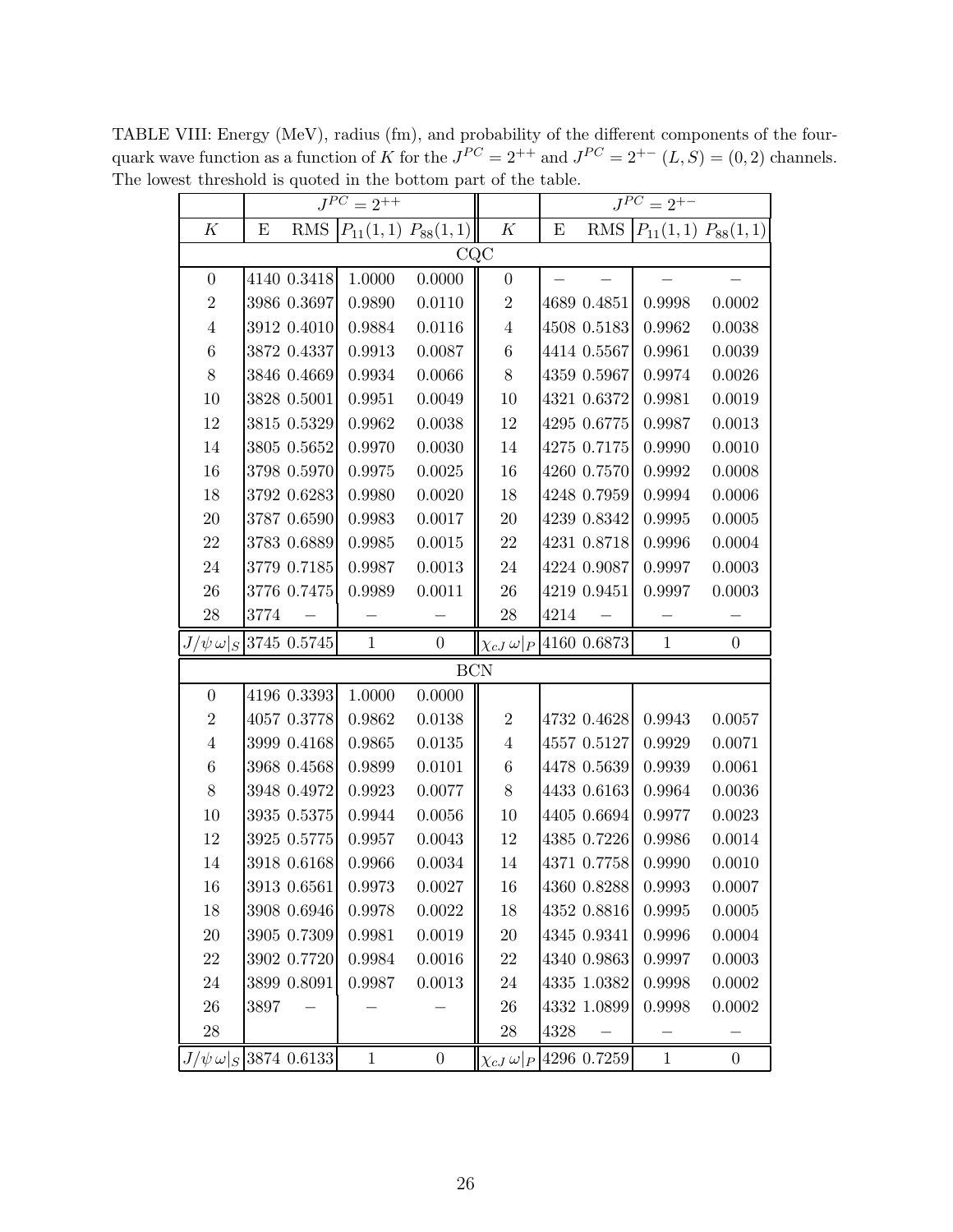| $J^{PC}$     | $=2^{++}$      | $J^{PC}$     | $=2^{+}$        |
|--------------|----------------|--------------|-----------------|
| $(K_o, K_f)$ | $E(K = \infty$ | $(K_o, K_f)$ | $E(K = \infty)$ |
|              | CQC            |              |                 |
| (2,28)       | 3657           | (2,28)       | 4042            |
| (4,28)       | 3704           | (4,28)       | 4106            |
| (6, 28)      | 3720           | (6,28)       | 4124            |
| (8, 28)      | 3727           | (8, 28)      | 4135            |
| (10, 28)     | 3731           | (10, 28)     | 4141            |
| (12, 28)     | 3734           | (12, 28)     | 4145            |
| (14, 28)     | 3736           | (14, 28)     | 4148            |
| (16, 28)     | 3737           | (16, 28)     | 4150            |
| (18, 28)     | 3739           | (18, 28)     | 4151            |
| (20, 28)     | 3739           | (20, 28)     | 4153            |
| (22, 28)     | 3740           | (22, 28)     | 4154            |
| (24, 28)     | 3741           | (24, 28)     | 4156            |
| Threshold    | 3745           | Threshold    | 4160            |
|              | <b>BCN</b>     |              |                 |
| (2,26)       | 3816           | (2, 28)      | 4242            |
| (4,26)       | 3848           | (4,28)       | 4268            |
| (6,26)       | 3859           | (6,28)       | 4277            |
| (8,26)       | 3864           | (8, 28)      | 4282            |
| (10,26)      | 3867           | (10, 28)     | 4286            |
| (12,26)      | 3869           | (12, 28)     | 4288            |
| (14,26)      | 3871           | (14,28)      | 4290            |
| (16,26)      | 3872           | (16, 28)     | 4291            |
| (18,26)      | 3872           | (18, 28)     | 4292            |
| (20,26)      | 3873           | (20, 28)     | 4293            |
| (22, 26)     | 3874           | (22, 28)     | 4294            |
|              |                | (24, 28)     | 4296            |
| Threshold    | 3874           | Threshold    | 4296            |

<span id="page-26-0"></span>TABLE IX: Energies (in MeV) obtained using the extrapolation Eq. [\(30\)](#page-10-0) for the states of Table [VIII.](#page-25-0)

TABLE X: Comparison of the energies (MeV) and probability of the dominant components of the four-quark wave function for  $J^{PC} = 1^{++}$   $(L, S) = (0, 1)$   $(K = 8)$  and  $J^{PC} = (1, 2, 3)^{--}$  $(L, S) = (1, 2)$   $(K = 7)$  states either using  $\sum_i \ell_i = \infty$  or  $\sum_i \ell_i \le 1$  using the CQC model.

<span id="page-26-1"></span>

|  | $\sum_i \ell_i = \infty$ | $\sum_i \ell_i \leq 1$ |                                                                                                       |  |
|--|--------------------------|------------------------|-------------------------------------------------------------------------------------------------------|--|
|  | Energy Probability       |                        | Energy Probability                                                                                    |  |
|  |                          |                        | $\ L=0\ S=1\ $ 3844 $P_{11}(1,1)=0.9871$ 3850 $P_{11}(1,1)=1.0000$                                    |  |
|  |                          |                        | $\begin{vmatrix} L = 1 & S = 2 \end{vmatrix}$ 4199 $P_{88}(1,1) = 0.8779$ 4275 $P_{11}(1,1) = 0.7088$ |  |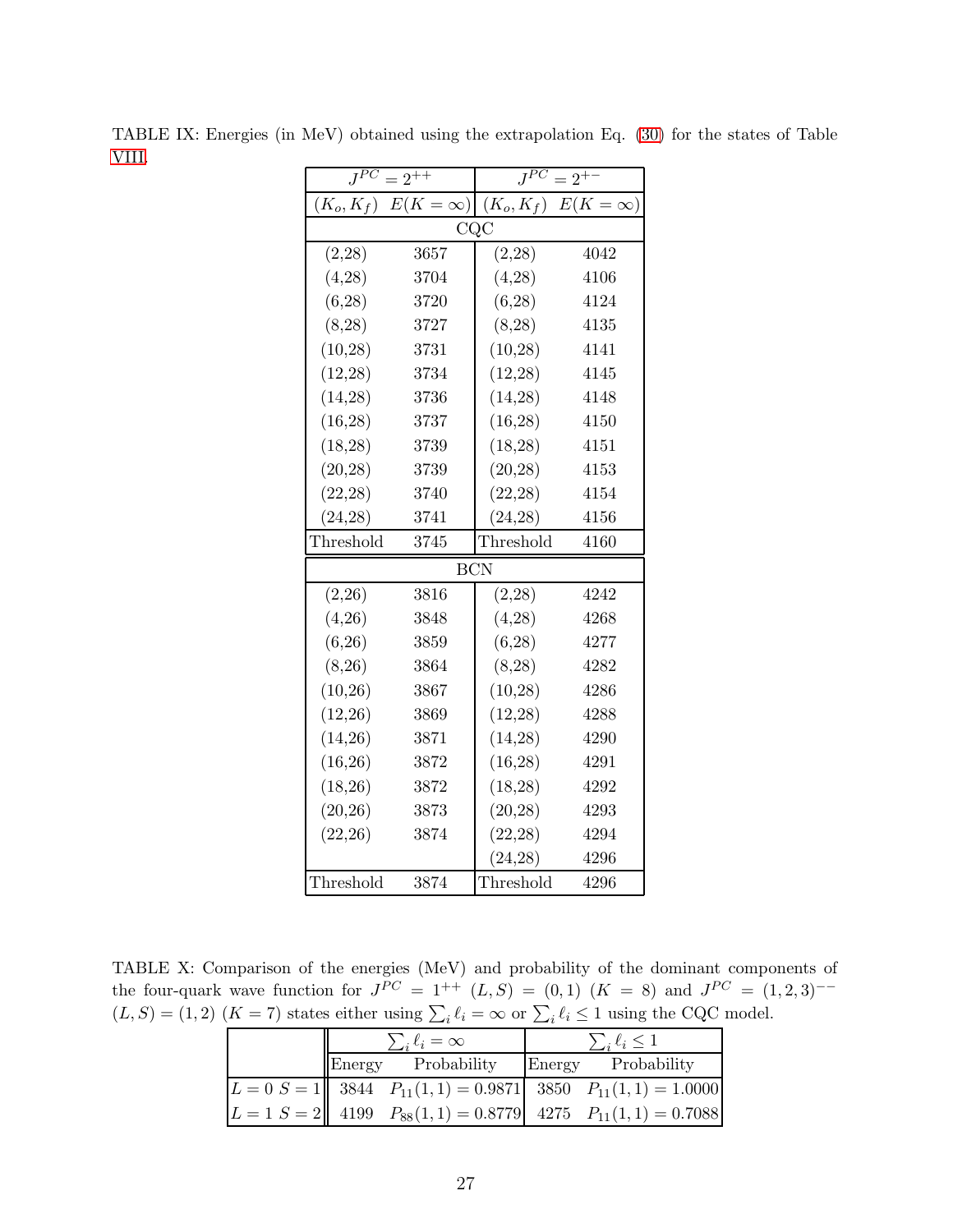<span id="page-27-0"></span>

| К              | E | <b>RMS</b>  |        |        | $P_{11}(0,0)$ $P_{11}(1,1)$ $P_{8,8}(0,0)$ $P_{8,8}(1,1)$ |        |
|----------------|---|-------------|--------|--------|-----------------------------------------------------------|--------|
| 1              |   | 4432 0.3939 | 0.0068 | 0.1342 | 0.0068                                                    | 0.8522 |
| 3              |   | 4228 0.4242 | 0.0037 | 0.0974 | 0.0108                                                    | 0.8882 |
| $\overline{5}$ |   | 4132 0.4600 | 0.0039 | 0.1032 | 0.0175                                                    | 0.8754 |
| $\overline{7}$ |   | 4078 0.4969 | 0.0046 | 0.1031 | 0.0264                                                    | 0.8660 |
| 9              |   | 4044 0.5341 | 0.0056 | 0.1029 | 0.0363                                                    | 0.8552 |
| 11             |   | 4020 0.5714 | 0.0066 | 0.1018 | 0.0464                                                    | 0.8452 |
| 13             |   | 4002 0.6086 | 0.0076 | 0.1009 | 0.0556                                                    | 0.8358 |
| 15             |   | 3989 0.6458 | 0.0085 | 0.1001 | 0.0637                                                    | 0.8276 |
| 17             |   | 3978 0.6828 | 0.0093 | 0.0996 | 0.0708                                                    | 0.8203 |
| $\overline{D}$ |   | 3872 0.4396 | 0.0278 | 0.0833 | 0.2222                                                    | 0.6667 |

TABLE XI: Energy (MeV), radius (fm) and probability of the different components of the fourquark wave function as a function of K for the  $J^{PC} = 1^{--} (L, S) = (1, 0)$  using the CQC model.

TABLE XII: Energy (MeV), radius (fm) and probability of the different components of the fourquark wave function as a function of K for the  $J^{PC} = (1, 2, 3)^{--} (L, S) = (1, 2)$  using the CQC and BCN models.

<span id="page-27-1"></span>

|                        |                                              | CQC                   |        |                                          | <b>BCN</b> |             |                       |        |
|------------------------|----------------------------------------------|-----------------------|--------|------------------------------------------|------------|-------------|-----------------------|--------|
| K                      | <b>RMS</b><br>Е                              | $P_1(1,1)$ $P_8(1,1)$ |        | K                                        | Е          | RMS         | $P_1(1,1)$ $P_8(1,1)$ |        |
| $\mathbf{1}$           | 4476 0.4063 0.2116                           |                       | 0.7884 | $\mathbf{1}$                             |            |             | 4518 0.3965 0.2348    | 0.7652 |
| 3                      | 4287 0.4398 0.1488                           |                       | 0.8512 | 3                                        |            |             | 4332 0.4442 0.1671    | 0.8329 |
| $\overline{5}$         | 4199 0.4790                                  | 0.1438                | 0.8562 | $\overline{5}$                           |            |             | 4247 0.4919 0.1374    | 0.8626 |
| $\overline{7}$         | 4151 0.5193 0.1333                           |                       | 0.8666 | $\overline{7}$                           |            |             | 4199 0.5412 0.1221    | 0.8779 |
| 9                      | 4121 0.5601                                  | 0.1270                | 0.8729 | 9                                        |            |             | 4167 0.5909 0.1163    | 0.8837 |
| 11                     | 4101 0.6011 0.1218                           |                       | 0.8782 | 11                                       |            |             | 4145 0.6406 0.1134    | 0.8866 |
| 13                     | 4086 0.6424 0.1185                           |                       | 0.8815 | $13\,$                                   |            |             | 4128 0.6900 0.1121    | 0.8879 |
| 15                     | 4075 0.6839 0.1162                           |                       | 0.8838 | 15                                       |            |             | 4116 0.7389 0.1114    | 0.8886 |
| 17                     | 4066 0.7257 0.1147                           |                       | 0.8853 | 17                                       |            |             | 4106 0.7872 0.1111    | 0.8889 |
| 19                     | 4059 0.7675                                  | 0.1136                | 0.8864 | 19                                       |            | 4099 0.8351 | 0.1111                | 0.8889 |
| 21                     | 4054 0.8094 0.1129                           |                       | 0.8871 | 21                                       |            |             | 4092 0.8824 0.1111    | 0.8889 |
|                        | $D^* \bar{D}^* _P$ 4002 0.4684 0.1111 0.8889 |                       |        | $D^*\bar{D}^* _P$                        |            |             | 4040 0.4794 0.1111    | 0.8889 |
| $\chi_{cJ}\,\omega _P$ | 4160 0.6873                                  | -1                    |        | $ \chi_{cJ}\,\omega _{S,D} $ 4296 0.7259 |            |             | 1                     |        |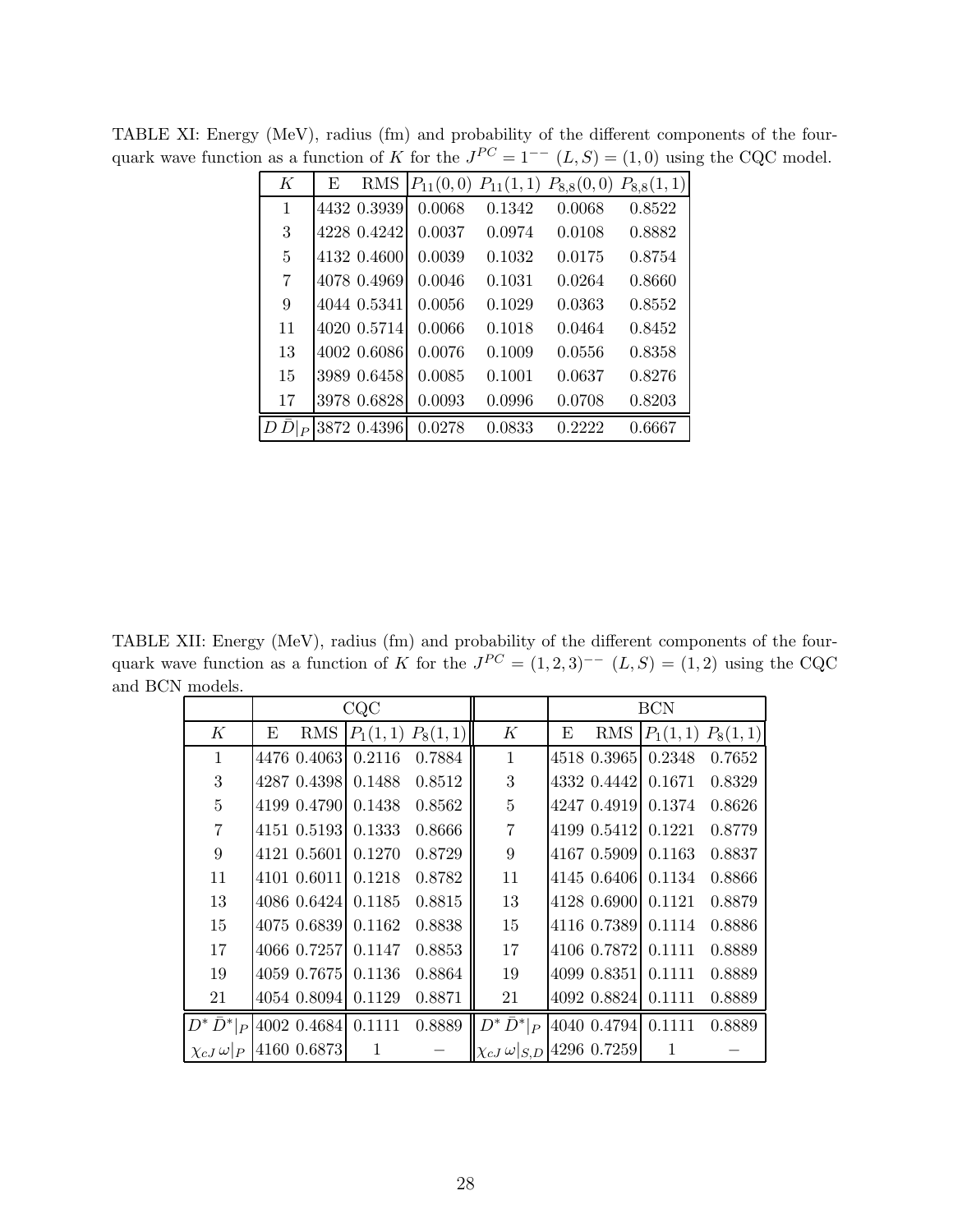TABLE XIII: Energy (MeV), radius (fm) and probability of the dominant component of the fourquark wave function as a function of K for two different parametrizations of the CQC  $(L, S) = (0, 0)$  $J^{PC} = 0^{++}$  and BCN  $(L, S) = (1, 0)$   $J^{PC} = 1^{--}$ .

<span id="page-28-0"></span>

| CQC $J^{PC} = 0^{++}$ $(L, S) = (0, 0)$    |                                      |               |                       |                  |   |             |                             |              |  |  |
|--------------------------------------------|--------------------------------------|---------------|-----------------------|------------------|---|-------------|-----------------------------|--------------|--|--|
|                                            | $r_0^{n\bar{n}} = 0.38$              |               | $r_0^{n\bar{n}}=0.18$ |                  |   |             |                             |              |  |  |
| K                                          | <b>RMS</b><br>E                      | $P_{11}(1,1)$ | $P_{11}(0,0)$         | K                | E | <b>RMS</b>  | $P_{11}(1,1)$ $P_{11}(0,0)$ |              |  |  |
| $\overline{2}$                             | 3984 0.3685                          | 0.9685        | 0.0024                | $\overline{2}$   |   | 3963 0.3649 | 0.0011                      | 0.9838       |  |  |
| $\overline{4}$                             | 3909 0.3987                          | 0.9625        | 0.0014                | $\overline{4}$   |   | 3889 0.3957 | 0.0010                      | 0.9853       |  |  |
| 6                                          | 3849 0.4282                          | 0.9898        | 0.0007                | $6\phantom{.}6$  |   | 4414 0.5562 | 0.0005                      | 0.9948       |  |  |
| $8\,$                                      | 3843 0.4629                          | 0.9766        | 0.0004                | 8                |   | 3822 0.4608 | 0.0003                      | 0.9923       |  |  |
| 10                                         | 3826 0.4955                          | 0.9827        | 0.0002                | 10               |   | 3804 0.4932 | 0.0002                      | 0.9941       |  |  |
| 12                                         | 3814 0.5280                          | 0.9868        | 0.0001                | 12               |   | 3791 0.5251 | 0.0001                      | 0.9957       |  |  |
| 14                                         | 3804 0.5602                          | 0.9898        | 0.0001                | 14               |   | 3782 0.5564 | 0.0001                      | 0.9966       |  |  |
|                                            | $J/\psi \, \omega  _{S}$ 3745 0.5745 | $\mathbf{1}$  | $\overline{0}$        | $\eta_c \eta _S$ |   | 3718 0.5749 | $\overline{0}$              | $\mathbf{1}$ |  |  |
| BCN $J^{PC} = 1^{--}$<br>$(L, S) = (1, 0)$ |                                      |               |                       |                  |   |             |                             |              |  |  |
|                                            | $r_0 = 2.2$ fm                       |               | $r_0 = 0.5$ fm        |                  |   |             |                             |              |  |  |
| K                                          | RMS<br>E                             | $P_{11}$      | $P_{88}$              | $\boldsymbol{K}$ | E | <b>RMS</b>  | $\mathcal{P}_{11}$          | $P_{88}$     |  |  |
| $\mathbf{1}$                               | 4290 0.3563                          | 0.9267        | 0.0733                | $\mathbf{1}$     |   | 4467 0.3899 | 0.5344                      | 0.4656       |  |  |
| 3                                          | 4066 0.3793                          | 0.9363        |                       |                  |   |             |                             |              |  |  |
|                                            |                                      |               | 0.0637                | 3                |   | 4276 0.4341 | 0.2734                      | 0.7266       |  |  |
| $\bf 5$                                    | 3954 0.3993                          | 0.9559        | 0.0441                | $\overline{5}$   |   | 4188 0.4791 | 0.1817                      | 0.8182       |  |  |
| 7                                          | 3888 0.4185                          | 0.9702        | 0.0298                | $\overline{7}$   |   | 4137 0.5261 | 0.1449                      | 0.8551       |  |  |
| $\boldsymbol{9}$                           | 3843 0.4371                          | 0.9791        | 0.0209                | 9                |   | 4103 0.5735 | 0.1298                      | 0.8702       |  |  |
| 11                                         | 3811 0.4553                          | 0.9847        | 0.0153                | 11               |   | 4080 0.6207 | 0.1220                      | 0.8780       |  |  |
| 13                                         | 3787 0.4731                          | 0.9883        | 0.0117                | 13               |   | 4062 0.6676 | 0.1180                      | 0.8820       |  |  |